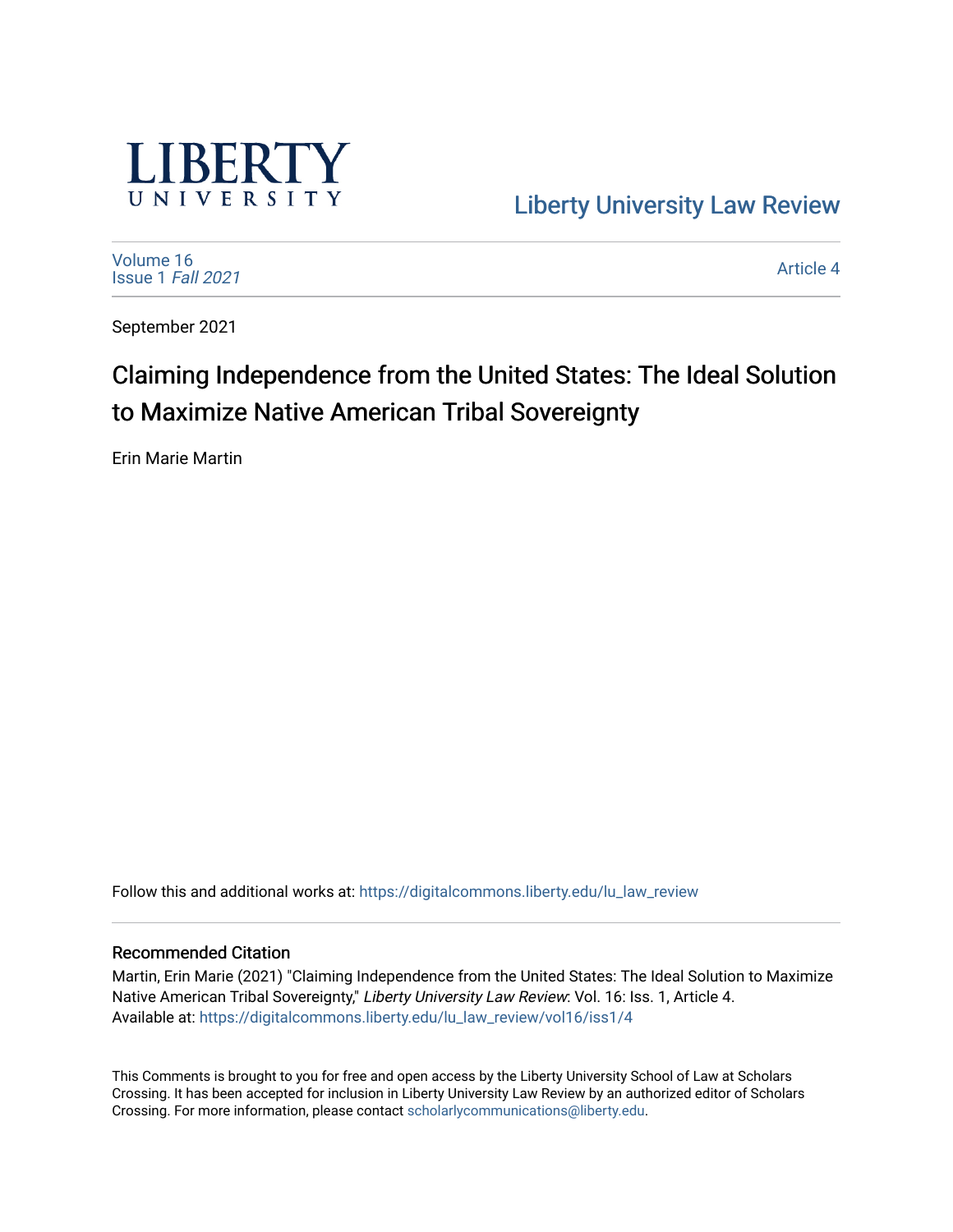

ERIN MARIE MARTIN

## Claiming Independence from the United States: The Ideal Solution to Maximize Native American Tribal Sovereignty

## **ABSTRACT**

Sovereignty is vital for every nation. Essentially, sovereignty is ultimate political power that enables a nation to self-govern and self-determine. While Native American tribes were sovereign for a period of time, they slowly began to lose their sovereignty when European settlors arrived in North America. Moreover, when the United States became a nation, the Supreme Court issued decisions and the Federal Government passed legislation that further stripped the tribes of their autonomy. Even though recent cases, such as McGirt v. Oklahoma, have restored a small part of the tribes' sovereignty, the tribes are far from restoring the full sovereignty they once had. Consequently, the tribes need a solution where they can fully govern themselves without interference. Arguably, the United States is primarily responsible for stripping away the tribes' sovereignty and continuing to restrict their authority. Accordingly, the tribes should separate themselves from the United States and become their own nations.

## **AUTHOR**

Articles and Books Editor, LIBERTY UNIVERSITY LAW REVIEW, Volume 16; J.D. Candidate, Liberty University School of Law (2022); B.A. English and Spanish, St. Olaf College (2019). The author would like to thank her parents, for reading all the drafts she sent them and listening to her many rants about this topic. The author would also like to thank her fiancé for supporting her throughout the writing process. The author would also like to thank her Grandma Martin for teaching her about her heritage, including taking her to powwows and teaching her about the history of their tribe: The Eastern Shawnee Tribe of Oklahoma. Finally, the author would like to thank whoever takes the time to read this article and hopes that the reader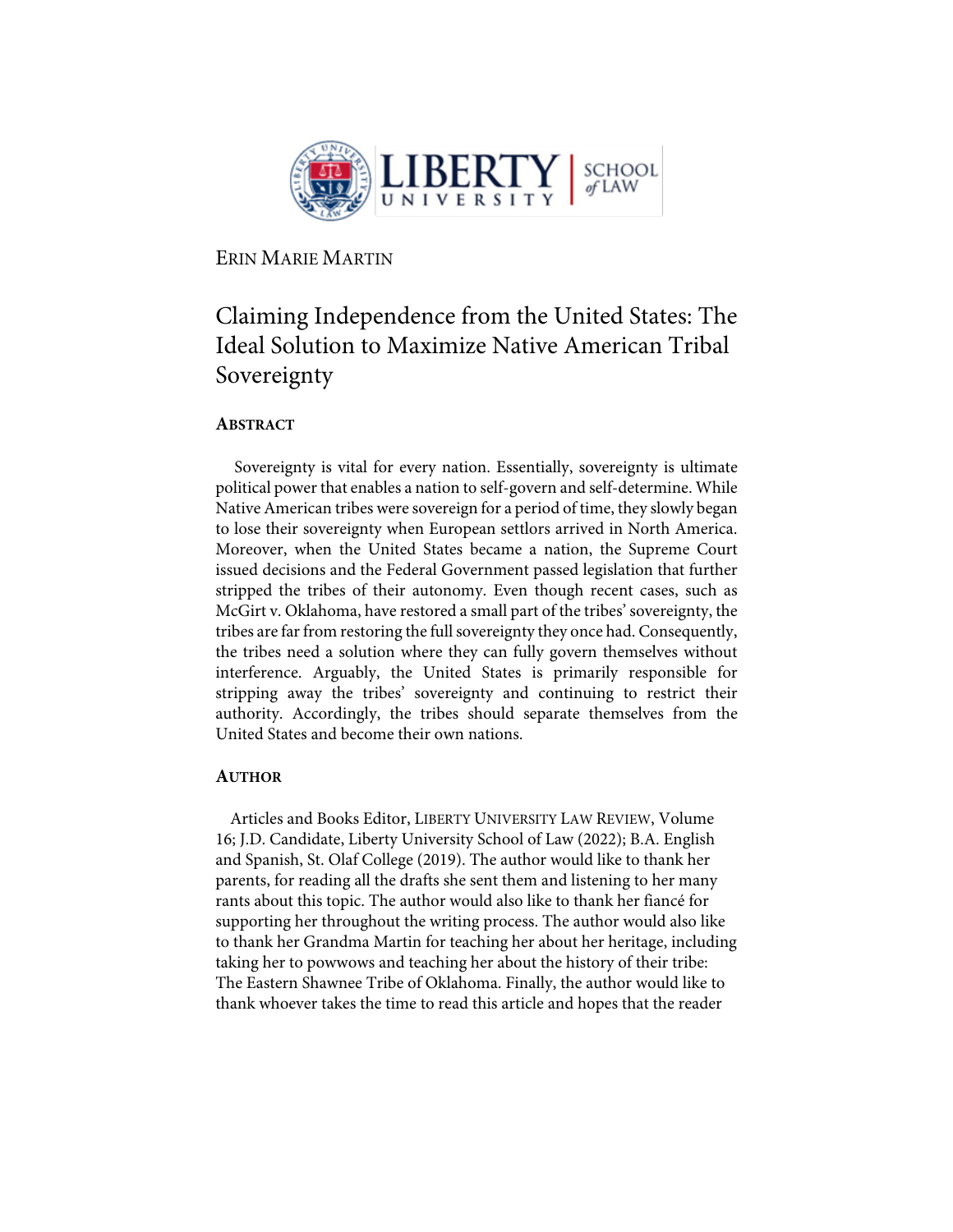considers the complex problem that is Native American tribal sovereignty with an open mind and with an empathetic heart.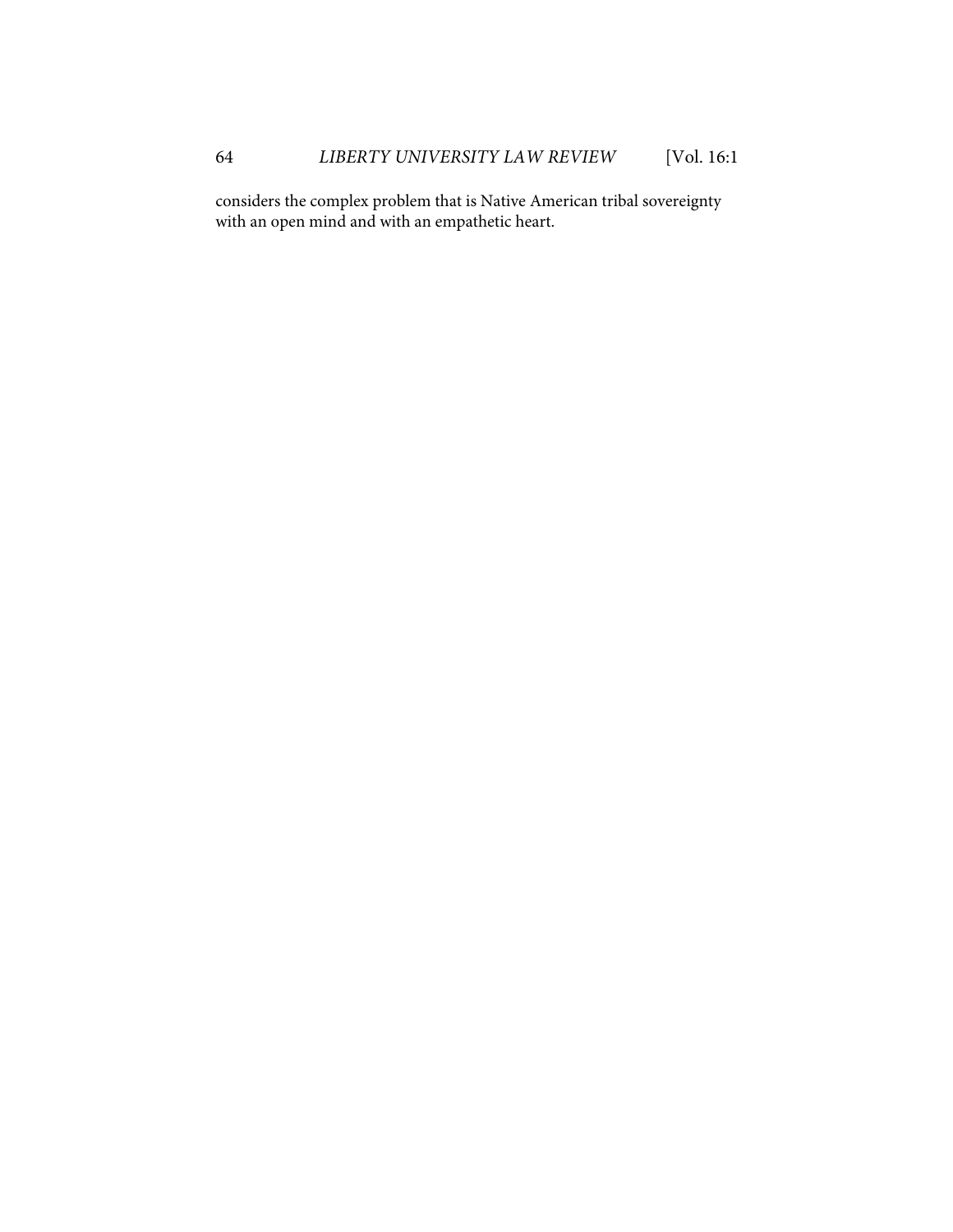#### COMMENT

## CLAIMING INDEPENDENCE FROM THE UNITED STATES: THE IDEAL SOLUTION TO MAXIMIZE NATIVE AMERICAN TRIBAL **SOVEREIGNTY**

#### *Erin Marie Martin*†

#### I. INTRODUCTION

Ever since 1620 when the *Mayflower* arrived in Cape Cod, Native Americans have been in a constant and unnecessary fight for autonomy. What initially began as a fight for land and a few broken treaties, quickly evolved into centuries of oppression for Native American tribes who struggled to be recognized as independent entities capable of governing themselves. When the United States first became a nation, Chief Justice John Marshall was credited with giving Native American tribes their sovereignty and setting the parameters of their authority in a series of Supreme Court decisions. However, this interpretation of history and the law is misguided. Sovereignty is not something that can be given, but something that is declared by an entity or group of people evidenced by their ability to create laws, establish a political system, and govern themselves. Thus, Native American tribes were sovereign entities long before the Supreme Court declared the limitations of tribal sovereignty in the early 1800s.

While Native American tribes still retain some autonomy, the United States has continuously chipped away at tribal sovereignty by imposing legislation that restricts tribes' ability to govern themselves, such as the General Allotment Act<sup>1</sup> and the Major Crimes Act.<sup>2</sup> Since realizing the damaging effects these laws had on the Native American population, the

<sup>†</sup> Articles and Books Editor, LIBERTY UNIVERSITY LAW REVIEW, Volume 16; J.D. Candidate, Liberty University School of Law (2022); B.A. English and Spanish, St. Olaf College (2019). The author would like to thank her parents, for reading all the drafts she sent them and listening to her many rants about this topic. The author would also like to thank her fiancé for supporting her throughout the writing process. The author would also like to thank her Grandma Martin for teaching her about her heritage, including taking her to powwows and teaching her about the history of their tribe: The Eastern Shawnee Tribe of Oklahoma. Finally, the author would like to thank whoever takes the time to read this article and hopes that the reader considers the complex problem that is Native American tribal sovereignty with an open mind and with an empathetic heart.

<sup>1</sup> *See* General Allotment Act, 25 U.S.C. §§ 331–333 (1887) (repealed 2000).

<sup>2</sup> *See* 18 U.S.C. § 1153; CHARLES F. WILKINSON & CHRISTINE L. MIKLAS, INDIAN TRIBES AS SOVEREIGN GOVERNMENTS 8 (1988).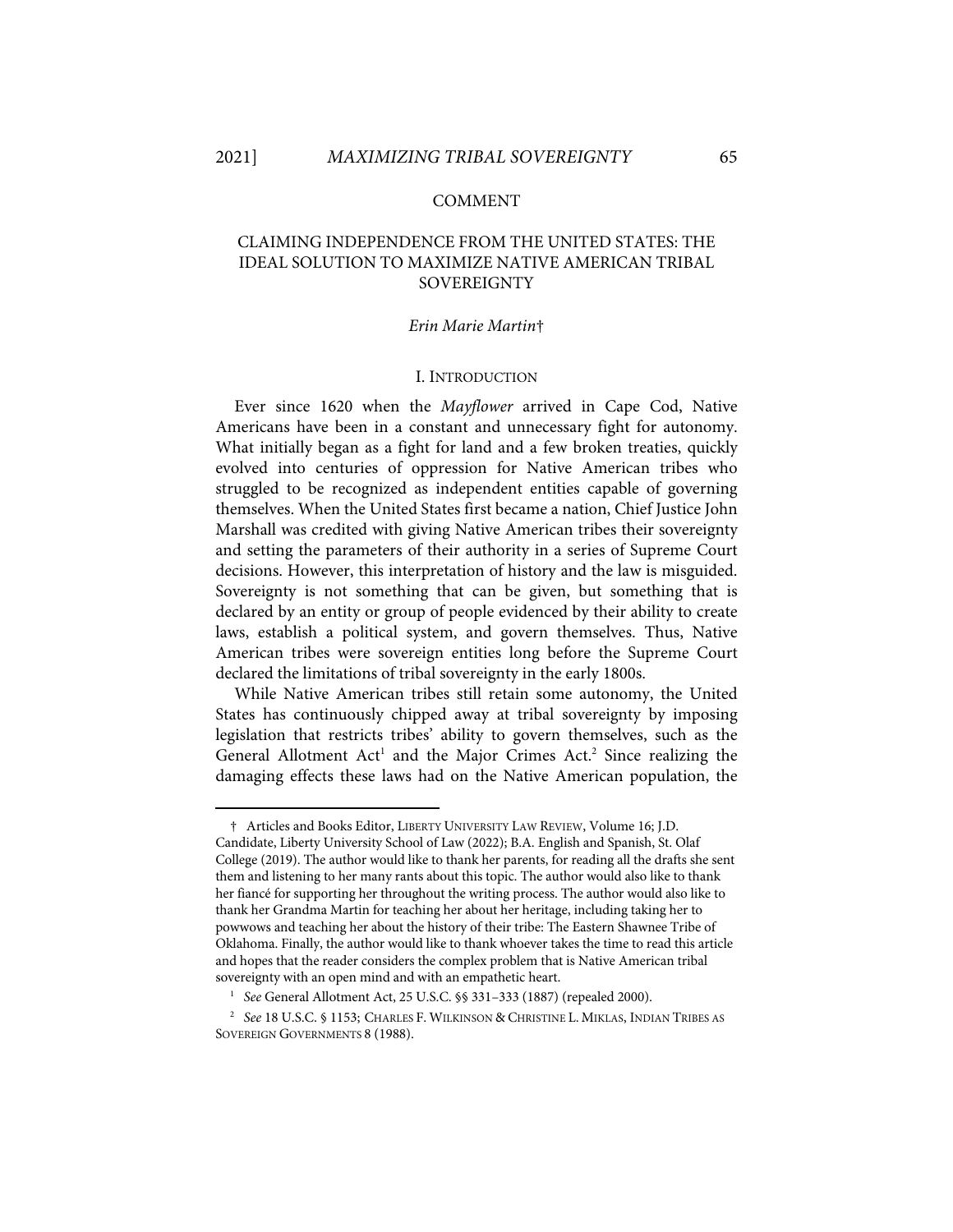Federal Government has been more willing to recognize tribal sovereignty, as evidenced in the recent Supreme Court case *McGirt v. Oklahoma*. <sup>3</sup> Even though there is a progressive push for more tribal autonomy, the process has been slow and gradual. Further, even if the Federal Government lifts many of the restrictions on tribes' ability to govern themselves, the tribes will never have the full freedom they enjoyed before white settlers arrived in North America. As a nation founded not only on Christian principles but one that prides itself on being the land of the free,<sup>4</sup> the United States has a moral obligation to give Native American tribes the opportunity to become their own independent nations apart from the United States.

#### II. BACKGROUND

The first Pilgrims, who were seeking an escape from economic hardship and religious persecution in England, arrived in Cape Cod, Massachusetts in 1620. <sup>5</sup> Unfortunately, the Pilgrims struggled to establish any sort of civilization due to the extremely cold winters and the spread of disease.<sup>6</sup> In addition, the Pilgrims starved because their supplies from England were cut off and they did not know how to grow their own food.<sup>7</sup> Hence, the famous Tisquantum, or Squanto for short, from the Patuxet Nation helped the Pilgrims survive by teaching them how to fertilize their cornfields and catch eels from the river.<sup>8</sup> As most people know, thanks to their elementary American history class, the Pilgrims decided to celebrate their successful harvest with a Thanksgiving feast. However, contrary to the sugarcoated version taught in history class, the Thanksgiving feast was not a festival of love and reconciliation between the Pilgrims and Native Americans.

In fact, there was a lot of tension between the Pilgrims and the surrounding Native American tribes. This is mainly because the Pilgrims believed that the Native Americans were savages and did not approve of their lifestyle.9 Understandably, this made the Wampanoag tribe that attended the

<sup>3</sup> *See* McGirt v. Oklahoma, 140 S. Ct. 2452 (2020).

<sup>4</sup> *See* THE DECLARATION OF INDEPENDENCE para. 2 (U.S. 1776) ("We hold these truths to be self-evident: that all men are created equal; that they are endowed, by their Creator, with certain unalienable rights; that among these are life, liberty and the pursuit of happiness.").

<sup>5</sup> ROBERT TRACY MCKENZIE, THE FIRST THANKSGIVING: WHAT THE REAL STORY TELLS US ABOUT LOVING GOD AND LEARNING FROM HISTORY 57, 67, 91–92, 110–11 (2013).

<sup>6</sup> *Id.* at 90–91.

<sup>7</sup> *Id.* at 92 (Weston, the man who allowed the pilgrims to use the Mayflower, was expecting a return of fish and furs. The pilgrims obviously were unable to provide this for him, so he cut off their supplies.).

<sup>8</sup> *Id.* at 93.

<sup>9</sup> *Id.* at 135–36.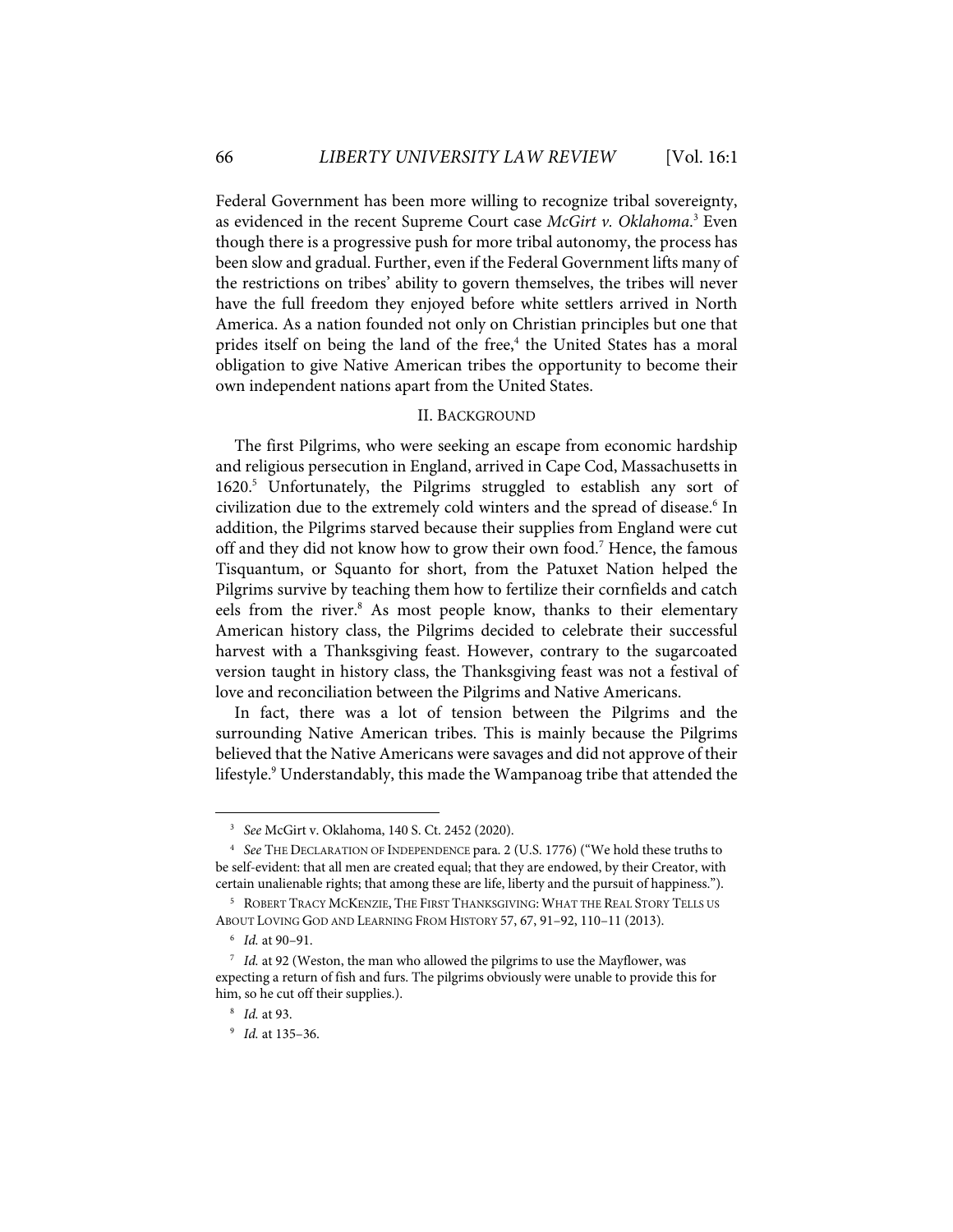Thanksgiving feast skeptical of the Pilgrims, especially since they witnessed many European fisherman kidnapping and murdering Native Americans.<sup>10</sup> Hence, it is not surprising that only a few days after the Thanksgiving feast, the Pilgrims were threatened by another tribe, the Narragansett Indians, and later went to war with the Massachusetts Indians.<sup>11</sup> Accordingly, the relationship between the Pilgrims and Native American tribes was complicated and best described as a constant struggle for power.

#### A. *Fighting Over Land*

The main source of this power struggle was ownership of land. The most rudimentary purpose of land ownership is simply to have a place to live. However, for a sovereign people or nation, ownership of land is essential because it allows people under the same sovereign to congregate together in one area and be governed by the same laws.<sup>12</sup> Likewise, land ownership demonstrates that a sovereign exists in a defined area.<sup>13</sup> Thus, landownership was, and still is, important for any sovereign.

Although Native Americans occupied the land in North America long before the European settlers arrived, the European settlers believed they had the proper claim to the land. As a result, the Europeans created an arbitrary rule called the "discovery doctrine."<sup>14</sup> Under this doctrine, any Christian nation that discovered land in North America became the property owner of that land.15 While European settlers often occupied land that the Native American tribes abandoned, after the discovery doctrine was established the

<sup>&</sup>lt;sup>10</sup> *Id.* (Some historians speculate that the Wampanoag tribe was not even invited to the feast because of these tensions. This is supported by Governor Bradford's writings and his later pleas to the Wampanoags to stop showing up randomly at colonist homes.).

<sup>11</sup> MCKENZIE, *supra* note 5, at 137.

<sup>&</sup>lt;sup>12</sup> *See* Denis Seguin, *What Makes a Country*?, THE GLOBE & MAIL (July 29, 2011), http://www.theglobeandmail.com/news/world/what-makes-a-country/article595868/; Joseph P. Kalt & Joseph William Singer, *Myths and Realities of Tribal Sovereignty: The law of Economics of Indian Self-Rule* 10 (Harvard Univ. John F. Kennedy Sch. of Gov't, Working Paper No. 04-016, 2004), http://ssrn.com/abstract=529084 (explaining that there are multiple coexisting sovereigns in the United States where state and national borders allow Americans to live in one area and be subjected to the laws established by the sovereign, i.e., the people of the United States.).

<sup>&</sup>lt;sup>13</sup> For example, states are one of the sovereigns in the United States. They have borders and their own laws that govern the people residing within those borders.

<sup>&</sup>lt;sup>14</sup> RICHARD B. COLLINS, 7 THOMPSON ON REAL PROPERTY, THOMAS EDITIONS § 57.04(a) (2021), LEXIS.

<sup>&</sup>lt;sup>15</sup> SMITHSONIAN INST., NATION TO NATION: TREATIES BETWEEN THE UNITED STATES & AMERICAN INDIAN NATIONS 68 (Suzan Shown Harjo ed., 2014) [hereinafter NATION]; *see also* COLLINS, *supra* note 14.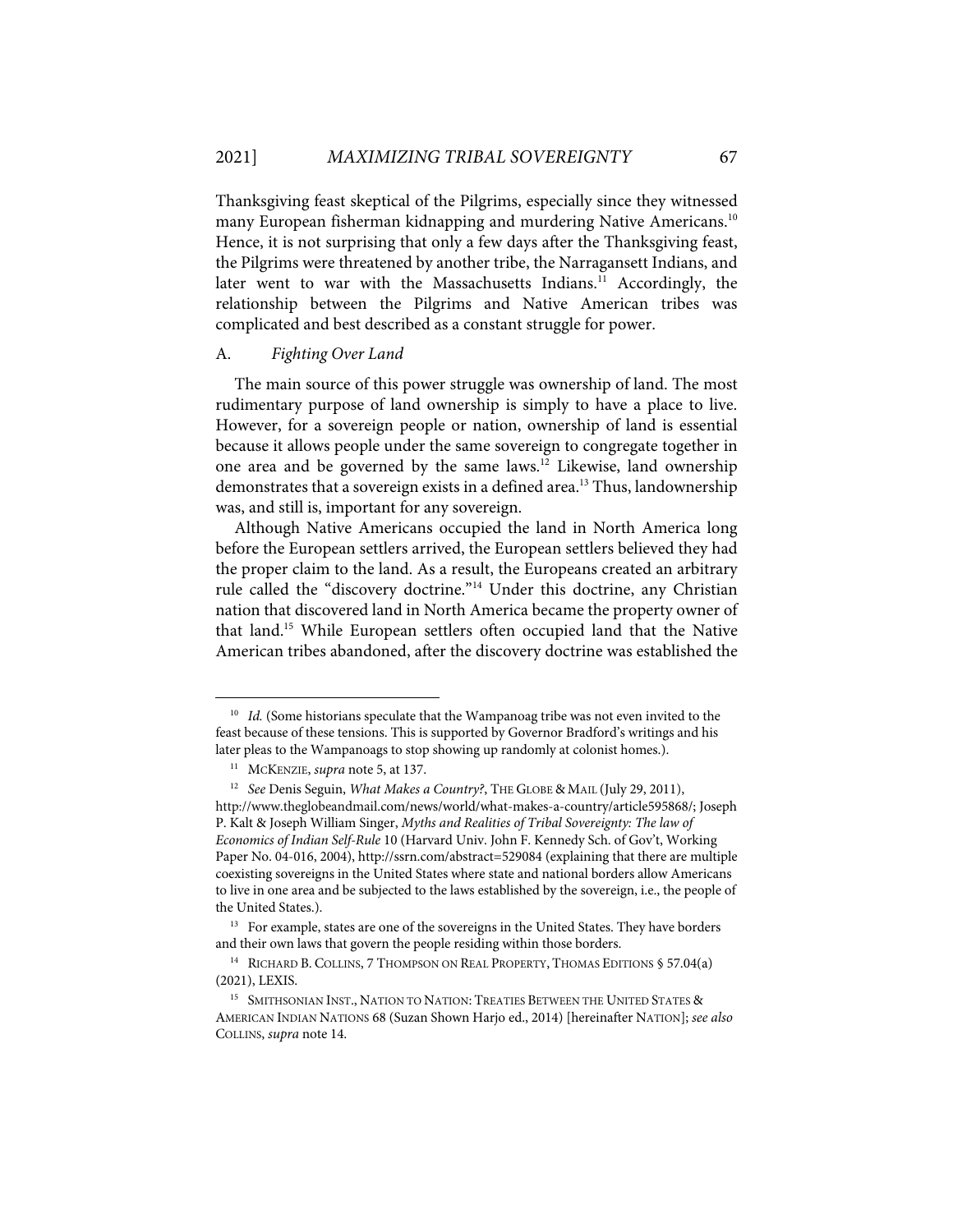settlers began forcibly taking land occupied by Native American tribes.<sup>16</sup> They also claimed the exclusive right to transfer the land they stole from the Natives to other European powers without asking the Natives for permission.<sup>17</sup> Nonetheless, the Europeans quickly learned that the Native American nations were fairly strong as they began to fight against the Europeans and defend their territory.<sup>18</sup> Accordingly, the European powers, with Francisco de Victoria and Bartolome de las Casas being among the first, began to negotiate with the Native American tribes and to purchase land through treaties.19 Not only did this promote more peaceful relations, but it also forced the Europeans to recognize Native American property rights.<sup>20</sup> The Europeans could not acquire legally valid title to the land without making these treaties,<sup>21</sup> and thus, the tribes established "sovereign status equivalent to that of the colonial governments in which they were dealing."<sup>22</sup> Consequently, treaty making became essential to the Native American tribes to prove their sovereign status. Nevertheless, the United States would eventually refuse to comply with the terms of these treaties and decline to make further treaties with the tribes,<sup>23</sup> which diminished tribal sovereignty.

#### B. *Formation of the United States*

Furthermore, when the colonists separated from Britain, many Native American tribes supported the British because they feared what would happen to them if the patriots won. $24$  While the tribes were still treated as inferior by the British, they at least received recognition and protection from King George III under the Indian Country Proclamation in 1763.<sup>25</sup> The proclamation declared that Native Americans were to be treated with respect and dignity, that they were entitled to their own land, and that Great Britain would no longer take Indian land without the tribes' consent.<sup>26</sup> In contrast, if America became its own independent nation, the tribes potentially faced

<sup>16</sup> NATION, *supra* note 15, at 68; COLLINS, *supra* note 14.

<sup>17</sup> NATION, *supra* note 15, at 68.

<sup>18</sup> *Id.*

<sup>19</sup> WILKINSON & MIKLAS, *supra* note 2, at 4; NATION, *supra* note 15, at 68; COLLINS, *supra*  note 14.

<sup>20</sup> NATION, *supra* note 15, at 68.

<sup>21</sup> *Id.*

<sup>22</sup> WILKINSON & MIKLAS, *supra* note 2, at 4.

<sup>23 25</sup> U.S.C. § 71

<sup>24</sup> *Revolutionary Limits: Native Americans*, U.S. HISTORY.ORG,

https://www.ushistory.org/us/13f.asp (last visited Oct. 1, 2021).

<sup>25</sup> Worcester v. Georgia, 31 U.S. 515, 547–48 (1832); COLLINS, *supra* note 14.

<sup>26</sup> *Worcester*, 31 U.S. at 547–48.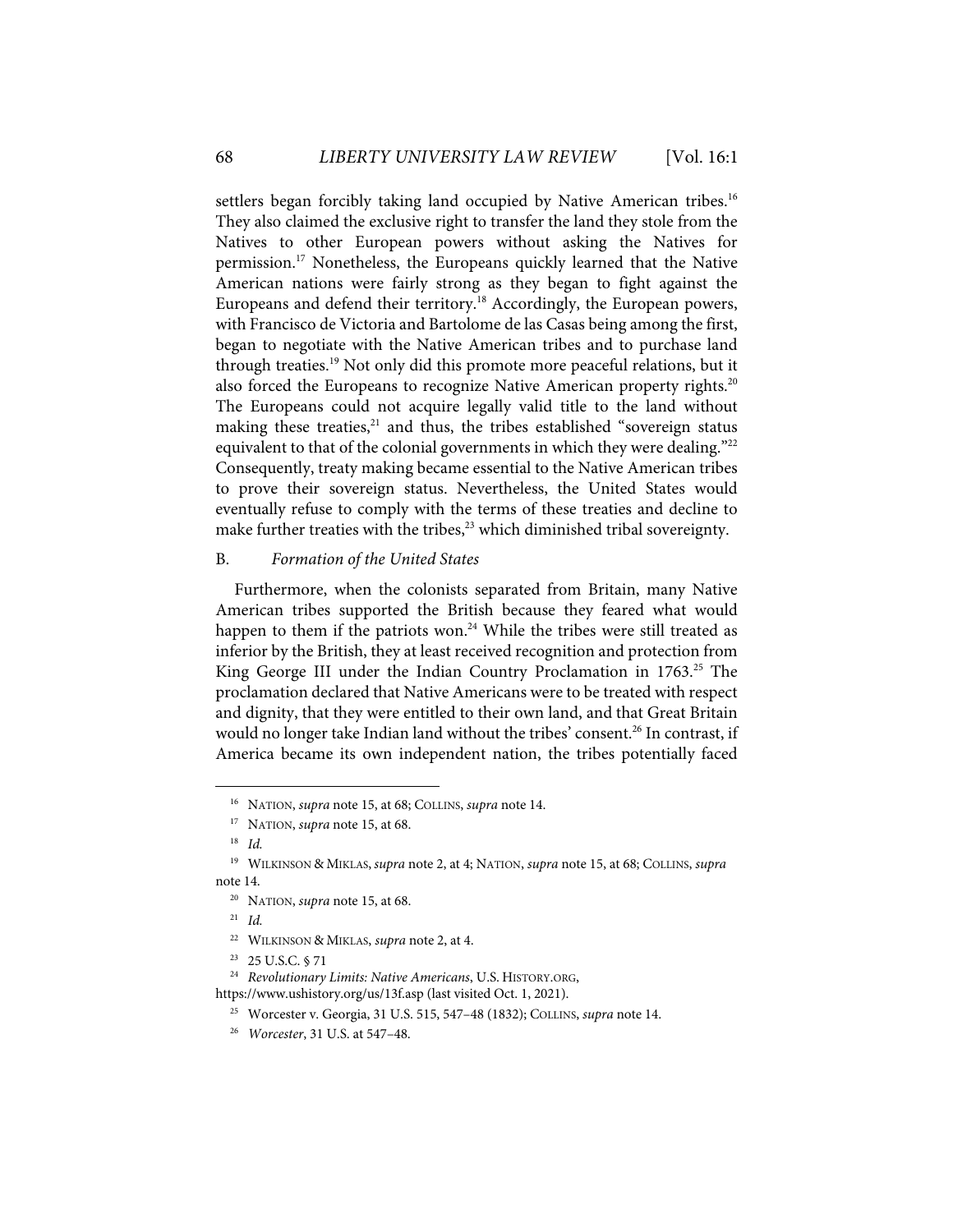losing their ability to govern themselves in peace.<sup>27</sup> Therefore, the Cherokees and Creeks in the South and four of the six Iroquois nations in the North provided extensive support to the British.<sup>28</sup> Nonetheless, a few tribes helped the patriots. For instance, the American military made a treaty with the Lenape Nation in 1778 which granted the patriots permission to cross Lenape Nation land from the Atlantic Coast to the Great Lakes.<sup>29</sup> Interestingly, in exchange for this clear passage, the patriots were supposed to recognize Lenape as its own nation and to consider granting the Lenape statehood once the patriots won the war.<sup>30</sup> Arguably, the tribes' primary concern in helping either the British or the patriots during the Revolutionary War was retaining their autonomy and being recognized as a sovereign entity.

Despite being an integral part of the Revolutionary War, no representatives from the tribes were present during the negotiation of the 1783 Treaty of Paris, which concluded the war.<sup>31</sup> This proved to be problematic for the tribes because other countries began negotiating over land the tribes already occupied.<sup>32</sup> For instance, the British granted the United States all the land between the Appalachian Mountains and the Mississippi River—land primarily inhabited by Native Americans.<sup>33</sup> Moreover, since the United States defeated the British, the United States believed that it defeated the Native American tribes that fought alongside the British as well. <sup>34</sup> Hence, the United States refused to recognize pre-war British treaties with Native American tribes.<sup>35</sup> For instance, in 1768, the British negotiated a treaty at Fort Stanwix that recognized Indian sovereignty over a huge area of land west of present-day Utica, New York.<sup>36</sup> When white settlers attempted to take the land in 1790, a war erupted and resulted in the Western Confederacy of United Indian Nations defeating the American army.<sup>37</sup>

Recognizing the tension between the United States and Native American tribes, George Washington believed that it was in the best interest of the new

<sup>27</sup> *Revolutionary Limits: Native Americans*, *supra* note 24.

<sup>28</sup> *Id.*

<sup>29</sup> NATION, *supra* note 15, at 34.

<sup>30</sup> *Id.* 

<sup>31</sup> *Revolutionary Limits: Native Americans*, *supra* note 24.

<sup>32</sup> *Id.* 

<sup>33</sup> *Id.*

<sup>34</sup> *Id.* 

<sup>35</sup> *Id.*; NATION, *supra* note 15, at 50.

<sup>36</sup> NATION, *supra* note 15, at 50.

<sup>37</sup> *Id.*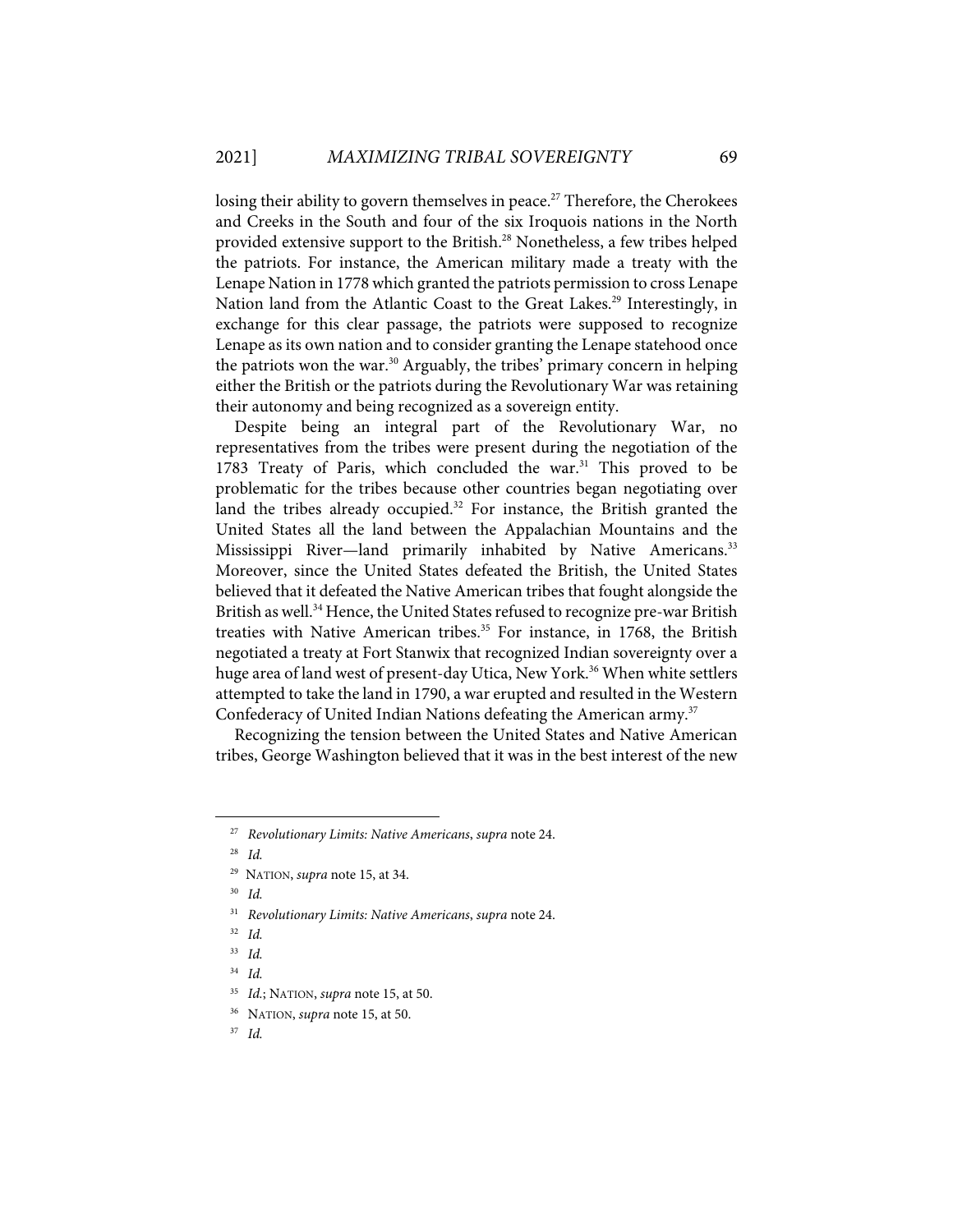and fragile country to make peace with the tribes.<sup>38</sup> This mentality is apparent in the Ordinance for the Regulation of Indian Affairs of 1786, <sup>39</sup> which was supposed to establish a plan for trading with the tribes. The document stated: "[T]he safety and tranquility of the frontiers of the United States, do in some measure, depend on the maintaining a good correspondence between their citizens and the several nations of Indians in Amity with them  $\dots$ ." $40$ Although the majority of Americans wanted to seize tribal land for the country, Washington hoped to avoid further wars by obtaining Indian lands without force.<sup>41</sup> Thus, Washington began making treaties with the Iroquois Confederacy in New York and even presented peace medallions to the Indian leaders.42 Shortly after the Constitution was ratified, Washington also pressured Congress to enact the Indian Trade and Intercourse Act, which restricted trade with Native American tribes.<sup>43</sup> Under the Act, no person or business could trade with a Native American tribe without a license from the Federal Government. 44

At first, this would appear to restrict tribal sovereignty because it did not allow tribes to trade freely and forced them to trade directly with the Federal Government. However, Washington enacted the statute with the intent to protect Native Americans from being tricked into selling their land to greedy white settlers.<sup>45</sup> Unfortunately, Washington's effort in pursuit of peace and harmony did not last very long and the greedy white settler sentiment soon took over. In doing so, Native Americans experienced years of hardship as the Federal Government began to restrict the Native Americans' ability to govern themselves as tribal nations.

#### III. PROBLEM

## A. *Sovereignty is Ultimate Political Power that Justifies a State to Govern Itself and its People*

In order to understand the significance and need for full Native American tribal sovereignty, it is vital to have a greater understanding of what the term

<sup>38</sup> *Id.* 

<sup>39</sup> ORDINANCE FOR THE REGULATION OF INDIAN AFFAIRS OF 1786, *reprinted in* DOCUMENTS OF UNITED STATES INDIAN POLICY 8 (Francis Paul Prucha ed., 3d ed. 2000).

<sup>40</sup> *Id*. at 8–9.

<sup>41</sup> NATION, *supra* note 15, at 50.

<sup>42</sup> *Id.* at 50–51.

<sup>&</sup>lt;sup>43</sup> *Id.* at 66; Regulation of Trade and Intercourse with the Indian Tribes, ch. XXXIII, 1 Stat. 137 (codified as amended at 25 U.S.C. § 177) [hereinafter Regulation of Trade].

<sup>44</sup> Regulation of Trade, *supra* note 43.

<sup>45</sup> NATION, *supra* note 15, at 66.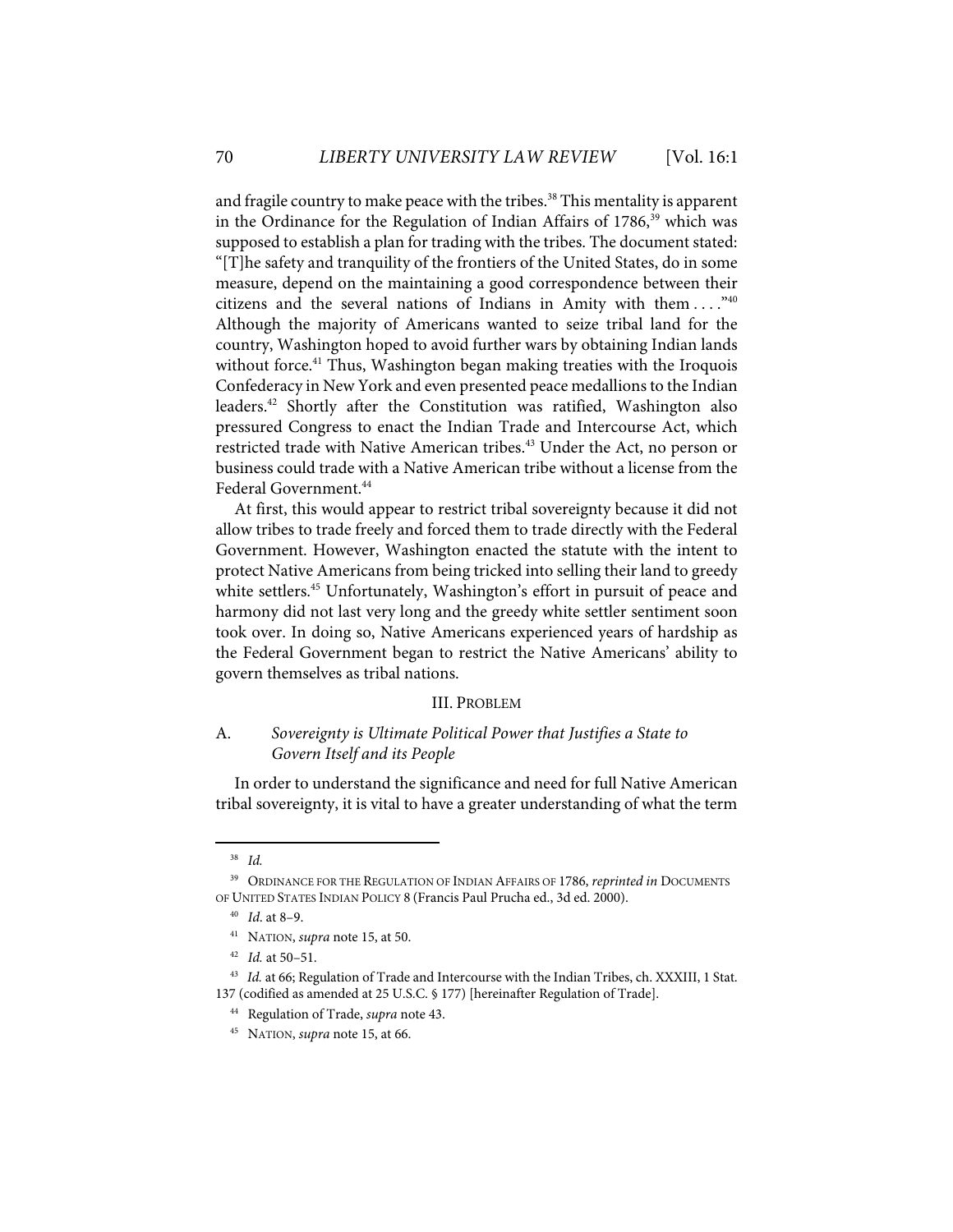sovereignty actually means. Sovereignty is a political concept that enables an entity to have autonomy and exercise powers such as implementing laws and exercising eminent domain.<sup>46</sup> Moreover, in the context of Native American tribes, sovereignty does not simply mean tribal self-rule.<sup>47</sup> Rather, "[t]ribal sovereignty is the structured form of self-determination and selfgovernance . . . . Its normative purpose is the preservation and protection of the tribal freedom and internal flourishing, and pragmatically it functions through institutionalized government relations."<sup>48</sup> Essentially, there are two parts to tribal sovereignty. First, the ability to self-govern, which concerns implementing day-to-day policies.<sup>49</sup> This entails making decisions about how the tribe is run, how natural resources are used and developed, how the justice system operates, and who pays taxes.<sup>50</sup> Second, the ability to selfdetermine, <sup>51</sup> which is not a governmental process but is "the ability of tribes to construct and pursue their own goals."<sup>52</sup> Basically, tribes can create plans and goals for the future without interference from other societies.<sup>53</sup>

Arguably, Native American tribes were sovereign before white settlers began colonizing North America. However, as a result of interference from white settlers, the tribes began to lose part of their sovereignty. Not only did the tribes lose their land, but their way of life was under constant attack.<sup>54</sup> When the United States became a country, the tribes' sovereignty weakened even further. The tribes lost their ability to self-govern, had foreign laws imposed on their members, and were ultimately forced to become dependent on the Federal Government. <sup>55</sup> Accordingly, it is both inaccurate and problematic that the United States credits itself with giving Native American tribes their sovereignty.<sup>56</sup>

<sup>46</sup> *Sovereignty*, BLACK'S LAW DICTIONARY (11th ed. 2019); *Sovereignty*, LEGAL INFO. INST. CORNELL L. SCH., https://www.law.cornell.edu/wex/sovereignty (last visited Sept. 3, 2021).

<sup>47</sup> *See* KOUSLAA T. KESSLER-MATA,AMERICAN INDIANS AND THE TROUBLE WITH SOVEREIGNTY: STRUCTURING SELF-DETERMINATION THROUGH FEDERALISM 6 (2017).

<sup>48</sup> *Id.* at 8–9.

<sup>49</sup> *Id.* at 5.

<sup>50</sup> Kalt & Singer, *supra* note 12, at 1.

<sup>51</sup> KESSLER-MATA, *supra* note 47, at 5.

<sup>52</sup> *Id.*

<sup>53</sup> *Id.*

<sup>54</sup> *See* discussion *supra* Section II.

<sup>55</sup> *See* discussion *infra* Section III.B-D.

<sup>56</sup> COLLINS, *supra* note 14; Worcester v. Georgia, 31 U.S. 515, 544–45 (1832).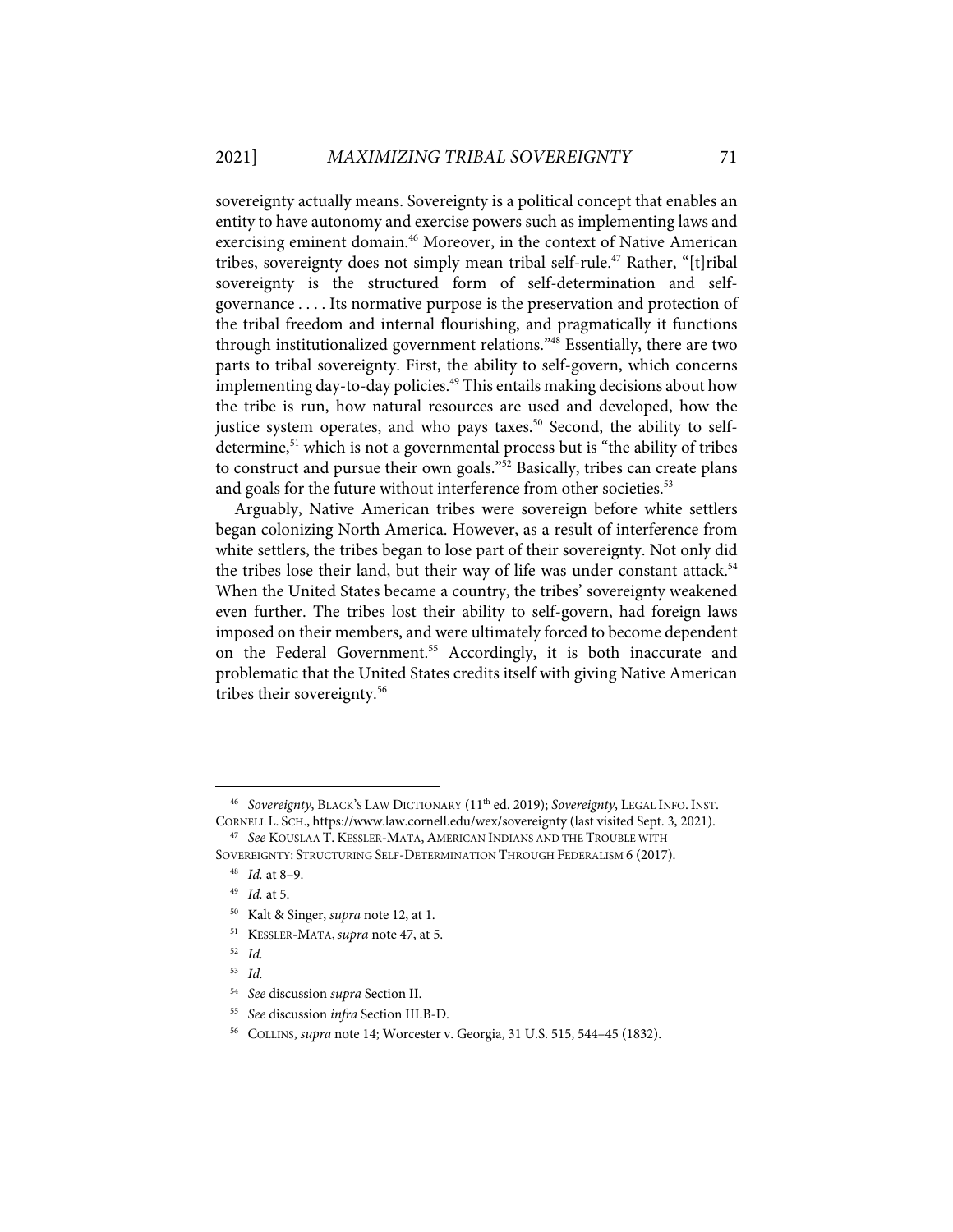## B. *The Marshall Trilogy Provided the Federal Government's Definition of Native American Tribal Sovereignty*

Once the United States was formed, there was considerable confusion regarding the Native American tribes' relationship to the United States. Were the tribes their own independent nations? Or were they part of the United States itself? In attempting to answer these questions, the Supreme Court issued three opinions in the early 1800s called the Marshall Trilogy.<sup>57</sup> However, in doing so, the United States began to assert its authority on the tribes and initiated the long and continual process of stripping away Native American tribal sovereignty.<sup>58</sup>

#### 1. *Johnson v. M'Intosh*

The first case to address tribal sovereignty was *Johnson v. M'Intosh.*<sup>59</sup> In 1773 and 1775, chiefs from the Illinois and Piankeshaw nations conveyed land to private individuals who were not part of their tribes.<sup>60</sup> The Supreme Court questioned the validity of this transaction on two bases: whether Native American tribes had the authority to convey land and whether individuals were entitled to receive the land from the Native American tribes. <sup>61</sup> In answering this question, the Court examined the history of European relations with Native American tribes before the United States became a country.<sup>62</sup> Specifically, the Court discussed the discovery rule.<sup>63</sup>

As stated previously, European sovereigns were able to claim land and hold exclusive ownership of that land simply by discovering it.<sup>64</sup> Nonetheless, the same standard did not apply to Native American tribes despite the fact that Native Americans inhabited North America many years before the Europeans ever arrived. Instead, Native American tribes only had a right to possess the land they occupied.<sup>65</sup> According to the European nations, Native

<sup>57</sup> *Historical Tribal Sovereignty & Relations*, NATIVE AM. FIN. SERVS.ASS'N, https://nativefinance.org/historical-sovereignty-relations/ (last visited Sept. 3, 2021); Kathleen Sands, *Territory, Wilderness, Property, and Reservation: Land and Religion in Native American Supreme Court Cases*, 36 AM. INDIAN L. REV. 253, 254 (2012).

<sup>58</sup> COLLINS, *supra* note 14, at § 57.04(b); *see also Historical Tribal Sovereignty, supra* note 57.

<sup>59</sup> Johnson v. M'Intosh, 21 U.S. 543 (1823).

<sup>60</sup> *Id.* at 571–72.

<sup>61</sup> *Id.* at 572.

<sup>62</sup> *Id.* at 572–79.

<sup>63</sup> *Id.* at 573.

<sup>64</sup> *Id.* 

<sup>65</sup> *M'Intosh*, 21 U.S. at 574.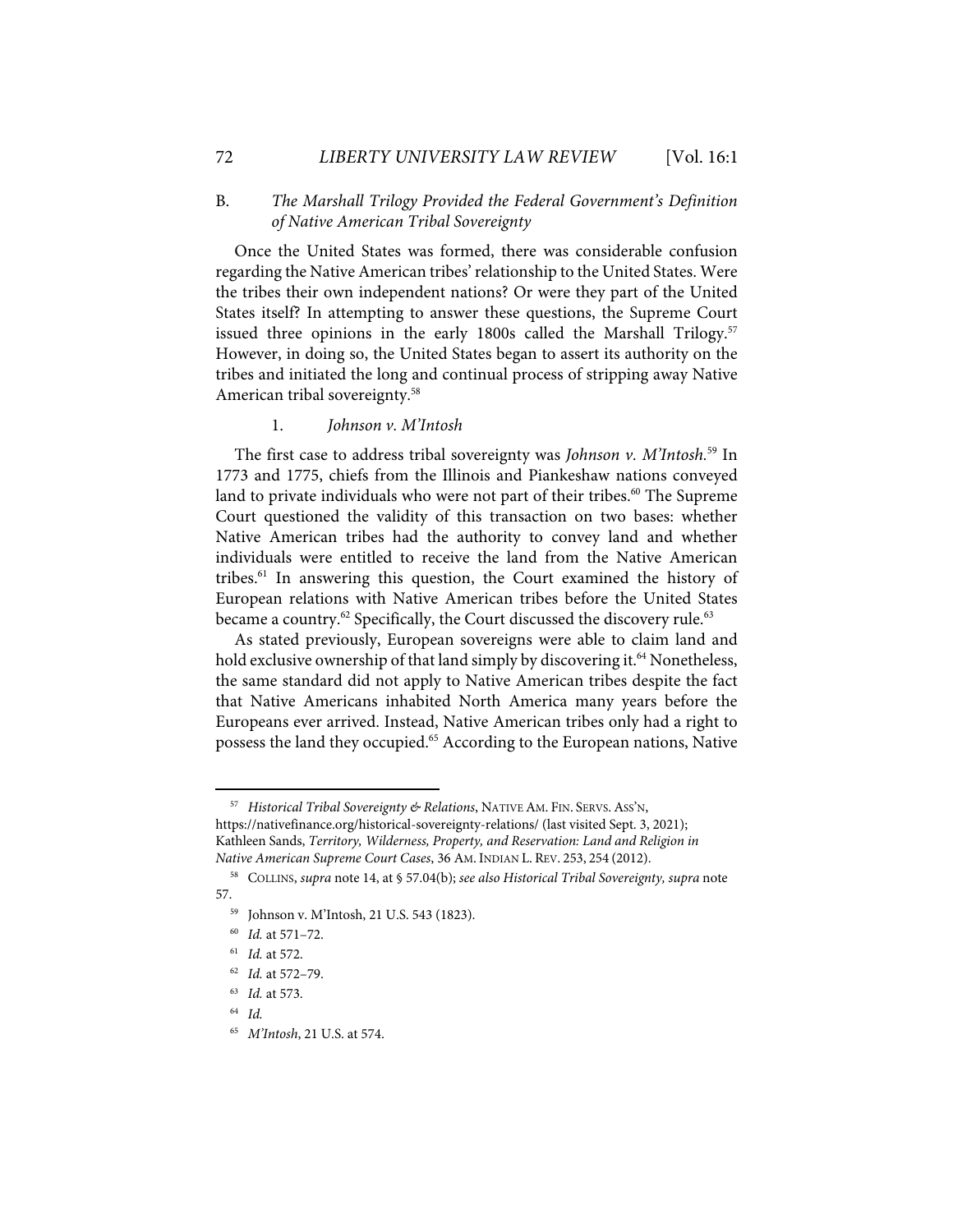Americans never actually owned the land they inhabited.<sup>66</sup> The Supreme Court applied this same flawed logic to the case of *Johnson v. M'Intosh* and ruled that although the Illinois and Piankeshaw Nations previously occupied the land, they did not have ownership rights to the land.<sup>67</sup> Rather, the tribes had a right of occupancy which did not allow them to transfer land to individuals.68 Hence, the Court ruled the transactions were invalid and the individuals who bought land from tribes did not have valid title to the land.<sup>69</sup>

The *Johnson v. M'Intosh* decision was devastating for Indian tribes. Not only did the Court rule that tribes did not actually own the land they occupied, but it also opened the door for states to assert their power over the tribes. In 1830, under Andrew Jackson's presidency, Congress passed the Indian Removal Act.70 The Act authorized the Federal Government to exchange occupied Native American land east of the Mississippi for land west of the Mississippi in present-day Oklahoma.<sup>71</sup> Moreover, even though the Act stated that the U.S. government would not move the Indian tribes without their consent, many tribes were not given a choice.<sup>72</sup>

As a result of the *Johnson v. M'Intosh* decision, Georgia claimed that it inherited the "British Crown's right of ownership" and owned the land that the Cherokees occupied in the state.<sup>73</sup> In essence, Georgians believed that its state sovereignty extended to all the land and people within it.<sup>74</sup> Consequently, in 1827, Georgia passed legislation that allowed the state to have ultimate title to Cherokee lands, meaning that it could take possession of those lands at any time.75 Further, Georgia imposed its state laws on the Cherokee tribe.76 Following Georgia's actions, Mississippi and Alabama also imposed their state laws on the Choctaw, Chickasaw, and Muscogee tribes.<sup>77</sup> These statutes definitively stripped the tribes of their autonomy and ability to self-govern.78 Consequently, the tribes were given an ultimatum: stay

75 *Id.*

<sup>66</sup> *Id.*

<sup>67</sup> *Id.* at 588.

<sup>68</sup> *Id.* at 591.

<sup>69</sup> *Id.* at 604.

<sup>70</sup> Indian Removal Act, ch. 148, 4 Stat. 411 (1830); NATION, *supra* note 15, at 73.

<sup>71</sup> Indian Removal Act, ch. 148, 4 Stat. 411 (1830).

<sup>72</sup> *Id.*; *See* NATION, *supra* note 15, at 75, 77.

<sup>73</sup> *See* NATION, *supra* note 15, at 73.

<sup>74</sup> DEBORAH A. ROSEN,AMERICAN INDIANS AND STATE LAW: SOVEREIGNTY, RACE, AND CITIZENSHIP, 1790-1880 39 (2007).

<sup>76</sup> *Id.*; NATION, *supra* note 15, at 73.

<sup>77</sup> NATION, *supra* note 15, at 73.

<sup>78</sup> *See* ROSEN, *supra* note 74, at 39; NATION, *supra* note 15, at 73.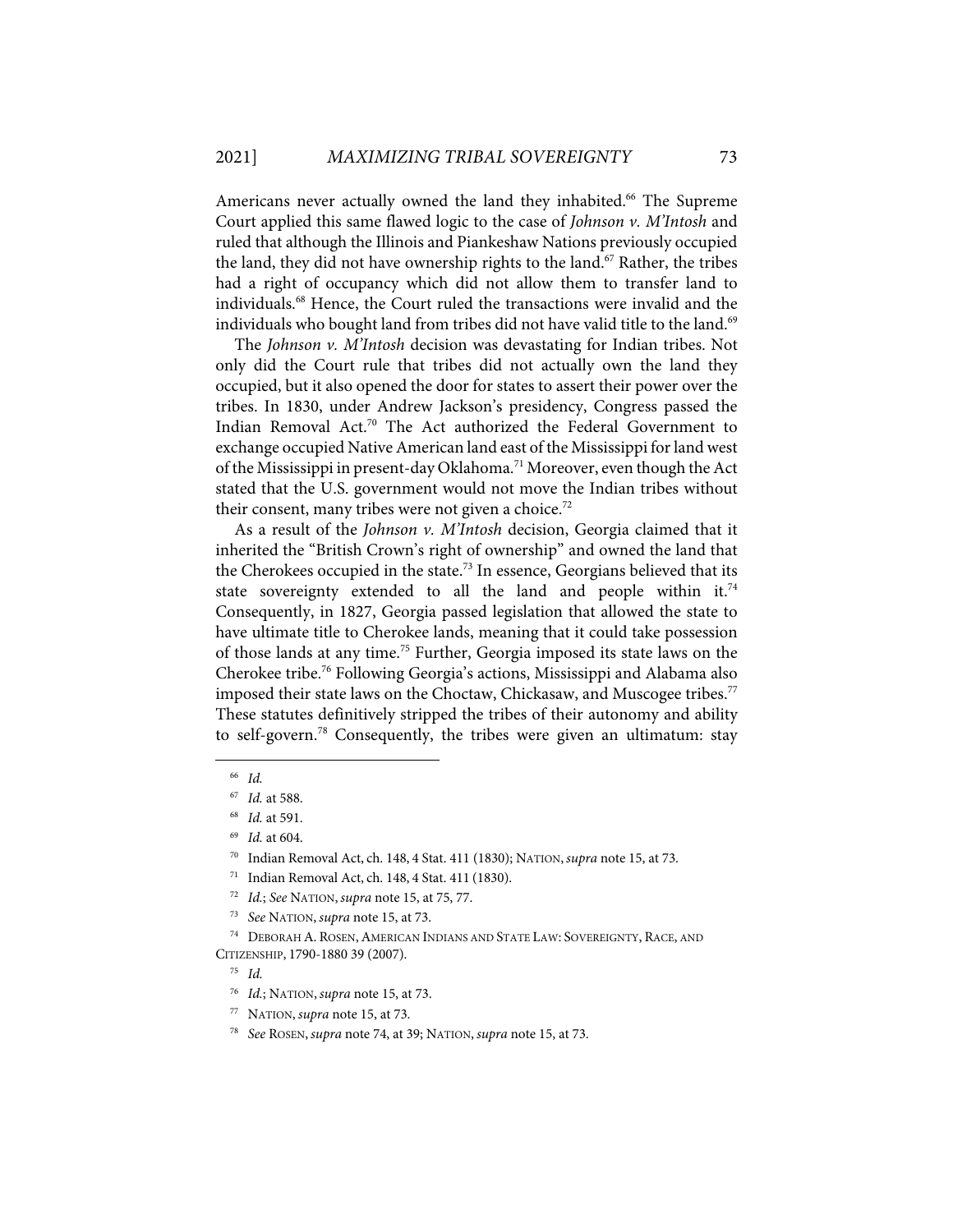where they were and be subject to another sovereign, or move to Oklahoma under the Indian Removal Act and live under their own laws.<sup>79</sup>

On September 27, 1830, the Choctaw tribe and the Federal Government signed the Treaty of Dancing Rabbit Creek.<sup>80</sup> The treaty promised the Choctaw tribe three things. $81$  First, "[A] tract of country West of the Mississippi River in fee simple, to them and their descendants" and \$20,000 a year for the exchange of lands.<sup>82</sup> Second, protection for the journey from Mississippi to Oklahoma.<sup>83</sup> Third, "no Territory or State shall ever have a right to pass laws for the government of the Choctaw Nation."84 Unfortunately, the trip for the Choctaws and many other tribes was miserable. There were many rain storms and even blizzards, which caused the Choctaw Indians to become ill because many did not have the proper clothing.<sup>85</sup> Appropriately, this was why one of the Choctaw Chiefs proclaimed the journey was a "trail of tears and death."86

While the Jackson administration was adamant about enforcing this legislation, some tribes fought back.<sup>87</sup> Only a few years before the Federal Government enacted the Indian Removal Act, the Cherokee Nation created its own constitution to protect its territory from white intruders.<sup>88</sup> Consequently, the Cherokee Constitution proclaimed that it was a selfgoverning, independent nation.<sup>89</sup> When Georgia threatened Cherokee

https://choctawschool.com/home-side-menu/history/trail-of-tears-from-mississippi-walkedby-our-ancestors.aspx (last visited Sept. 3, 2021).

81 NATION, *supra* note 15, at 77.

<sup>82</sup> Treaty of Dancing Rabbit Creek: Treaty With The Choctaw, art. II, XVII, Sept. 27, 1830, 7 Stat. 333.

83 *Id.*; Greenwood, *supra* note 80 (The Federal Government promised transportation by wagon or steamboat, an ample supply of corn and beef. In reality, many of the Choctaw Indians were bribed by the government to walk the journey in exchange for ten dollars of gold and a new rifle. Additionally, the food rations ran out quickly and many of the Choctaws starved.)

84 Treaty of Dancing Rabbit Creek: Treaty With The Choctaw, art. IV, Sept. 27, 1830, 7 Stat. 333; NATION, *supra* note 15, at 77 (quoting INDIAN AFFAIRS: LAWS AND TREATIES 311(Charles J. Kappler ed., 1904)).

88 ROSEN, *supra* note 74, at 38–39 (the discovery of gold near Cherokee territory enticed whites to intrude and even settle on Cherokee land).

89 *Id.*

<sup>79</sup> NATION, *supra* note 15, at 73, 77.

<sup>80</sup> Treaty of Dancing Rabbit Creek: Treaty With The Choctaw, Sept. 27, 1830, 7 Stat. 333; NATION, *supra* note 15, at 77; Len Greenwood, *Trail of Tears From Mississippi Walked by our Ancestors*, CHAHTA ANUMPA AIIKVNA SCH. OF CHOCTAW LANGUAGE,

<sup>85</sup> Greenwood, *supra* note 80.

<sup>86</sup> *Id.*

<sup>87</sup> ROSEN, *supra* note 74, at 42–43.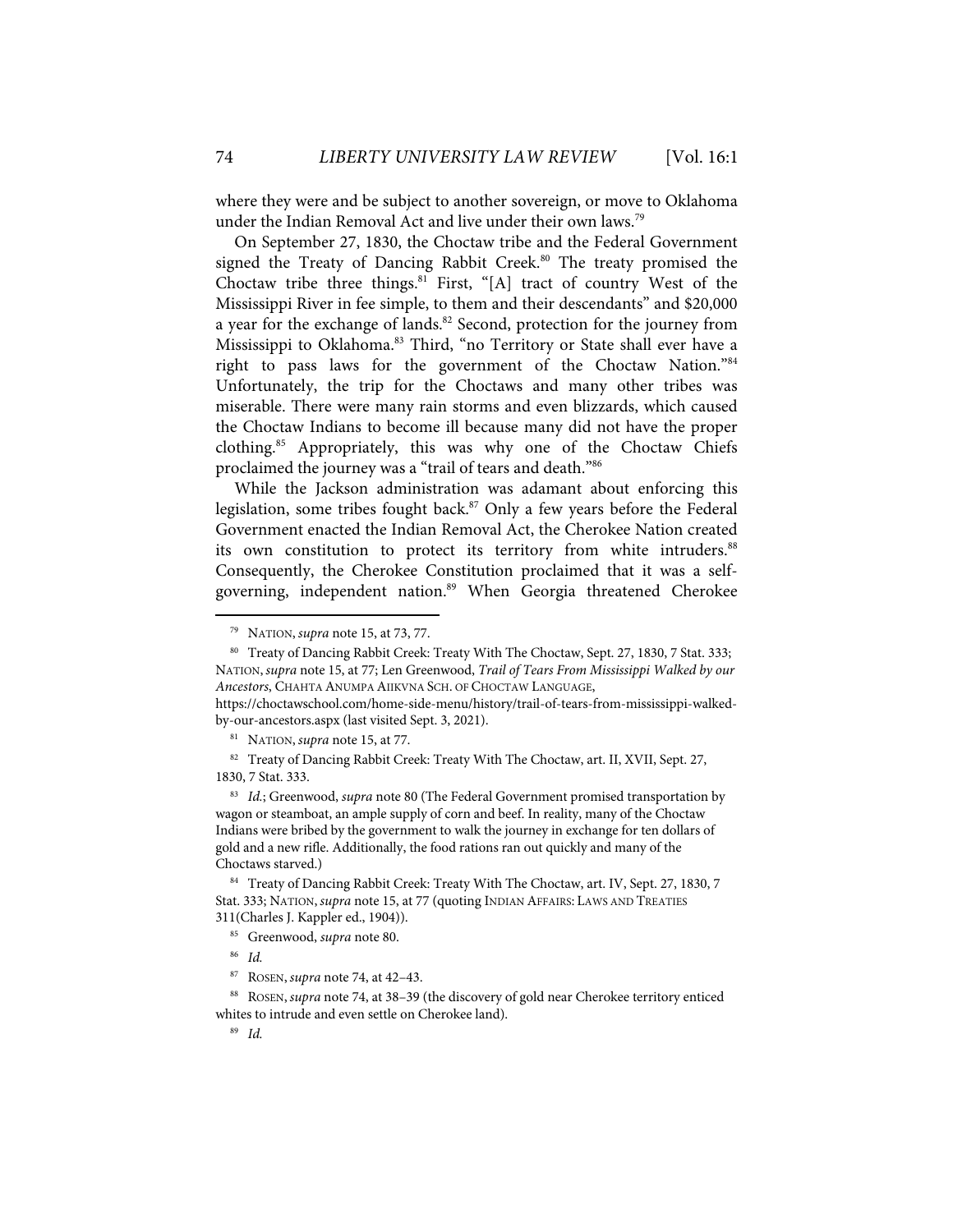sovereignty, Cherokee Chief John Ross was rightfully angry and wrote letters to Congress, the President, and Indian agents.<sup>90</sup> In one 1830 letter sent to a federally appointed Cherokee agent, Chief Ross pointed out that the United States previously acknowledged the Cherokee Nation as a separate nation from Georgia and, therefore, not under its jurisdiction.<sup>91</sup> Ross further argued that even though Indian tribes placed themselves under the protection of the United States, that did not mean they should lose their sovereignty.<sup>92</sup> To support this claim, Ross quoted a passage from *Goodell v. Jackson,* which states that although weaker states may seek the protection of stronger states, the weaker state does not lose its right to self-govern or forfeit its independent statehood.<sup>93</sup> Surprisingly, even Chief Justice John Marshall was dismayed at the state's coercion of the tribes.<sup>94</sup> Although Marshall was indirectly responsible for the state's actions, he denounced the Indian Removal Act in a letter he sent to Judge Dabeny Carr of Virginia. <sup>95</sup> Perhaps this is why Marshall ruled that the Indian tribes were capable of governing themselves in *Cherokee Nation v. Georgia,* only a week after the Treaty of Dancing Rabbit Creek was ratified.<sup>96</sup>

#### 2. *Cherokee Nation v. Georgia*

The second case in the Marshall Trilogy, *Cherokee Nation v. Georgia*, goes even further than *M'Intosh* in determining the nature of tribal sovereignty because the Court actually questions what status and authority Native American tribes have in the United States.<sup>97</sup> Here, the Cherokee Nation asked the Court for an injunction against the state of Georgia, which would prevent Georgia from seizing Cherokee land and forcing the Cherokees to comply with state law.<sup>98</sup> In addressing this issue, the Court questioned whether it had jurisdiction to hear the case because the status of Native American tribes had never been clearly defined.<sup>99</sup>

In its jurisdictional analysis, the Court began with Article III of the Constitution which states the Supreme Court has jurisdiction over any case

<sup>90</sup> *Id.* at 41.

<sup>91</sup> *Id.* at 42–43.

<sup>92</sup> *Id.*

<sup>93</sup> ROSEN, *supra* note 74, at 42; Goodell v. Jackson, 20 Johns. 693, 711–12 (N.Y. Sup. Ct. 1823).

<sup>94</sup> NATION, *supra* note 15, at 73, 75.

*<sup>95</sup> Id.*

<sup>96</sup> Cherokee Nation v. Georgia, 30 U.S. 1, 16 (1831); NATION, *supra* note 15, at 77.

<sup>97</sup> Cherokee Nation v. Georgia, 30 U.S. at 16.

<sup>98</sup> *Id.* at 15.

<sup>99</sup> *See id.* at 15–16.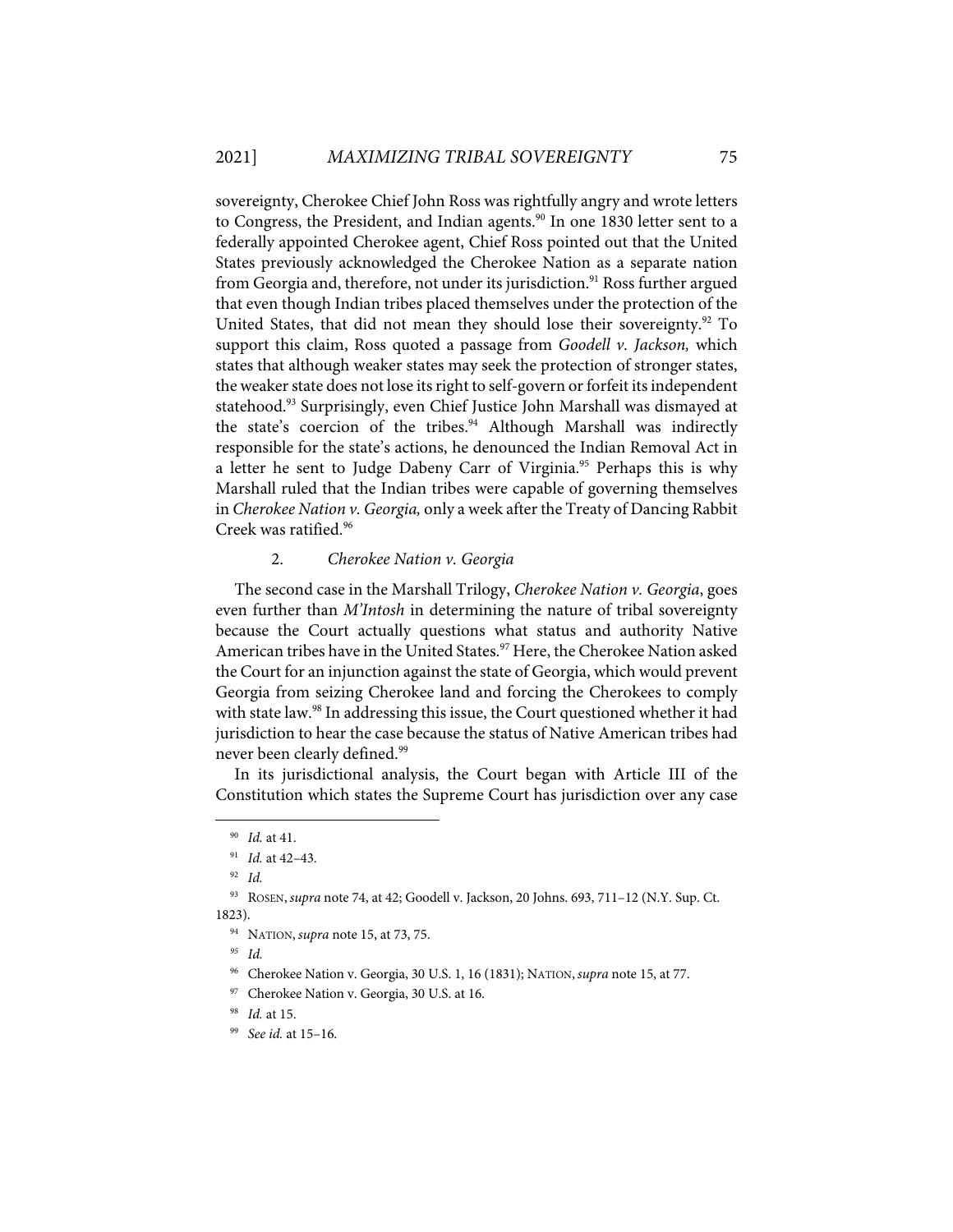"between a state or the citizens thereof, and foreign states, citizens, or subjects."<sup>100</sup> Because Indian tribes were not considered states, the Court began by questioning whether Indian tribes should be considered foreign nations.<sup>101</sup>

Ironically, the Court claimed that Native American tribes were fully capable of maintaining their own establishments and governing themselves, evidenced by the treaties they made with the Federal Government.<sup>102</sup> Nonetheless, in its next breath, the Court undermined Native American tribal sovereignty by describing the Native American tribes as completely dependent on the United States for their well-being.103 In fact, the Court compared the relationship between the tribes and the United States as "that of a ward to his guardian."104 Likewise, the Court reasoned that the Native American tribes were in some way part of the United States itself.<sup>105</sup> According to the Court, the tribes could not be foreign nations because the tribes occupied land in United States territory, causing foreign nations to believe the tribes were under the control of the United States.<sup>106</sup>

There are a few problems with the Court's analysis. First, the Court stated that the Native American tribes were completely dependent on the United States for protection and their well-being.<sup>107</sup> This description is not only degrading, but also misleading. For instance, without the help of Native Americans, particularly Squanto, the Pilgrims would never have survived the first winter.<sup>108</sup> In fact, the Pilgrims were dependent on the Native Americans and would have starved or frozen to death without their guidance.<sup>109</sup> Further, the Native American tribes were a serious physical threat to the newly formed country after the American Revolutionary War.<sup>110</sup> Therefore, it is unlikely

<sup>100</sup> *Id.* at 15 (citing U.S. CONST. art. III, § 2).

<sup>101</sup> *Id.* at 16.

<sup>102</sup> *Id.*

<sup>103</sup> Cherokee Nation v. Georgia, 30 U.S. at 17.

<sup>104</sup> *Id.*

<sup>105</sup> *See id.* 

<sup>106</sup> *Id.*

<sup>107</sup> *Id.*

<sup>108</sup> MCKENZIE, *supra* note 5, at 93.

<sup>109</sup> *Id.* 

<sup>110</sup> NATION, *supra* note 15, at 50–51 (After the Revolutionary War, fifteen hundred civilians died in what was called Harmar's defeat where the western confederacy of united Indian Nations defeated the American Army in 1790. Likewise, in 1791, about six hundred American soldiers were killed at the Battle of the Wabash. The devastating defeats prompted George Washington to make peace with the Native American tribes for fear that they would destroy the struggling new country.).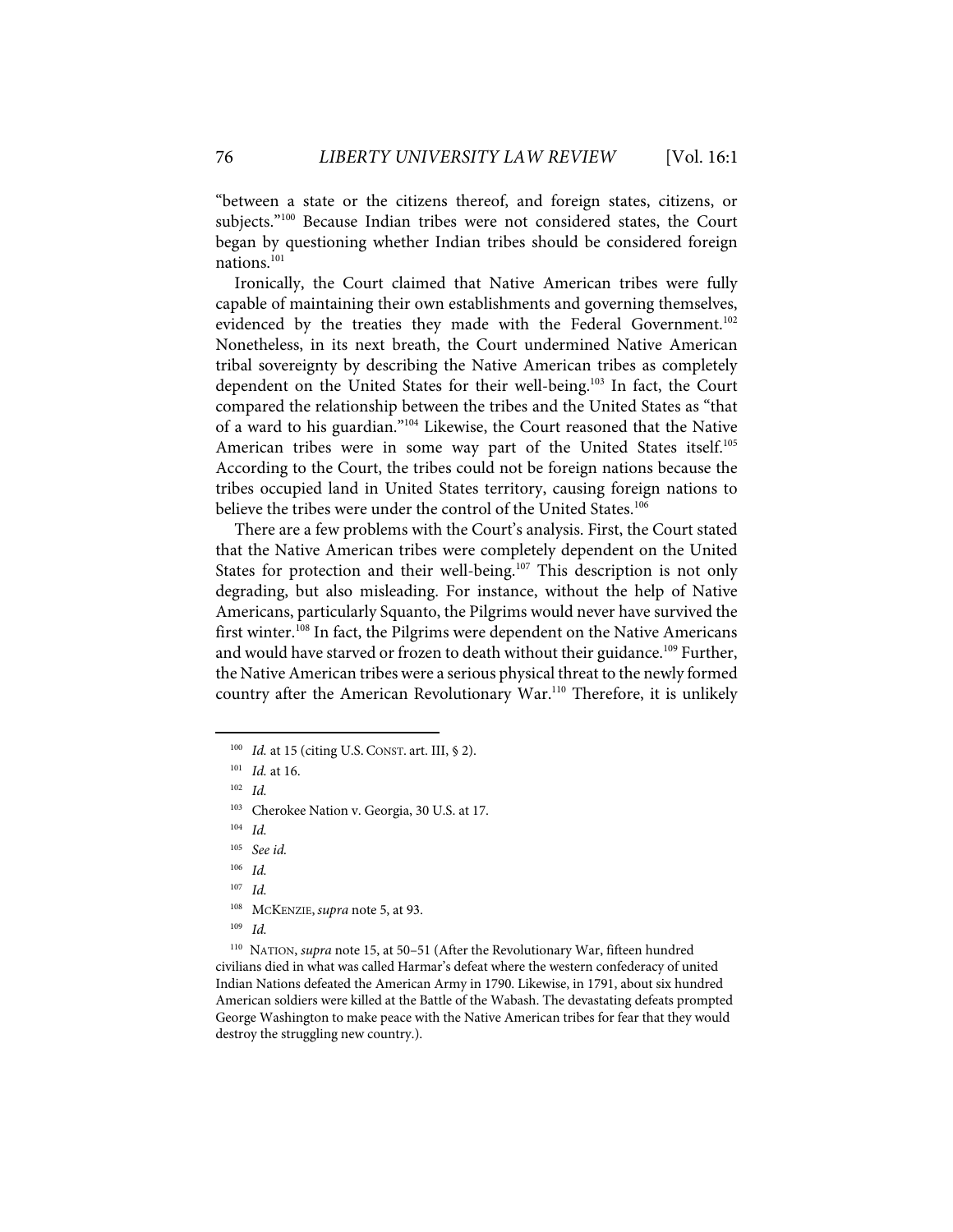that the Native American tribes were dependent on the Federal Government. Rather, the Federal Government made the tribes dependent on the United States by refusing to treat them as their own independent nations and stripping away their political powers. Instead of adhering to normal legal standards, the Federal Government created a standard that suited its needs rather than simply recognizing the tribes for what they were: independent sovereign nations.

In addition to examining the Native American tribes'relationship with the United States itself, the Court also examined the Commerce Clause.111 The clause states that Congress can "regulate commerce with foreign nations, and among the several states, and with the Indian tribes."112 The Court reasoned that because "foreign nations" and "Indian tribes" are specifically mentioned in the Commerce Clause of the Constitution and are distinct from each other, the Framers did not intend to categorize them as the same thing.<sup>113</sup> Thus, the Court ruled that Native American tribes are not foreign nations and the Court did not have jurisdiction over the case.<sup>114</sup> In doing so, the Court indirectly ruled that Native American tribes were not to be considered states either because, if they were, the Court would have had jurisdiction under Article III, Section 2 of the Constitution.<sup>115</sup> Hence, while *Cherokee Nation v*. *Georgia* clarified that Native American tribes are not states or foreign nations, the Court provided little clarity in determining whether the tribes were actually a part of the United States. Likewise, the Court did not explicitly address the parameters of the tribes' political power and instead only asserted that the tribes were somehow wards of the Federal Government.

#### 3. *Worcester v. Georgia*

Arguably the most important case in the Marshall Trilogy is *Worcester v. Georgia.* <sup>116</sup> First, the Court upheld a treaty made by the Cherokee Nation and the United States concerning land ownership.<sup>117</sup> This holding established a precedent that treaties between the United States and Native American tribes cannot be broken by states. Second, the Court implied that Native American tribes are their own nations and capable of governing themselves, which

<sup>&</sup>lt;sup>111</sup> Cherokee Nation v. Georgia, 30 U.S at 18.

<sup>&</sup>lt;sup>112</sup> *Id.* (citing U.S. CONST. art. III, § 8).

<sup>113</sup> *Id.* at 19–20; *see also* Lance F. Sorenson, *Tribal Sovereignty and the Recognition Power*, 42AM. INDIAN L. REV. 69, 89 (2017).

<sup>114</sup> Cherokee Nation v. Georgia, 30 U.S. at 20.

<sup>115</sup> *See id.* at 21.

<sup>116</sup> Worcester v. Georgia, 31 U.S. 515 (1832).

<sup>117</sup> *Id.* at 562.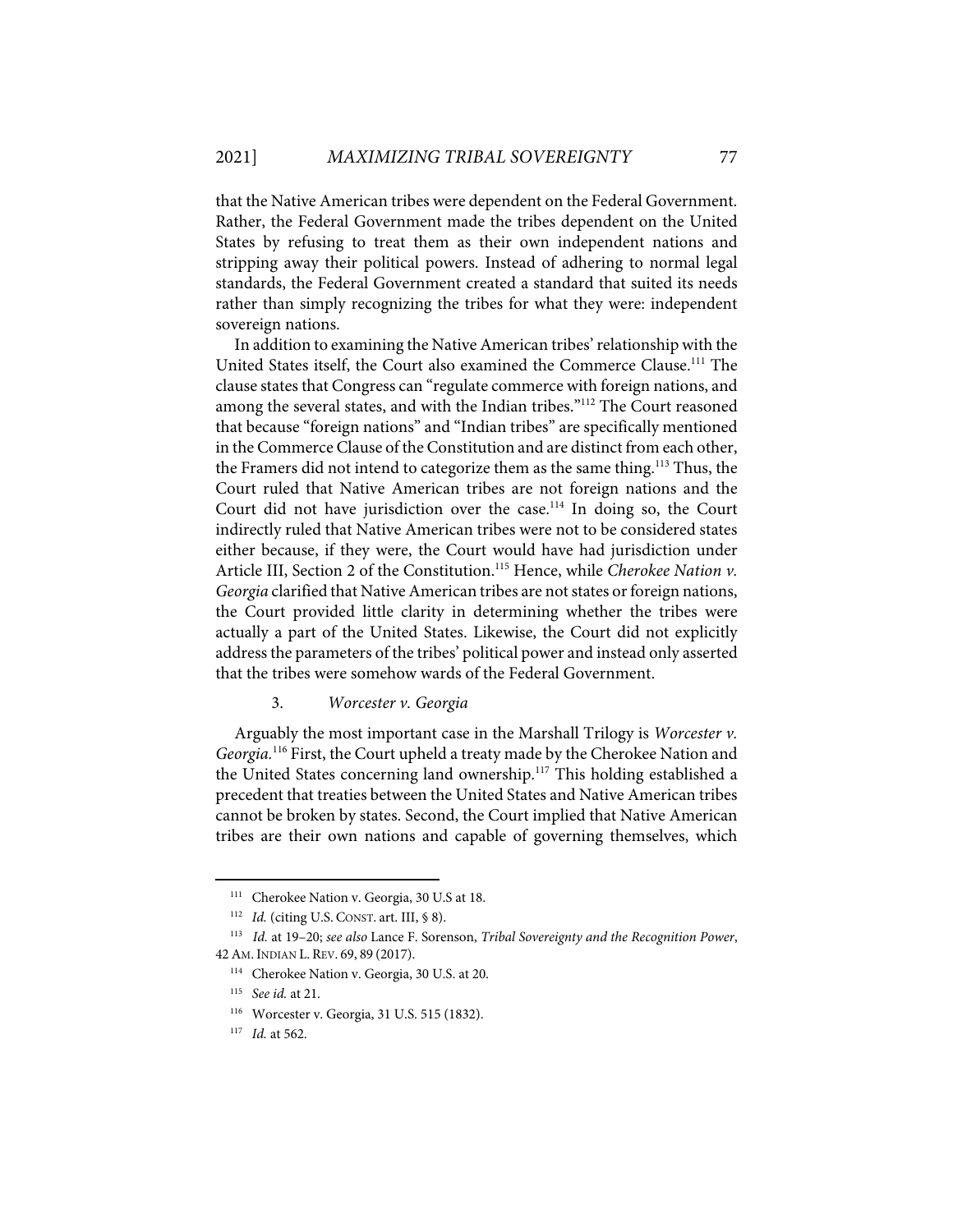confirmed that the tribes are in fact sovereign.118 In *Worcester*, the plaintiff was a resident of Vermont who traveled to the Cherokee Nation in Georgia to preach the Gospel.119 However, the state of Georgia charged him with illegally residing in the Cherokee Nation without a license and sentenced him to four years of hard labor in prison.<sup>120</sup> The plaintiff argued that he was authorized as a missionary, both by the Board of Commissioners for Foreign Missions and the President of the United States, to minister to the Cherokee Nation, and, therefore, should not be punished for residing in the Cherokee Nation.<sup>121</sup> Moreover, the plaintiff argued that Georgia did not have the authority to prosecute him because Georgia's laws did not extend to the territory occupied by the Cherokee Nation.<sup>122</sup>

In analyzing this case, the Court re-examined the status of Native American tribes in the United States. Although the Court previously implied that Native American tribes were part of the United States, the Court was still unsure of how much independent power the tribes should have apart from the Federal Government. On the one hand, the Court treated Native American tribes as foreign nations because it required U.S. citizens to have passports to enter tribal land.<sup>123</sup> On the other hand, states believed their laws were superior to those of the Indians and should be enforced on tribal lands, meaning the tribes did not have authority to govern themselves.<sup>124</sup> While the Court did not completely fix this issue, its decision that Georgia did not have the authority to prosecute the plaintiff helped Native American tribes retain their autonomy.<sup>125</sup> As the plaintiff pointed out, the United States recognized the Cherokee Nation as a sovereign nation by making multiple treaties with the tribe.<sup>126</sup> These treaties stated that Native American tribes were their own nations and were not subject to state laws, even though Native American tribes inhabited land in those states.<sup>127</sup> Further, because Great Britain considered the tribes to be their own nations with the ability to govern themselves, the Court reasoned that the United States should adopt the same

<sup>118</sup> *See id.* at 559–61.

<sup>119</sup> *Id.* at 538.

<sup>120</sup> *Id.* at 536.

<sup>121</sup> *Id.* at 536.

<sup>122</sup> *Worcester*, 31 U.S. at 539.

<sup>123</sup> *See id.*

<sup>124</sup> *See id.* 

<sup>125</sup> *See id.* at 562.

<sup>126</sup> *Id.* at 538.

<sup>127</sup> *Id.* at 538–39.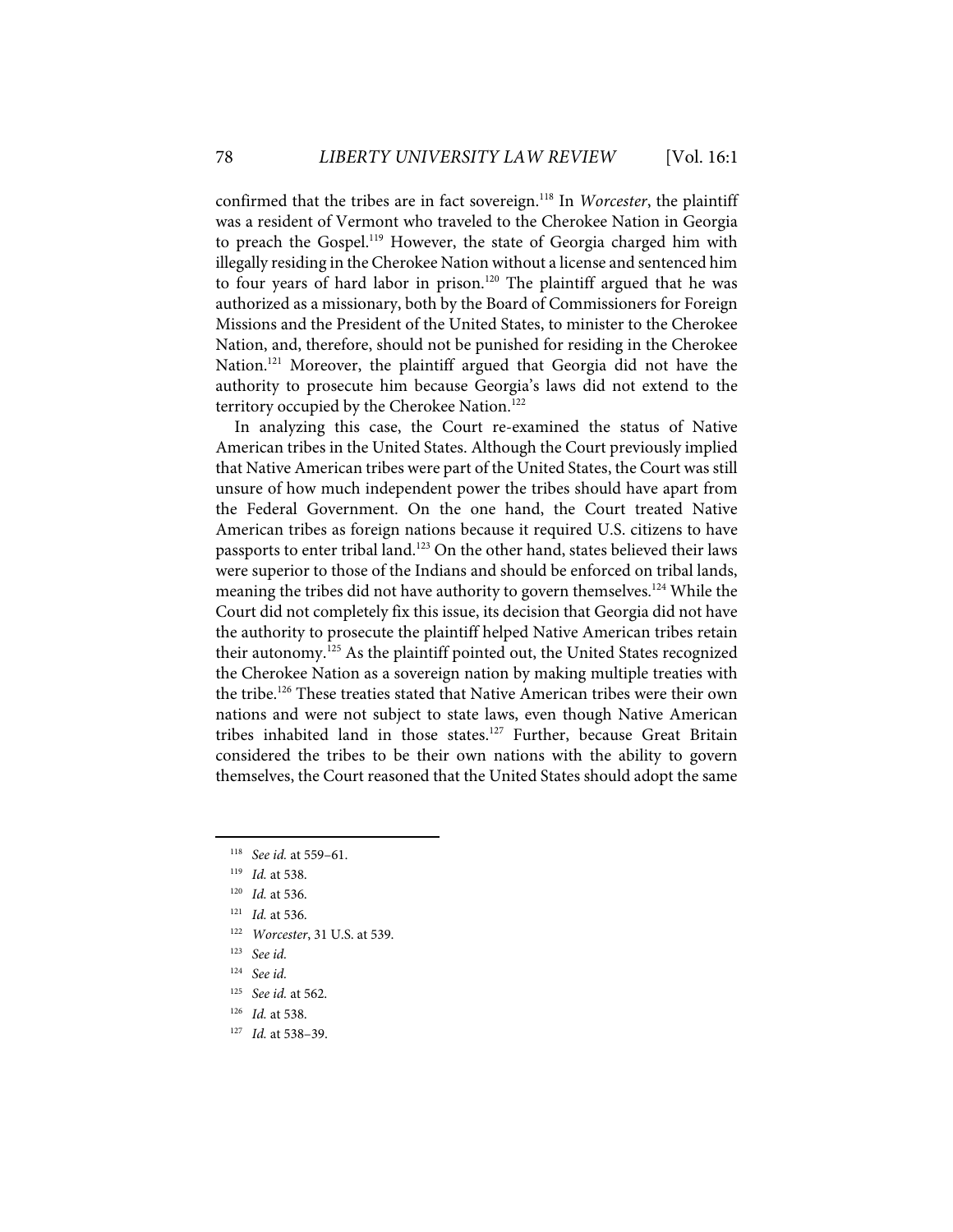philosophy.128 Thus, the Court came to the conclusion that because the Cherokee Nation created treaties with the Federal Government, it was a "distinct community occupying its own territory . . . in which the laws of Georgia can have no force."<sup>129</sup> The result of this decision meant that states could not impose their laws on tribes or take away tribes' ability to govern themselves. Nonetheless, like states, the tribes were still subject to the rule of the United States and bound by the decisions of the Supreme Court.<sup>130</sup>

After these three Marshall decisions, the tribes were in a new and difficult position. The Supreme Court essentially stated that Native American tribes were sovereign and able to govern themselves. Nevertheless, the Supreme Court did not want to give them the power of being a foreign nation, so the United States still asserted certain powers over the tribes. For instance, the tribes could not sue in the Supreme Court, were subject to federal laws, and were limited to trading solely with the Federal Government. <sup>131</sup> However, the United States also did not want the tribes to be directly part of the United States either. Tribes were not given the status of states nor did they have the same powers or responsibilities of the states. Thus, Native American tribes were given the ever confusing and problematic status of "domestic dependent nations."132 This middle of the road status enabled the United States to uphold tribal sovereignty in *certain* circumstances, but also to strip that power when the tribes' sovereignty gets in the way of the Federal Government. Hence, this quasi-status is essentially the birthplace of the ongoing struggle for tribal self-rule.

#### C. *The Aftermath of the Marshall Trilogy*

Some may argue that the dual status of Native American tribes was a good compromise to a complicated situation. Tribes could be their own sovereign entities, but also subject to the rule of the United States. After all, states are both sovereign and subject to the Federal Government.<sup>133</sup> However, this dual status for Native American tribes was problematic. The United States was originally formed with the intention of creating sovereign states that coexist under a larger, over-arching sovereign. This is why the Framers explicitly delegated certain powers to the states and certain powers to the Federal

<sup>128</sup> *Worcester*, 31 U.S. at 548–49.

*<sup>129</sup> Id.* at 561.

<sup>130</sup> *Id.* at 540.

<sup>131</sup> Regulation of Trade, *supra* note 43 (unless a person or entity had a license from the Federal Government, they could not trade with any Native American tribe).

<sup>132</sup> Cherokee Nation v. Georgia, 30 U.S at 17; *see* Alvin J. Ziontz, *Indian Self-*

*Determination: New Patterns for Mineral Development*, 1976 ROCKY MT. MIN. L. INST. 13-1.

<sup>133</sup> Kalt & Singer, *supra* note 12, at 10.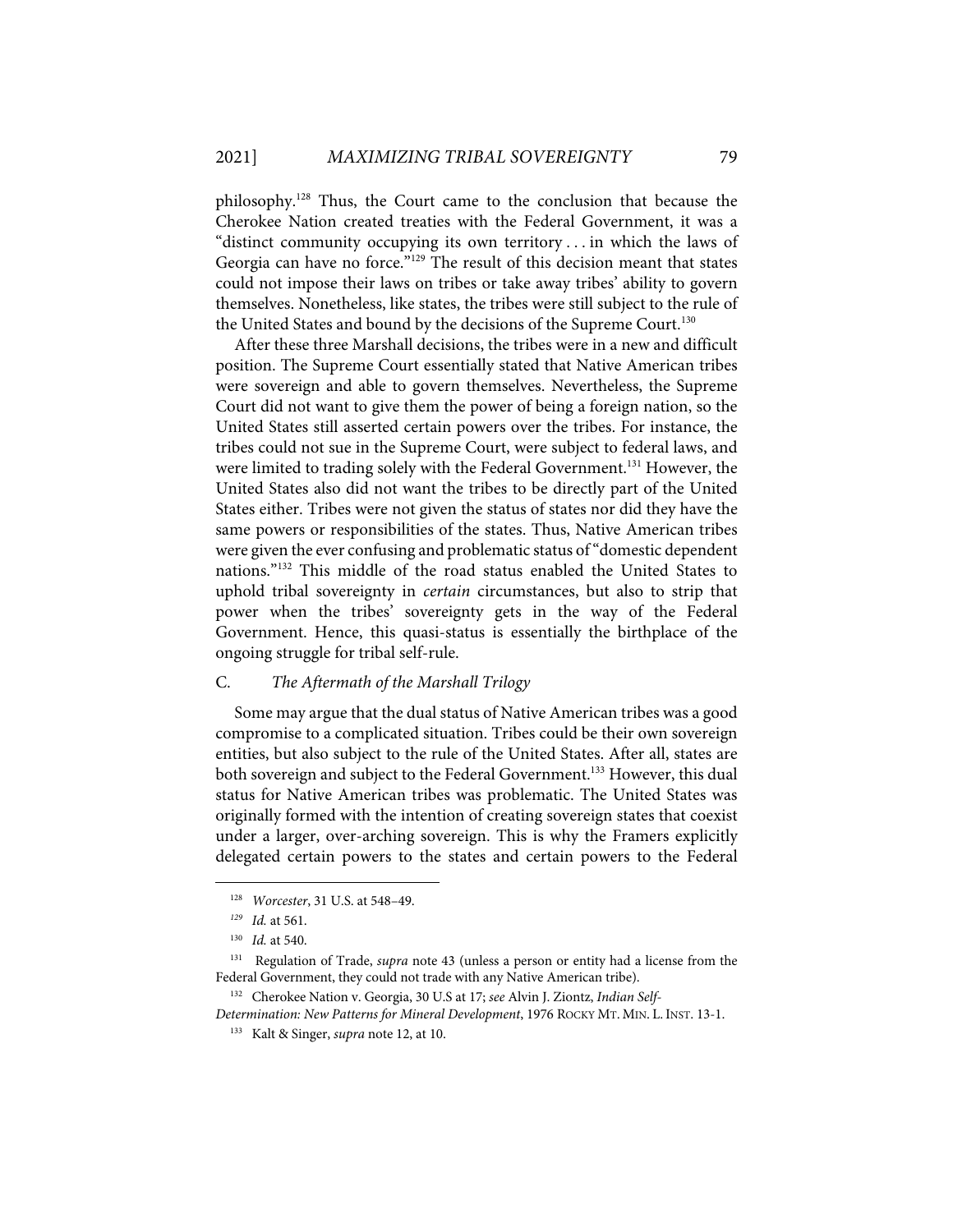Government in the Constitution.134 In contrast, the Framers did not anticipate the Native American tribes becoming part of the United States. The Federal Government only decided that it wanted the Native American tribes to become part of the United States, and subsequently changed their status, when the tribes became an obstacle to westward expansion.<sup>135</sup> Therefore, the tribes' powers were never explicitly laid out like the powers of the states, which allowed the Federal Government to abuse its authority and take advantage of the tribes. This is especially apparent in the statutes passed and cases decided after the Marshall Trilogy.

While the Supreme Court stated in *Worcester v. Georgia* that Native American tribes were capable of governing themselves,  $136$  the Federal Government did not truly believe this. In 1846, the Court held that the Federal Government had authority to punish any offense committed in Indian territory.137 In *United States v. Rogers*, a white man was indicted for the murder of another white man in Indian country.<sup>138</sup> Because the defendant and the victim lived with the Cherokee tribe and had been recognized as members by the tribe, the defendant argued he should only be prosecuted by the tribe.<sup>139</sup>

The Court ruled that the United States had jurisdiction over the defendant because he was not an Indian by birth.<sup>140</sup> In fact, the Court refused to recognize the defendant's status as a member of the Cherokee tribe because "[h]e was still a white man, of the white race."<sup>141</sup> By doing so, the Court essentially declared that it would not acknowledge the tribes' authority to admit new members, which severely undermined the tribes' power. Moreover, the Court ruled that even if he was an Indian, it did not matter.<sup>142</sup> According to the Court, because Native American tribes resided in the United States, they were automatically under its authority, despite what was written in the treaty. $143$ 

<sup>134</sup> *Id.*

<sup>135</sup> *Historical Tribal Sovereignty & Relations*, NATIVE AM. FIN. SERVS ASS'N,

https://nativefinance.org/historical-sovereignty-relations/ (last visited Sept. 8, 2021).

<sup>136</sup> *Worcester*, 31 U.S. at 548–49.

<sup>137</sup> United States v. Rogers, 45 U.S. 567, 573 (1846).

<sup>138</sup> *Id.* at 571.

<sup>139</sup> *Id.*

<sup>140</sup> *Id.* at 572–73.

<sup>141</sup> *Id.* at 573.

<sup>142</sup> *Id.*

<sup>143</sup> *Rogers*, 45 U.S. at 572.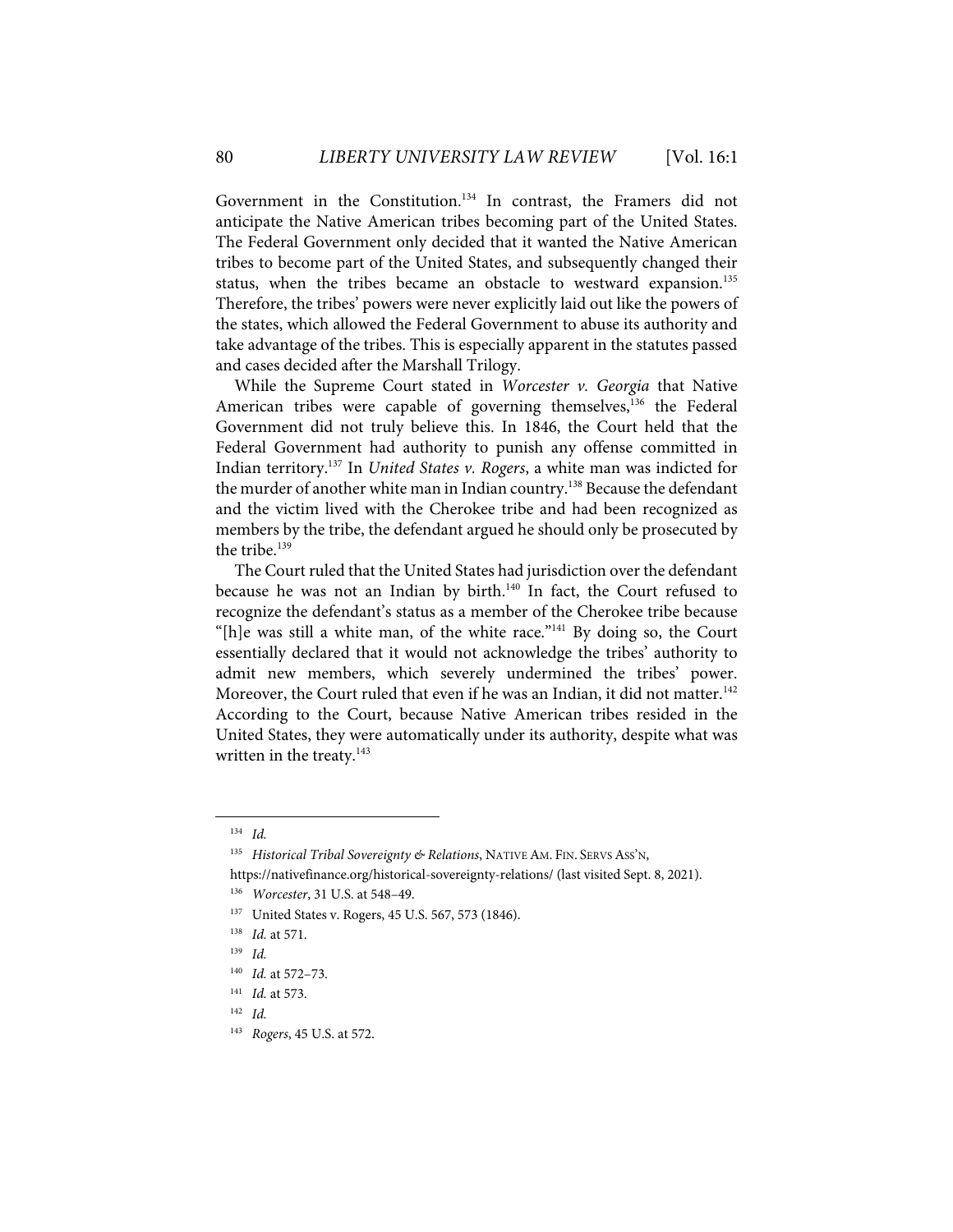Not only did the Court undermine the tribes' sovereignty by ignoring the terms of the treaty made between the government and the tribe, but it also invalidated the tribes' governmental decisions. By deciding the United States had jurisdiction over the case, the Court basically declared tribes could not accept or integrate new members into their tribes if the person was a United States citizen. Likewise, the Court implied that because the defendant was a white man, that the Cherokee tribe had no power over him, even though he voluntarily became a member of the tribe. Clearly, the United States was undermining the tribes' status as legitimate sovereigns while suggesting that the Federal Government could interfere in tribal affairs whenever it wanted to.

Another issue that Native American tribes ran into with their special status occurred in 1871 when the Federal Government passed a statute that stated the government would no longer make treaties with the tribes.<sup>144</sup> Although the government promised to recognize the treaties it made with tribes prior to the enactment of the statute, the government refused to make further treaties with the tribes because they were not independent nations.<sup>145</sup> This was yet another method the Federal Government employed to limit the tribes' sovereignty. Treaties were key because they recognized that each entity entering the treaty was its own nation that was negotiating on behalf of its members and territory.<sup>146</sup> Thus, by entering into treaties the Federal Government recognized the tribes' political power and ability to govern its people. <sup>147</sup> When the Federal Government stopped making treaties with the Native American tribes, it robbed the tribes of negotiating affairs on their own terms. Instead, Native Americans were now subject to federal legislation even though they were not considered citizens of the United States.<sup>148</sup> By defining Native American tribes as domestic dependent nations, the United States gave the tribes the illusion that they could govern themselves; but, in reality, the Federal Government retained all the power and control over them.

<sup>144 25</sup> U.S.C. § 71.

<sup>145</sup> *See id.*

<sup>146</sup> COLLINS, *supra* note 14, at § 57.04(b); Kevin Gover, *Nation to Nation: Treaties Between the United States and American Indian Nations*, AM. INDIAN,

https://www.americanindianmagazine.org/story/nation-nation-treaties-between-unitedstates-and-american-indian-nations (last visited Sept. 2, 2021); *see also* Kalt & Singer, *supra* note 12, at 18 ("Sovereigns have power over territory, not just citizens.").

<sup>147</sup> Gover, *supra* note 146.

<sup>148</sup> Merrit Schnipper, *Federal Indian Law-Ambiguous Abrogation: The First Circuit Strips the Narragansett Indian Tribe of Its Sovereign Immunity*, 31 W. NEW ENG. L. REV. 243, 249–50 (2009).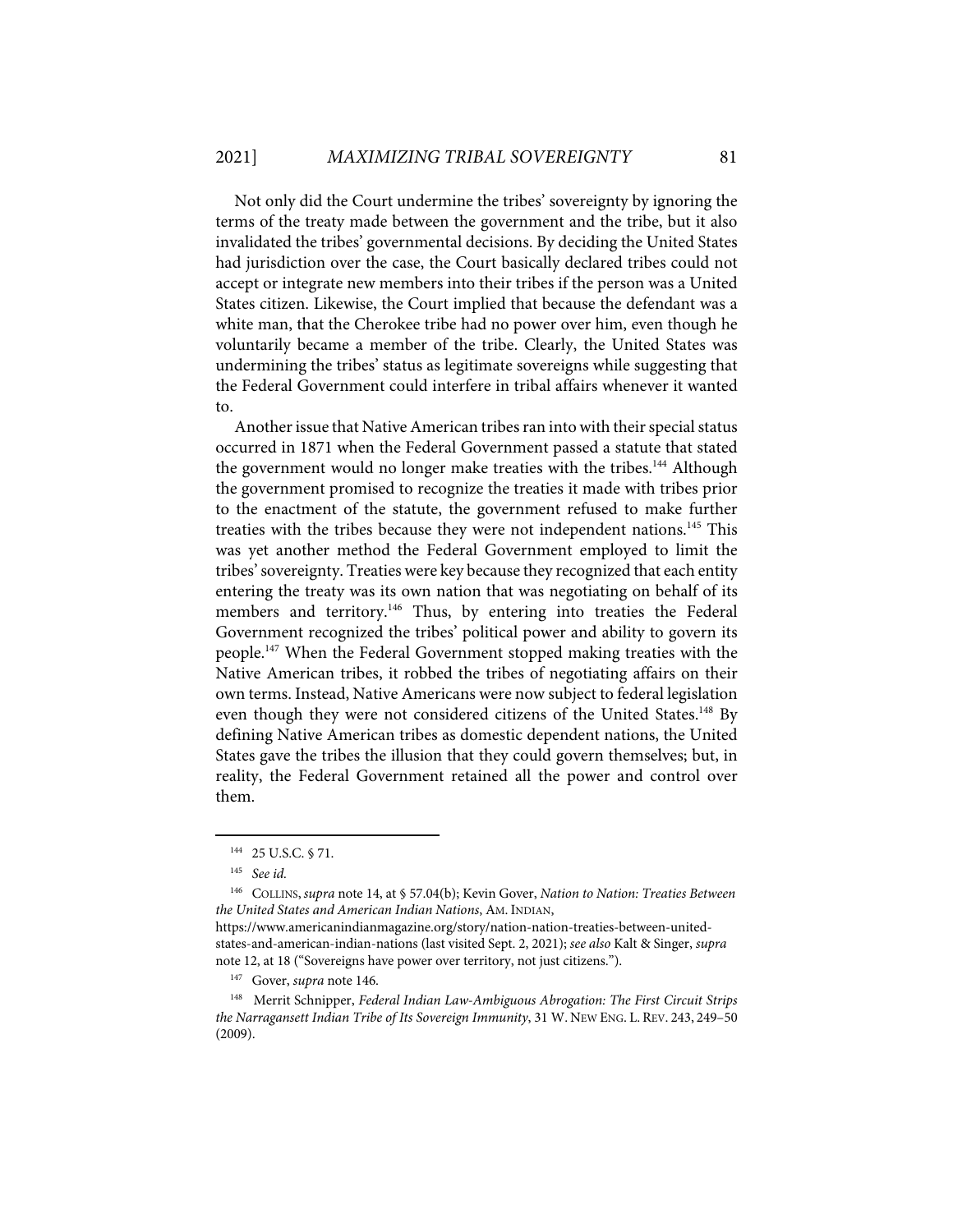#### D. *Losing Sovereignty by Losing Land*

As stated previously, control over one's territory is vital to a sovereign state.<sup>149</sup> Accordingly, it is no surprise that one way the Federal Government attempted to strip the tribes of their sovereignty was by gradually reducing the amount of land the tribes owned. The Federal Government employed various tactics to accomplish this. For example, one of the methods the government used was eminent domain.<sup>150</sup> Under the Fifth Amendment, the Federal Government has authority to take private property for public use so long as the private owner is provided just compensation.<sup>151</sup> In essence, a sovereign has authority to take private property without the consent of the property owner.152

In *Cherokee Nation v. Southern Kansas Railway Company*, the Federal Government attempted to exert eminent domain over the Cherokee Nation.153 The Railway Company met with the Cherokee Nation in 1886 and requested to buy approximately one hundred forty-seven miles of land running through the Cherokee Nation to construct a railway.<sup>154</sup> Through an act of its National Council, the Cherokee Nation rejected the Railway Company's request.155 Further, the Cherokee Nation's attorneys sent a letter to the President of the United States, proclaiming the Cherokee Nation held all rights and claims to its property and the United States did not have authority to grant people or corporations any of the Nation's property.<sup>156</sup> Instead of accepting the Cherokee Nation's decision, the Railway sued them; when the case reached the Supreme Court, the Cherokee Nation argued that the United States previously acknowledged the Cherokee Nation was a sovereign State through its various treaties.<sup>157</sup> Nevertheless, the Court ruled that the Cherokee Nation was not sovereign in the same way that the United States or the several states are sovereign.<sup>158</sup> Rather, the United States

<sup>149</sup> *See supra* Section II.A.

<sup>150</sup> *See* Cherokee Nation v. S. Kan. Ry. Co., 135 U.S. 641 (1890).

<sup>151</sup> Zach Wright, Note, *Siting Natural Gas Pipelines Pose-PennEast: The New power of State-Held Conversation Easements*, 105 MINN. L. REV. 1053, 1056 (2020)(citing U.S. CONST. amend. V.).

<sup>152</sup> *Id.*

<sup>153</sup> *See* Cherokee Nation v. S. Kan. Ry. Co., 135 U.S. 641 (1890).

<sup>154</sup> *Id.* at 646.

<sup>155</sup> *Id.* at 647.

<sup>156</sup> *Id.* at 648.

<sup>157</sup> *Id.* 

<sup>158</sup> *Id.* at 653.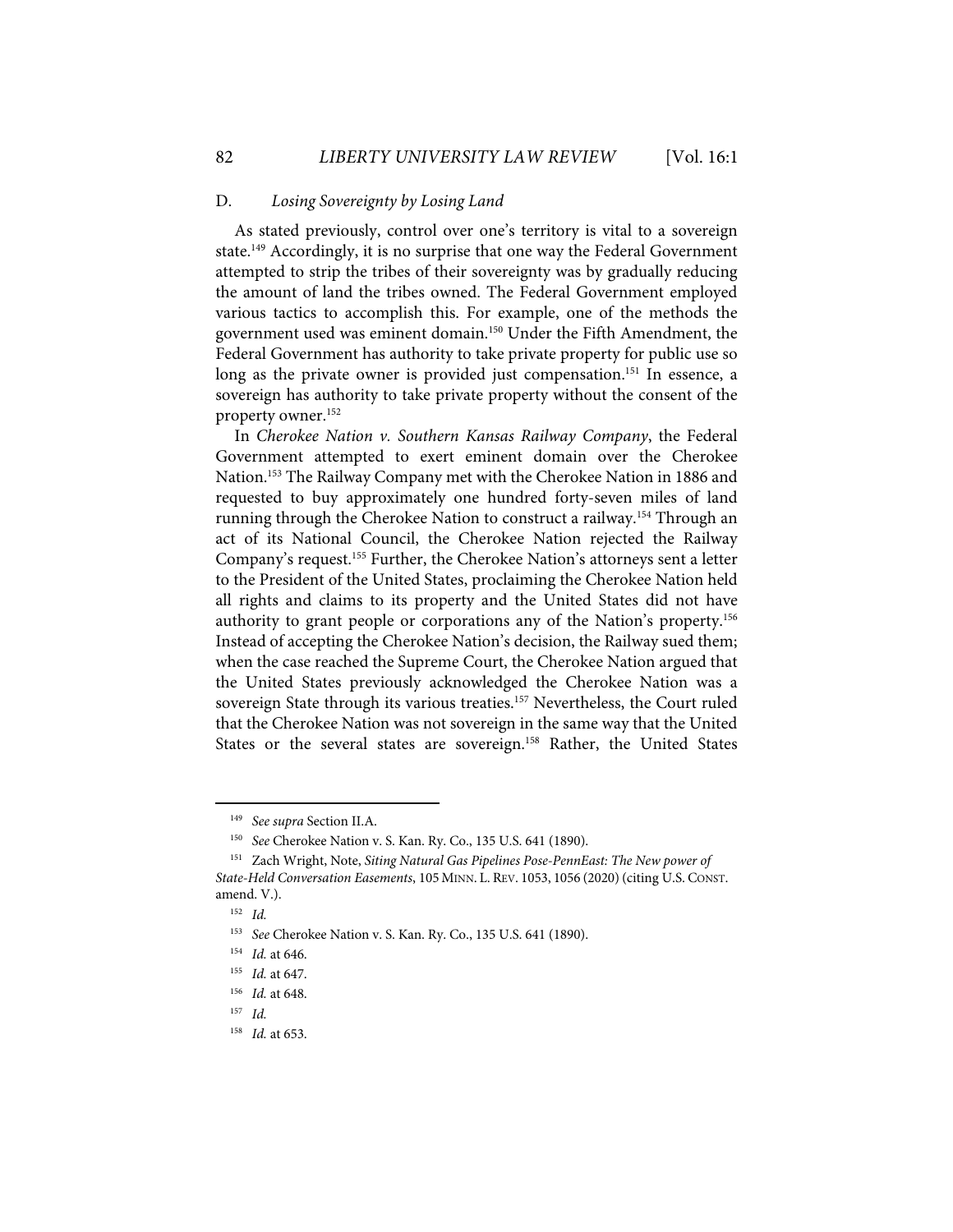considered tribes to be its wards, and as such, subject to eminent domain.<sup>159</sup> Consequently, the Court ruled in favor of the Railway Company and the Cherokee Nation was forced to give up part of its land.<sup>160</sup>

Not only is this an example of the Federal Government wrongfully taking Native American land, it is yet another example of the Federal Government using the tribes' dual status to its advantage. The Court reasoned that because the tribes were domestic dependent nations, they were not their own sovereigns.<sup>161</sup> Additionally, the Court concluded that it should have authority to exercise eminent domain in tribal territory because it is able to do so within the several states.<sup>162</sup> However, this reasoning is misguided. While the several states are sovereign, they are also part of the United States as a whole.<sup>163</sup> They are just inferior sovereigns to the Federal Government.<sup>164</sup> In reality, Native American tribes were their own independent nations. The only reason the tribes were considered wards of the United States was because the Supreme Court decided that for them in the Marshall Trilogy without considering any input from the tribes. <sup>165</sup> If the tribes were able to voice their opinions when that decision was made, they probably would not have agreed to it. This sentiment was evidenced by letters the Cherokee Nation sent to the President protesting the Railway's actions. Thus, the Federal Government wrongfully exercised eminent domain over the Cherokee Nation and, by doing so, damaged Native American tribal sovereignty.

Shortly after the Cherokee Nation was forced to relocate in the 1830s, the Federal Government concocted a new plan to reduce the amount of land the Native American tribes owned. In 1887, the Federal Government passed the General Allotment Act, also known as the Dawes Act. <sup>166</sup> This Act authorized the Bureau of Indian Affairs to allot land to individual Indians that was previously owned by the tribe as a collective. <sup>167</sup> Under the Dawes Act, the Federal Government held the allotted land in a trust for twenty-five years.<sup>168</sup> At the end of twenty-five years, the Federal Government conveyed the land

166 GENERAL ALLOTMENT ACT (1887), *reprinted in* DOCUMENTS OF UNITED STATES INDIAN POLICY, *supra* note 39, at 170 (referencing the General Allotment Act).

<sup>&</sup>lt;sup>159</sup> Cherokee Nation v. S. Kan. Ry. Co., 135 U.S. at 653.

<sup>160</sup> *Id.* at 658–59.

<sup>161</sup> *Id.* at 653.

<sup>162</sup> *Id.* at 656.

<sup>163</sup> *See* U.S. CONST. art. IV, §§ 3–4.

<sup>164</sup> *Id.*

<sup>165</sup> *See* discussion *supra* Section III.B.2.

<sup>167</sup> *Id.*; WILKINSON & MIKLAS*, supra* note 2, at 8.

<sup>&</sup>lt;sup>168</sup> GENERAL ALLOTMENT ACT (1887), *reprinted in* DOCUMENTS OF UNITED STATES INDIAN POLICY, *supra* note 39, at 171; WILKINSON & MIKLAS*, supra* note 2, at 8.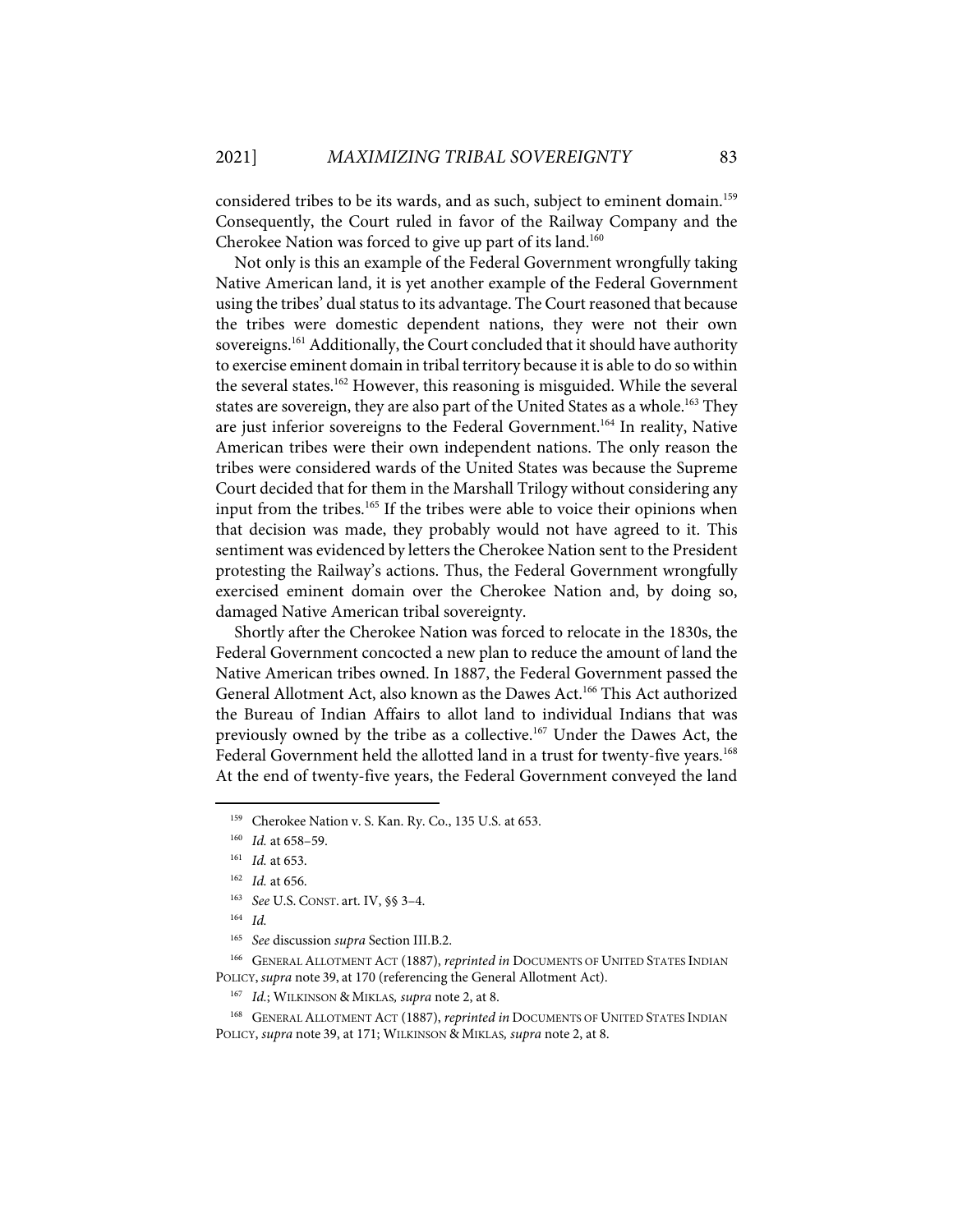to individual Indians and his or her heirs and proclaimed them United States citizens.169

Similar to the Indian Removal Act, allotment was imposed on many Native Americans and was ultimately enforced for the benefit of the United States rather than the tribes.<sup>170</sup> For example, Indian families received 160 acres of land and each single person received 80 acres of land.<sup>171</sup> This allotment standard ensured that substantial land remained in the Indian reservation that was originally communally owned by the tribe.<sup>172</sup> However, instead of giving that land to individual Indians or other tribes that did not participate in allotment, that land was given to non-Indians.<sup>173</sup> Consequently, Indians went from owning 138 million acres in 1887 to only 48 million acres in 1934.174

Moreover, when the Federal Government allotted these lands to individual Indians, they employed the "checkerboard" pattern of ownership.175 Instead of allotting parcels of land next to each other, the parcels were spread out and separated by non-Indian owned land.<sup>176</sup> The ultimate goal of the Federal Government was to disestablish the communal living of Native Americans which allowed the government to then abolish reservations.177 As a result, the Federal Government was able to make Oklahoma a state in 1907.<sup>178</sup> Hence, the Federal Government more or less tricked the Native American tribes into giving up their communally owned land in exchange for a smaller amount of individually owned land and United States citizenship. Obviously, this had a significant effect on tribal sovereignty because the tribes were less politically powerful when spread out.

#### E. *Present Day Problems*

Although tribes ultimately established reservations within the states, tribes still struggled to maintain authority over the territory within those reservations. In 2019, a member of the Seminole Nation of Oklahoma

<sup>&</sup>lt;sup>169</sup> GENERAL ALLOTMENT ACT (1887), *reprinted in* DOCUMENTS OF UNITED STATES INDIAN POLICY, *supra* note 39, at 171–72.

<sup>170</sup> *See* WILKINSON & MIKLAS, *supra* note 2, at 9.

<sup>171</sup> *Id.* at 8.

<sup>172</sup> *See id.* at 8–9.

<sup>173</sup> *Id.* at 8.

<sup>174</sup> *Id.* at 9.

<sup>175</sup> *Id.*

<sup>176</sup> *See* WILKINSON & MIKLAS, *supra* note 2, at 9.

<sup>177</sup> McGirt v. Oklahoma, 140 S. Ct. 2452, 2463–65 (2020).

<sup>178</sup> *Id.*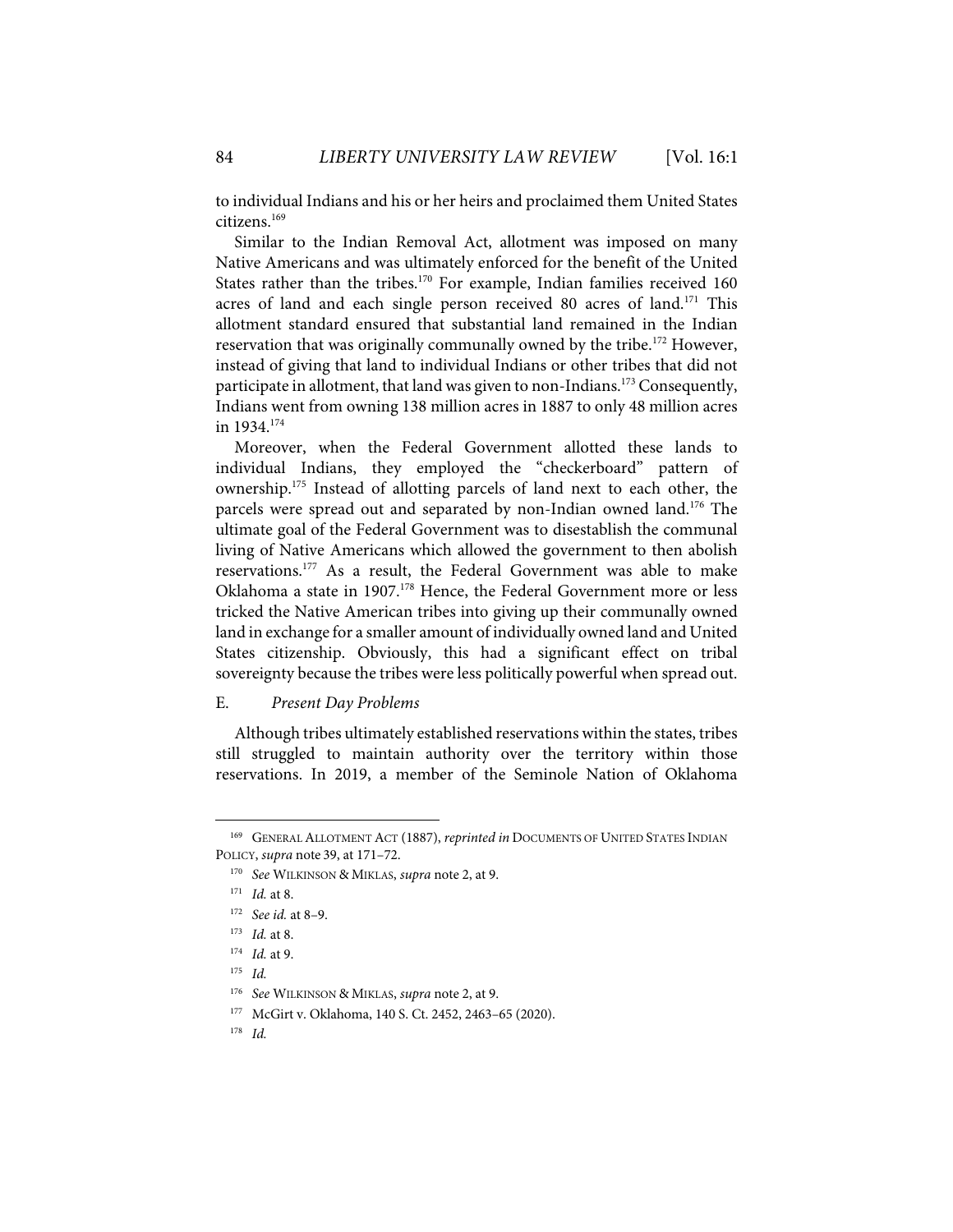committed a series of sexual offenses in Creek Reservation territory.<sup>179</sup> The defendant argued that he should be prosecuted by the Creek Nation rather than the State because he committed his crimes on the tribe's reservation and was a member of the Seminole Nation.<sup>180</sup> However, the State argued that the land in question was no longer Creek Reservation. <sup>181</sup> In 1832, the Creeks ceded their land east of the Mississippi for a reservation west of the Mississippi in Oklahoma.<sup>182</sup> After pressure from the Federal Government, the Creeks ceded part of that reservation to the United States in 1866 and, in 1901, were given allotments under the Dawes Act.<sup>183</sup> Accordingly, Oklahoma argued that the reservation no longer existed, and therefore, the defendant had to be prosecuted by the State rather than the Creek Nation.<sup>184</sup>

Surprisingly, the Supreme Court ruled in the Creek Nation's favor.<sup>185</sup> The Court reasoned that because the Federal Government not only promised the Creeks a permanent reservation in 1832, but also established fixed borders of that reservation in an 1833 treaty, a reservation still existed.<sup>186</sup> This decision was a huge win for Native American tribes. First, because it ruled that the state of Oklahoma lacked criminal jurisdiction, only the Creek Nation or the Federal Government could prosecute the defendant.<sup>187</sup> Second, land that Oklahoma once claimed was now returned to the Creek Nation.188 The dissenting Justices in this case were concerned that if the land in question was considered Creek Reservation, then 1.8 million Oklahoma residents would

<sup>179</sup> *Id.* at 2459.

<sup>180</sup> *Id.* at 2459; 18 U.S.C. § 1153 (The Major Crimes Act places certain crimes, such as murder and kidnapping, committed by Native Americans under the jurisdiction of the Federal Government rather than the tribes. This is true even if the crime was committed on Indian territory.).

<sup>181</sup> Brief for Respondent at 6–7, McGirt v. Oklahoma, 140 S. Ct. 2452 (2020) (No. 18- 9526).

<sup>182</sup> *McGirt*, 140 S. Ct. at 2460.

<sup>183</sup> *Id.* at 2463–64.

<sup>184</sup> *Id.* at 2463.

<sup>185</sup> *Id.* at 2482.

<sup>186</sup> *Id.* at 2460-62 (Only Congress has the authority to break its promise and disestablish a reservation. While the State attempted to argue Congress divested the reservation through allotment in the 1900s, Congress never explicitly broke its promise. Thus, the Court ruled that the reservation still existed.).

<sup>187</sup> *Id*. at 2479; Troy A. Eid, McGirt v. Oklahoma*: Understanding What the Supreme Court's Native American Treaty Rights Decision is and Is Not*, GREENBERG TRAURIG (Aug. 12, 2020), https://www.gtlaw.com/en/insights/2020/8/mcgirt-v-oklahoma-understanding-whatthe-supreme-courts-native-american-treaty-rights.

<sup>188</sup> Eid, *supra* note 187.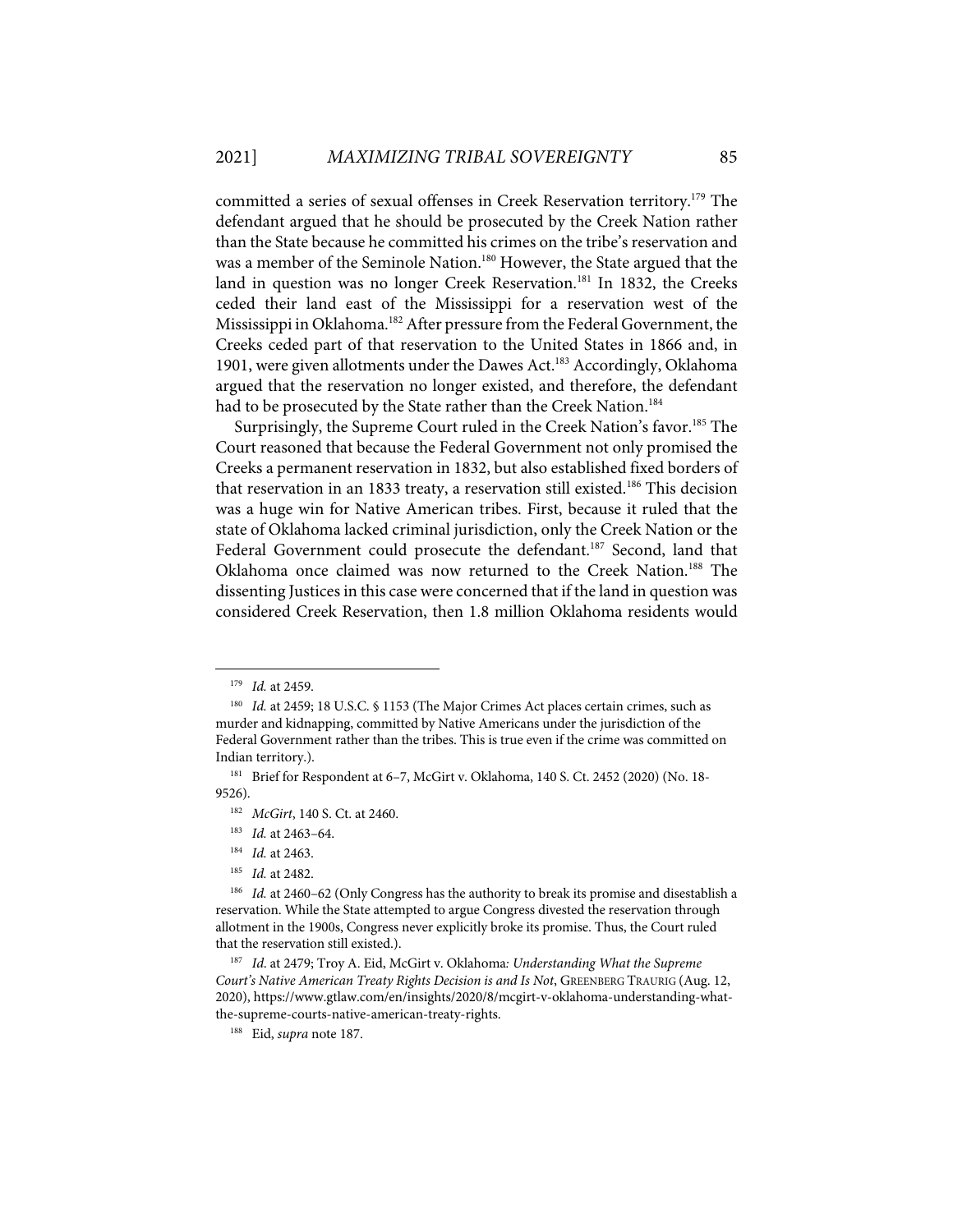be living in Indian territory.<sup>189</sup> This is quite comical, considering that the land was supposed to be a permanent home for the Creek Nation before it belonged to Oklahoma or any of the private citizens occupying the land.<sup>190</sup> Nonetheless, the ruling does not affect land ownership.<sup>191</sup> The government allotted land within the Creek Reservation to non-Indians under the Dawes Act and the Oklahoma Enabling Act of 1906.192 Hence, *McGirt* does not strip any private citizens of land ownership. <sup>193</sup> However, *McGirt* permits the tribe to exercise its sovereign power over the land within the Creek Reservation and to enforce its own criminal laws involving Indians. 194

Perhaps more important than acquiring title to their land and imposing the tribe's laws over it, was the sense of pride the Creek Nation received from finally being recognized as sovereign. When asked about the Court's ruling in *McGirt*, Jonodev Chaudhuri claimed that it made many Creek members cry.195 Chaudhuri talked about his ancestors, and how many of them died from "the direct or indirect effects of removal, whether it be poverty or lack of resources to health care."196 He further emphasized that it did not matter that this decision would not change land ownership.<sup>197</sup> What was important was that the Creek Nation "[had] affirmation from the federal government's highest court that, despite our struggles, and because of the sacrifices of people who came before us, our nation remains whole and our reservation remains whole."198 Being recognized as sovereign is important to Native American tribes and their identity. Arguably, if the colonists, and later the United States, had originally recognized Native American tribes as their own sovereign nations, Native Americans may not face as many struggles as they do today. Nonetheless, because history cannot be rewritten, it is morally imperative that the United States begin to remedy the situation.

<sup>189</sup> *Id.*; *see McGirt,* 140 S. Ct. at 2500–02 (Roberts, C.J., dissenting).

<sup>190</sup> *See* Eid, *supra* note 187.

<sup>191</sup> *Id.*

<sup>192</sup> *See id.*

<sup>193</sup> *Id.*

<sup>194</sup> *Id.*

<sup>195</sup> Jeffrey Brown & Alex D'Elia, *What Supreme Court's* McGirt *ruling means for Oklahoma's Native tribes*, PBS (Sept. 16, 2020, 6:23 PM),

https://www.pbs.org/newshour/show/what-supreme-courts-mcgirt-ruling-means-foroklahomas-native-tribes.

<sup>196</sup> *Id.*

<sup>197</sup> *Id.*

<sup>198</sup> *Id.*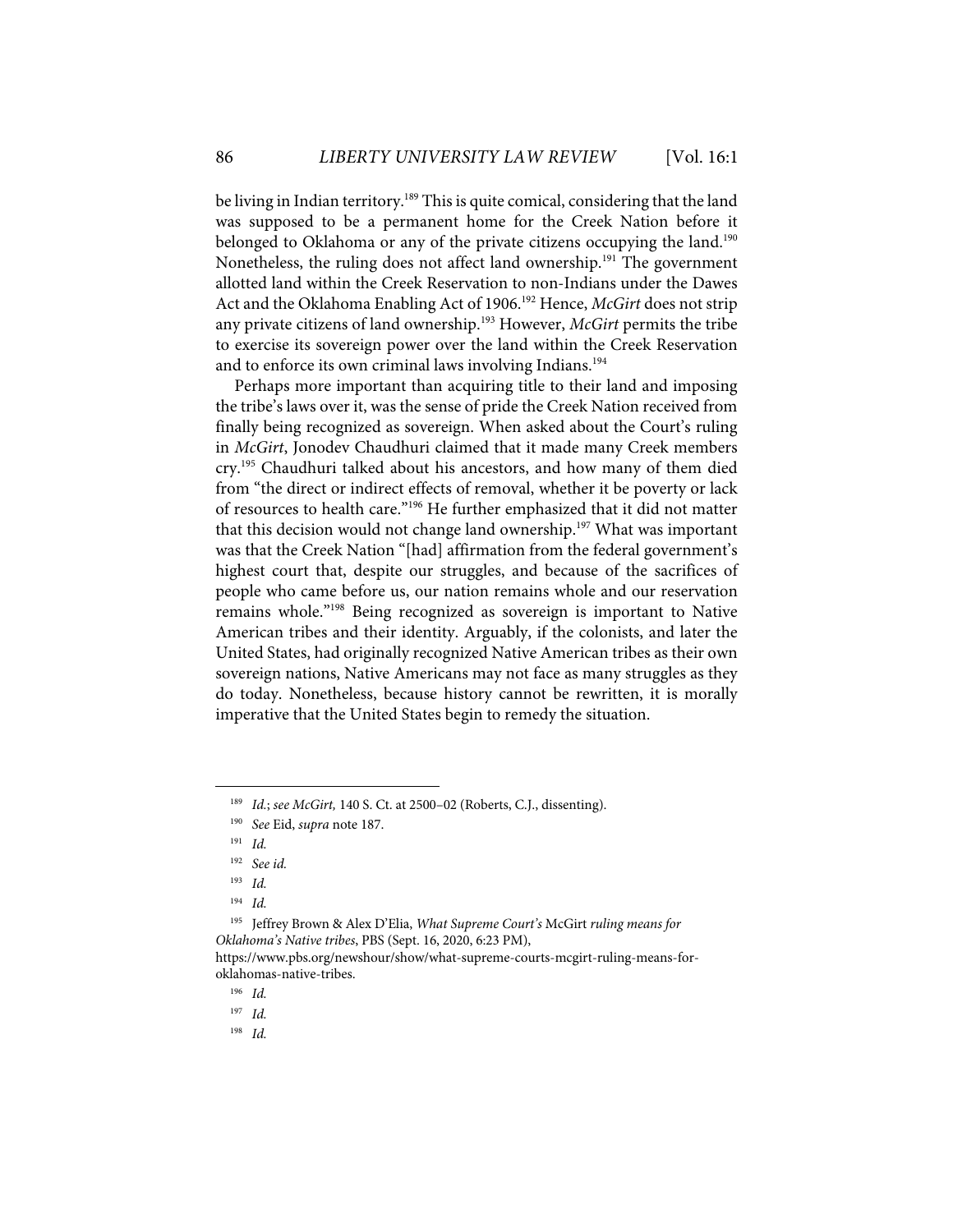#### IV. PROPOSAL

How does one begin making amends for centuries of wrongdoing? How can one even begin to rectify stripping tribes of their land, forcing them to move across the country, and enforcing foreign laws on them? Simply apologizing is not sufficient. Nor will giving tribes money or implementing new programs fix the problem.<sup>199</sup> In fact, Vine Deloria, Jr. claimed that what Native Americans need is "a new policy by Congress acknowledging our right to live in peace, free from arbitrary harassment . . . What we need is a cultural leave-us alone agreement, in spirit and in fact."200 If this is truly what the tribes want, then the best solution to this complex problem is to allow Native American tribes to become their own independent nations. While this may seem like an extreme proposition, it is the only ethical solution that will give tribes back the autonomy they once had as true independent sovereigns.

## A. *Native American Tribes Should Have the Option to Become Independent Nations*

As one may imagine, starting a country is not simple. There are many requirements, such as a defined territory, an established government, and recognition from other nations.<sup>201</sup> Nonetheless, the tribes already have a great start on some of these requirements. For example, some of the tribes already own the land they live on.<sup>202</sup> Likewise, several of the treaties between the United States and the tribes establish clear borders of Indian territory. Thus, the tribes could claim that territory if they became their own countries.

#### 1. A Defined Territory

One of the requirements for establishing a country is having a defined territory.<sup>203</sup> Because the tribes already negotiated with the Federal Government to occupy specific land in the United States, the easiest solution would be to simply allow the tribes to claim that land as their own. For example, after signing the treaty of Guadalupe Hidalgo in 1848, the United States acquired the territory of what is present day New Mexico and

<sup>199</sup> *See* discussion *supra* Section III.D.

<sup>200</sup> KESSLER-MATA, *supra* note 47, at 1 (quoting VINE DELORIA, JR., CUSTER DIED FOR YOUR SINS (1988)).

<sup>201</sup> *See* Seguin, *supra* note 12; The Infographics Show, *Can You Start Your Own Country?*, 00:29, 03:33-03:56, 04:29-04:98, YOUTUBE (Dec. 27, 2018),

https://www.youtube.com/watch?v=ZpblP61AYAc&t=230s.

<sup>202</sup> *Natural Resources Revenue Data*, U.S. DEP'T OF THE INTERIOR, https://revenuedata.doi.gov/how-revenue-works/native-american-ownership-governance/ (last visited Sept. 4, 2021).

<sup>203</sup> Seguin, *supra* note 12, at 3.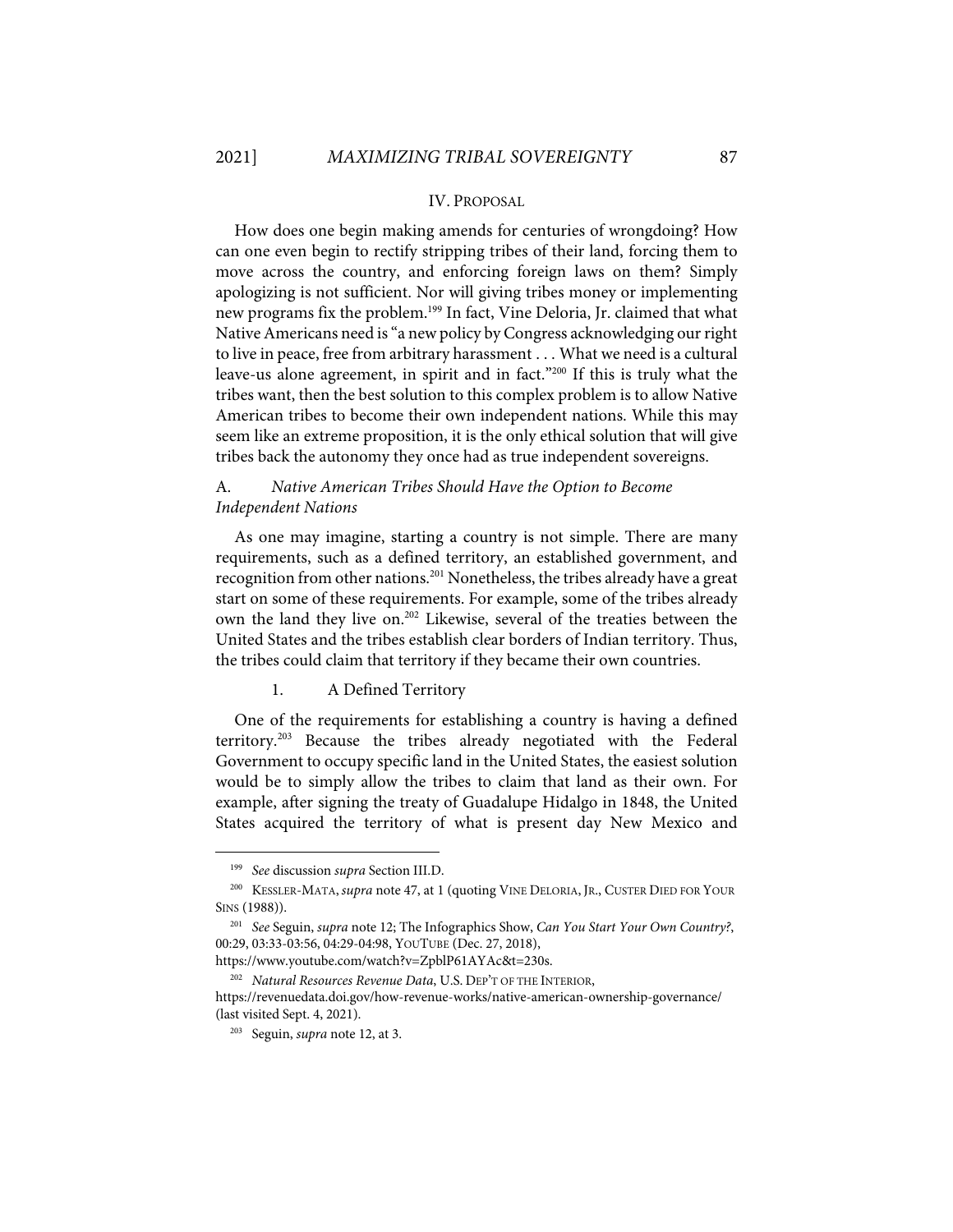Arizona.<sup>204</sup> However, part of this land was occupied by the Navajo Nation, which did not want to give up their homeland.<sup>205</sup> This led to conflict between the Navajos and the Federal Government, which resulted in the Federal Government imprisoning the Navajo Indians and forcing them to abandon their homelands.206 Ultimately, the Federal Government permitted the Navajo Indians to return to their home a few years later.<sup>207</sup> In 1868, the tribe and the Federal Government signed a treaty which established the Navajo Nation as a domestic dependent nation of the United States and also created a defined territory for the tribe to occupy.<sup>208</sup> The Navajo believe that they are safe within four sacred mountains that mark the territorial boundaries of their reservation: Mount Taylor, San Francisco Peak, Blanca Peak, and Mount Hesperus.<sup>209</sup>

In addition to the defined territory established in the Navajo treaty of 1868, the Navajo Nation expanded their reservation by purchasing land in fee simple. In 2017, the Navajo Nation bought approximately 16,350 acres of land in southern Colorado<sup>210</sup> and, in 2018, bought Boyer Ranch which brought the nation closer to the sacred mountains, Blanca Peak and Mount Hesperus.<sup>211</sup> Further, in 2020, the Navajo Nation purchased an additional 1,250 acres in Indian Wells, Arizona.<sup>212</sup> Present day, the Navajo Nation's land

<sup>209</sup> NATION, *supra* note 15, at 120, 130 (showing a visual representation of the reservation); *Reservations, Arizona: Navajo*, *supra* note 204, at 1.

<sup>204</sup> NATION, *supra* note 15, at 120; *The Treaty of Guadalupe Hidalgo*, NAT'L ARCHIVES, https://www.archives.gov/education/lessons/guadalupe-hidalgo#background; *Reservations, Arizona: Navajo*, P'SHIP WITH NATIVE AMS.,

http://www.nativepartnership.org/site/PageServer?pagename=PWNA\_Native\_Reservations\_ Navajo (last visited Sept. 1, 2021).

<sup>205</sup> *See* NATION, *supra* note 15, at 120.

<sup>206</sup> *See id.* at 120–21; *see also Navajo Nation*, INDIAN HEALTH SERV.,

https://www.ihs.gov/navajo/navajonation/ (last visited Sept. 1, 2021) (explaining that more than ten thousand Navajo prisoners were forced to march to Bosque Redondo reservation at Fort Sumner in what is known as the Long Walk; there were approximately 53 marches from 1863 to 1866 which covered anywhere from 250 to 450 miles).

<sup>207</sup> *Navajo Nation*, *supra* note 206, at 2.

<sup>208</sup> *Id.*

<sup>210</sup> Noel Lyn Smith, *Navajo Nation Closes on Colorado Land Purchase*, FARMINGTON DAILY TIMES (Oct. 30, 2017, 8:29 PM), https://www.daily-

times.com/story/news/local/navajo-nation/2017/10/31/navajo-nation-closes-colorado-landpurchase/815452001/.

<sup>211</sup> Ann Marie Awad, *Sacred Mountains, Ranching Boost Part of Navajo Nation's Colorado Land Buy*, CPR NEWS (Jan. 25, 2018), https://www.cpr.org/2018/01/25/sacred-mountainsranching-boost-part-of-navajo-nations-colorado-land-buy/.

<sup>212</sup> *Navajo Nation Purchases Land that Includes Gravel Pit*, SALT LAKE TRIB.(Jan. 25, 2020, 5:29 PM), https://www.sltrib.com/news/nation-world/2020/01/25/navajo-nation-purchases/.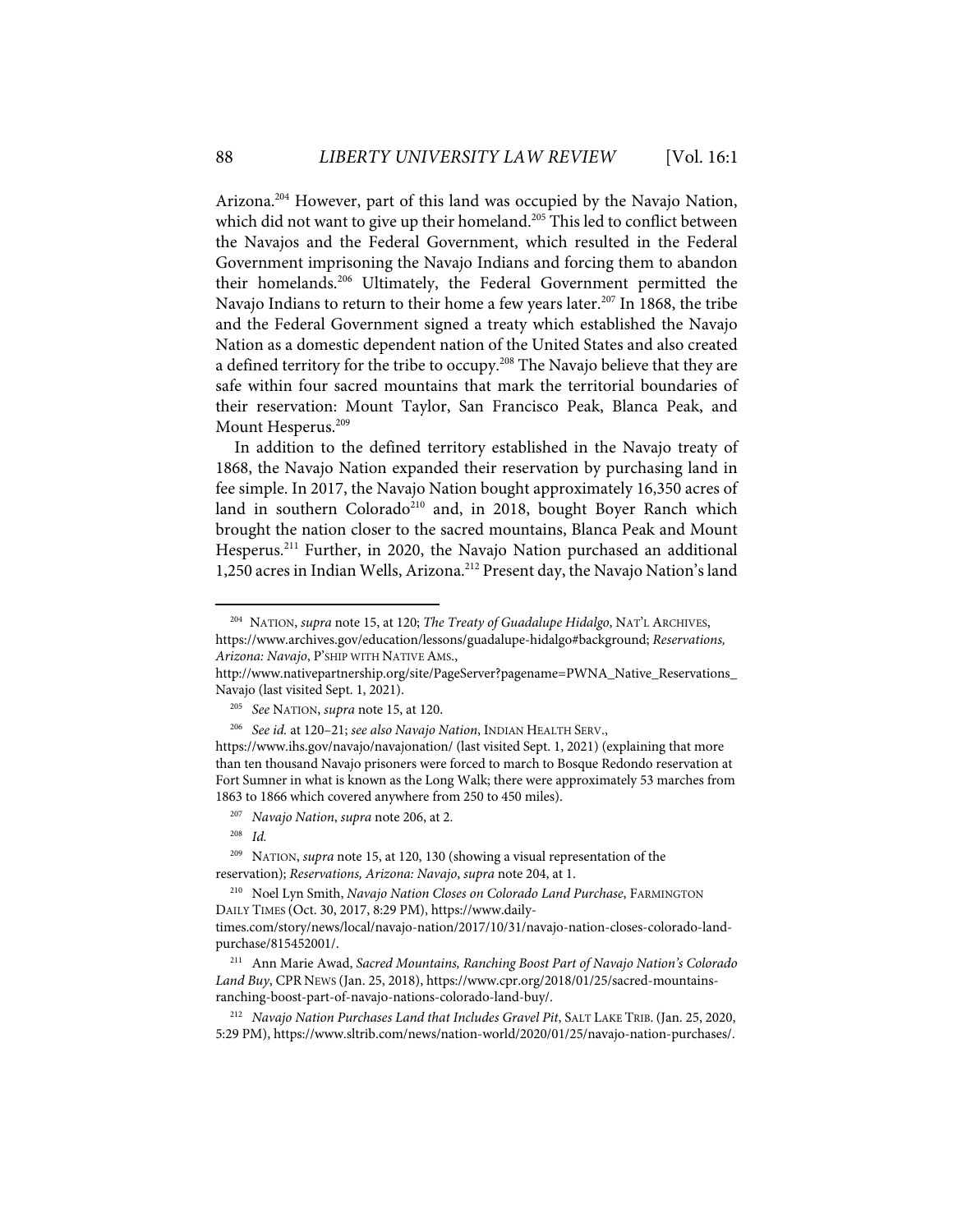is a mix of land that a treaty permitted them to occupy and land legally bought in fee simple. Further, the land the Navajo Nation occupies is clearly defined by the treaty and its additional purchases. Thus, if the Navajo Nation were to become its own country, both the land that was promised to it in the treaty and land it bought would be the defined territory of the Navajo Nation's country. Likewise, this should be the standard for all tribes that wish to become their own independent nations. Not only does this permit the tribes to keep land that they legally bought and own, but it also allows the tribes to keep land that they have settled on for decades.

Some may argue that the tribes should not be permitted to use the land they occupy for their new country. After all, the tribes do not own most of the land they occupy.<sup>213</sup> Rather, the Federal Government owns tribal lands in trust and permits the tribes to live on it.214 Uprooting the tribes from their homeland and forcing them to find unclaimed land in order to become their own countries would be completely immoral. When many of these treaties were negotiated, the United States forcibly took land the tribes were occupying, in order to serve its own interests. In an effort to compensate the tribes for giving up their homeland, the Federal Government promised the tribes *permanent homes* in a new area of the United States.<sup>215</sup> Although the Federal Government has broken many treaties before, it should not be permitted to continue manipulating the tribes by repeating this reprehensible conduct. For once, the Federal Government should actually keep its promise instead of taking tribal land or forcing removal on the tribes. This would allow tribes to use boundary lines that have been established for decades if they choose to become independent nations.

Furthermore, the Federal Government's decision to hold land in trust severely limits the tribes' economic growth.<sup>216</sup> While the Navajo tribe bought land in fee simple, other tribes are not so fortunate and lack the economic

<sup>&</sup>lt;sup>213</sup> Native American Ownership and Governance of Natural Resources, U.S. DEP'T OF THE INTERIOR, https://revenuedata.doi.gov/how-revenue-works/native-american-ownershipgovernance/ (last visited Sept. 2, 2021).

<sup>214</sup> *Id.*

<sup>215</sup> *See McGirt*, 140 S. Ct. at 2460 (explaining that the Creeks ceded their land east of the Mississippi to the Federal Government in exchange for a permanent home west of the Mississippi).

<sup>216</sup> *See* John Koppisch, *Why Are Indian Reservations So Poor? A Look at the Bottom 1%*, FORBES (Dec. 13, 2011, 7:32 PM),

https://www.forbes.com/sites/johnkoppisch/2011/12/13/why-are-indian-reservations-sopoor-a-look-at-the-bottom-1/?sh=49bb650d3c07; *see also* Naomi Schaefer Riley, *One Way to Help Native Americans: Property Rights*, ATLANTIC (July 30, 2016),

https://www.theatlantic.com/politics/archive/2016/07/native-americans-propertyrights/492941/.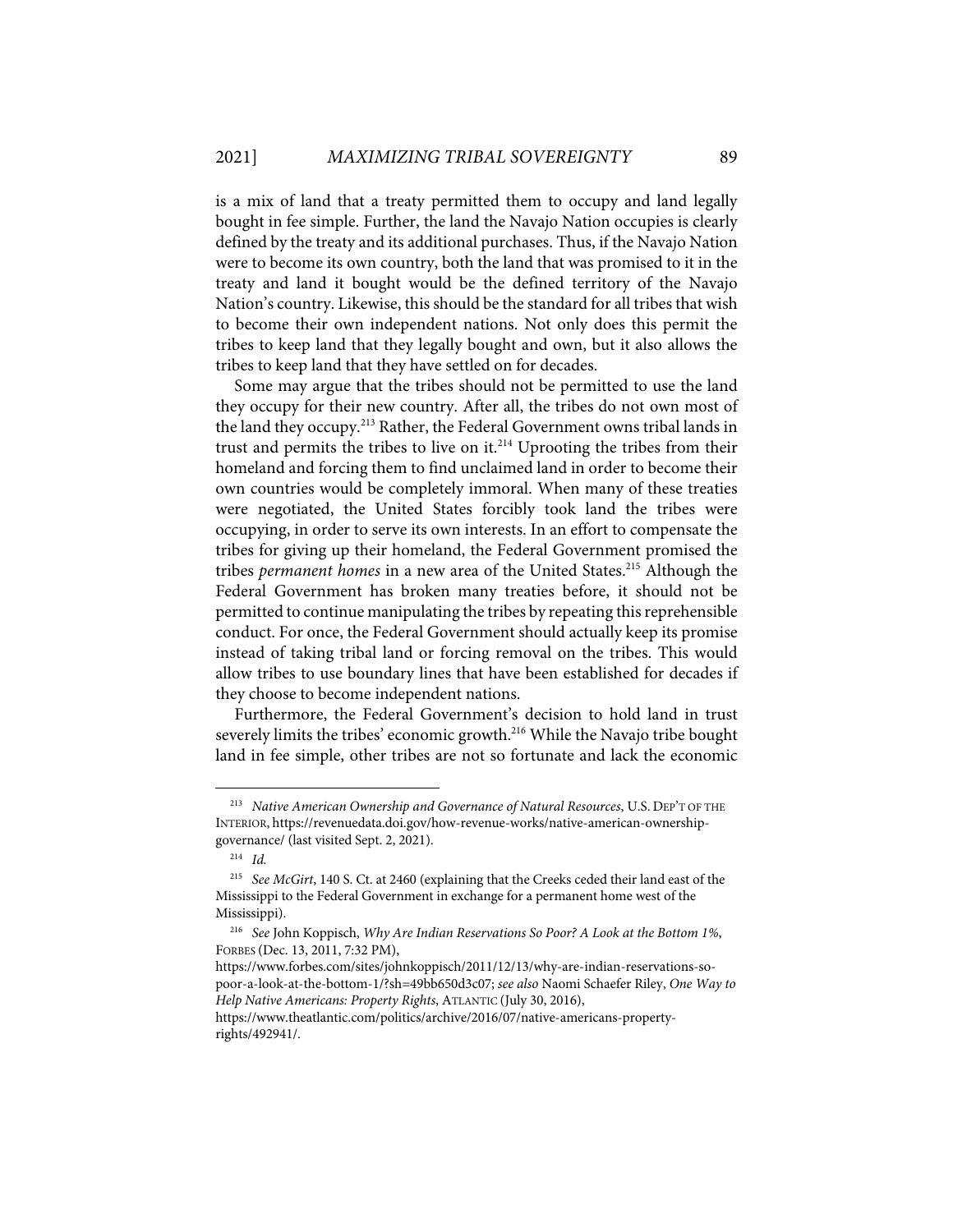resources to own land outside their reservations.217 Because land ownership is directly related to accumulating wealth in the United States, those tribes are stuck in an impoverished state.<sup>218</sup> This is evidenced by the tribes' inability to build houses on the land owned in trust by the Federal Government. On the Crow and Northern Cheyenne Indian reservations, many tribe members live in trailer homes because they cannot afford to build houses. <sup>219</sup> Banks are unwilling to give Native Americans who live on reservations mortgages because they cannot foreclose on property that is in trust.<sup>220</sup>

The land many Native American reservations occupy contains a vast number of the United States' natural resources. However, the Federal Government does not permit Native American tribes to capitalize on the coal, uranium, oil, and gas reserves on their land.<sup>221</sup> Nonetheless, the Federal Government is allowed to run pipelines through Indian reservations, which destroys the land and the tribes' water sources.<sup>222</sup> Hence, Native Americans "may possess a certain amount of land on paper, but they can't put it to use by selling it, buying more to take advantage of economies of scale, or borrowing against it."<sup>223</sup> As a result, the Federal Government controls practically every aspect of the tribes. No wonder Conrad Stewart from the Crow tribe claimed that "[w]e are the highest regulated race in the world."<sup>224</sup>

Holding Native American land in trust has only caused the tribes problems. Accordingly, many have advocated for giving Native Americans legal property rights and urged private property ownership.225 While this solution would help individual Native Americans and allow them to actually accrue and pass on their wealth, the tribes would not have the sovereign power they deserve and would still be forced to make many compromises. For instance, even if their land was privatized, studies show that Native

<sup>217</sup> *See* Riley, *supra* note 216.

<sup>218</sup> *See id.*

<sup>219</sup> *Id.*

<sup>220</sup> *Id.*

<sup>221</sup> *Id. But see* Nina Lakhani, *No More Broken Treaties': Indigenous Leaders Urge Biden to Shut Down Dakota Access Pipeline*, GUARDIAN (Jan. 21, 2021),

https://www.theguardian.com/us-news/2021/jan/21/dakota-access-pipeline-joe-bidenindigenous-environment (discussing that, while capitalizing on these resources could be beneficial to Native American tribes, it also may conflict with some of the tribes' environmental beliefs and traditions).

<sup>222</sup> *See* Lakhani, *supra* note 221; *see also Keystone XL Pipeline*, NATIVE AM. RTS. FUND, https://www.narf.org/cases/keystone/ (last visited Oct. 2, 2021).

<sup>223</sup> Riley, *supra* note 216.

<sup>224</sup> *Id.*

<sup>225</sup> *See* Koppisch, *supra* note 216; *see also* Riley, *supra* note 216.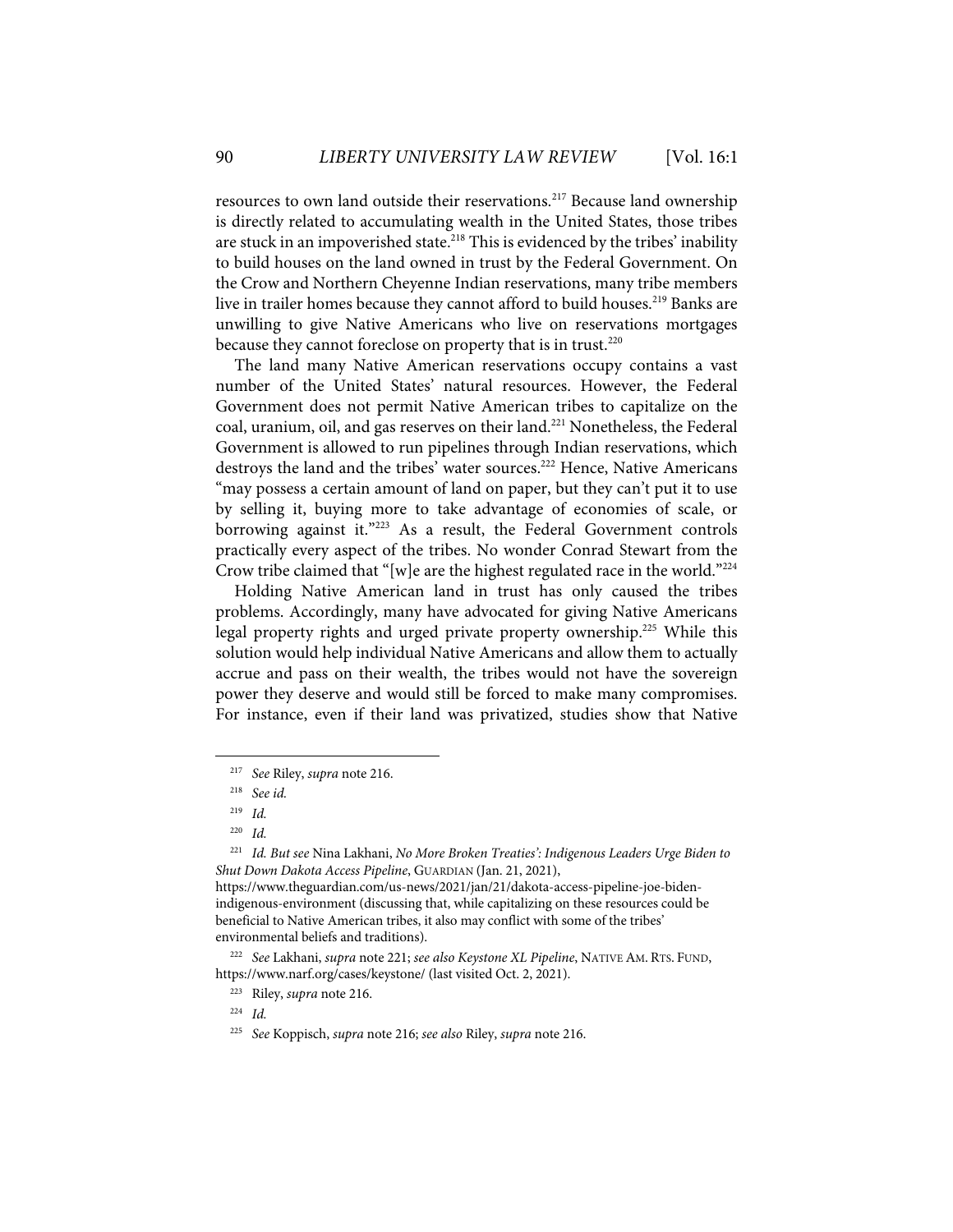Americans are less likely to receive loan applications from lenders if the tribe is not under the legal jurisdiction of its state.<sup>226</sup> This would make it difficult for Native Americans to receive loans to build homes or start businesses unless the tribe adopted the state's legal system. Since many tribes choose to use their own legal system rather than the legal system of the United States, this is an unfavorable option.<sup>227</sup> Moreover, privatizing land rather than owning it collectively would be contrary to the tribes' communal and codependent culture.<sup>228</sup>

Rather than keeping the tribal land in trust or privatizing it, which will not give the tribes full sovereignty, the tribes should completely own the land they are occupying and use it to become their own country. This way the tribes would be free from the Federal Government's interference and could decide what laws to implement and how the land should be divided. Further, the tribes would not need to worry about accruing wealth within the United States' economic system, which would take them generations to do. This solution would be beneficial for both wealthy and poor tribes, because they can maintain their communal way of life and greatly increase their sovereignty.

#### 2. Self-Government

Another essential element to forming a nation is self-government. Before the United States became a country, the tribes were self-sufficient and governed themselves.<sup>229</sup> Nevertheless, when the United States became a country, it began to impose its own laws on the tribes and attempted to preside over them.<sup>230</sup> The Federal Government claimed it was the guardian of the tribes, charged with the task of overseeing and protecting them.<sup>231</sup> This concept derived from an inherent belief that Americans were morally and intellectually superior to Native Americans:

> [F]rom the very moment the general government came into existence to this time, it has exercised its power over this unfortunate race in the spirit of humanity and justice, and has endeavored by every means in its power to enlighten

<sup>226</sup> Koppisch, *supra* note 216.

<sup>227</sup> *See id.*; s*ee also* McGirt v. Oklahoma, 140 S. Ct. 2452, 2460 (2020).

<sup>228</sup> *See* Koppisch, *supra* note 216; *see also* NATION, *supra* note 15, at 17 (explaining how historically, even though tribes had leaders, they still made their decisions as an entire tribe).

<sup>229</sup> *See* NATION, *supra* note 15, at 17, 19.

<sup>230</sup> *See id.* at 3–5; *see also* United States v. Rogers, 45 U.S. 567, 572 (1846).

<sup>231</sup> *See Rogers*, 45 U.S. at 572.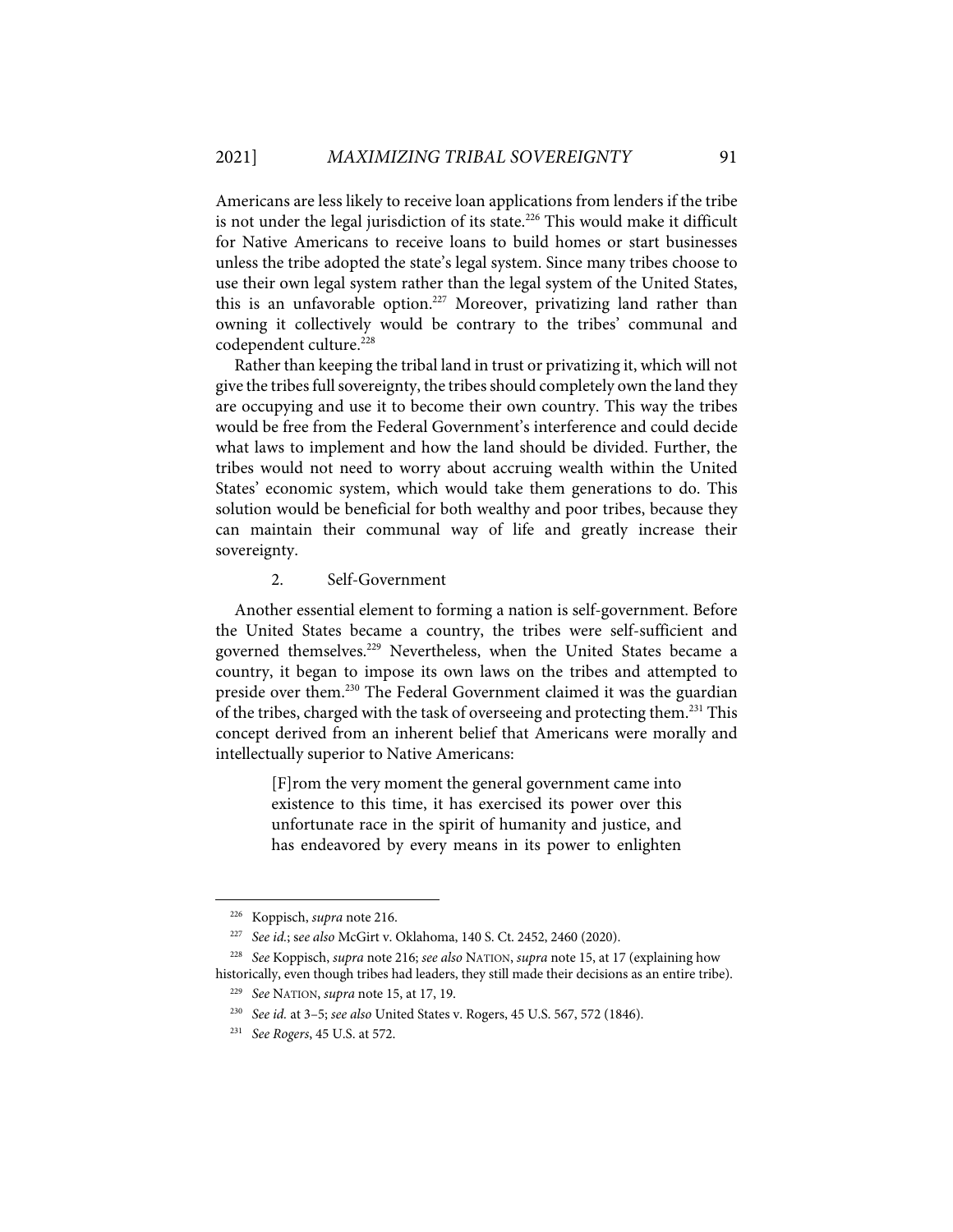their minds and increase their comforts, and to save them if possible from the consequences of their own vices.<sup>232</sup>

While the Federal Government alluded that this so-called guardianship benefited the tribes, in reality, it greatly interfered with the tribes' abilities to govern themselves and was detrimental to their identities.

a. Federal government interference

Instead of allowing tribes to govern themselves by their own laws, the Federal Government attempted to civilize Native Americans by forcing the tribes to follow United States law.233 Many government officials believed Native Americans were unintelligent and that the "petty, ignorant tribes" needed United States laws to regulate their behavior.<sup>234</sup> Consequently, federal courts extended their jurisdiction over criminal acts committed in Indian Country under the Major Crimes Act of 1885.235 This Act greatly restricted the tribes' authority because they could not even punish their own members according to their own laws.<sup>236</sup> Moreover, while Native Americans were permitted to be judges, instead of the tribes electing their own judges, they were appointed by the Commissioner of Indian Affairs.<sup>237</sup> Special preference was given to Native Americans that abandoned their culture, i.e., those who could read and write in English and dressed like civilized Americans.<sup>238</sup> Not only did these courts impose United States law, but they also outlawed numerous Native American traditions such as engaging in the sun dance and other feasts and the practice of medicine men.239 Under the inescapable influence of the Federal Government, it was difficult for the tribes to maintain authority over themselves.

Likewise, the Federal Government impeded the tribes' ability to govern themselves by controlling how Native American children were educated. In pursuit of its goal to civilize Native Americans, the Federal Government removed children from their families and sent them to "federal Indian

<sup>232</sup> *Id.*

<sup>233 18</sup> U.S.C. § 1152; *see also* JOHN Q. SMITH,ANN. REPORT OF THE COMM'R OF INDIAN AFF. (1876), *reprinted in* DOCUMENTS OF U.S. INDIAN POLICY, *supra* note 39, at 146–48.

<sup>234</sup> JOHN Q. SMITH,ANN. REP. OF THE COMM'R OF INDIAN AFF.(1876), *reprinted in*  DOCUMENTS OF U.S. INDIAN POLICY, *supra* note 39, at 148.

<sup>235 18</sup> U.S.C. § 1153. Only recently did the tribes acquire the right to punish criminal acts committed within their territory. *See* McGirt v. Oklahoma, 140 S. Ct. 2452 (2020).

<sup>236</sup> *See* 18 U.S.C. § 1153.

<sup>237</sup> RULES FOR INDIAN COURTS (1892), *reprinted in* DOCUMENTS OF UNITED STATES INDIAN POLICY, *supra* note 39, at 185.

<sup>238</sup> *Id*.

<sup>239</sup> *Id*. at 185–86.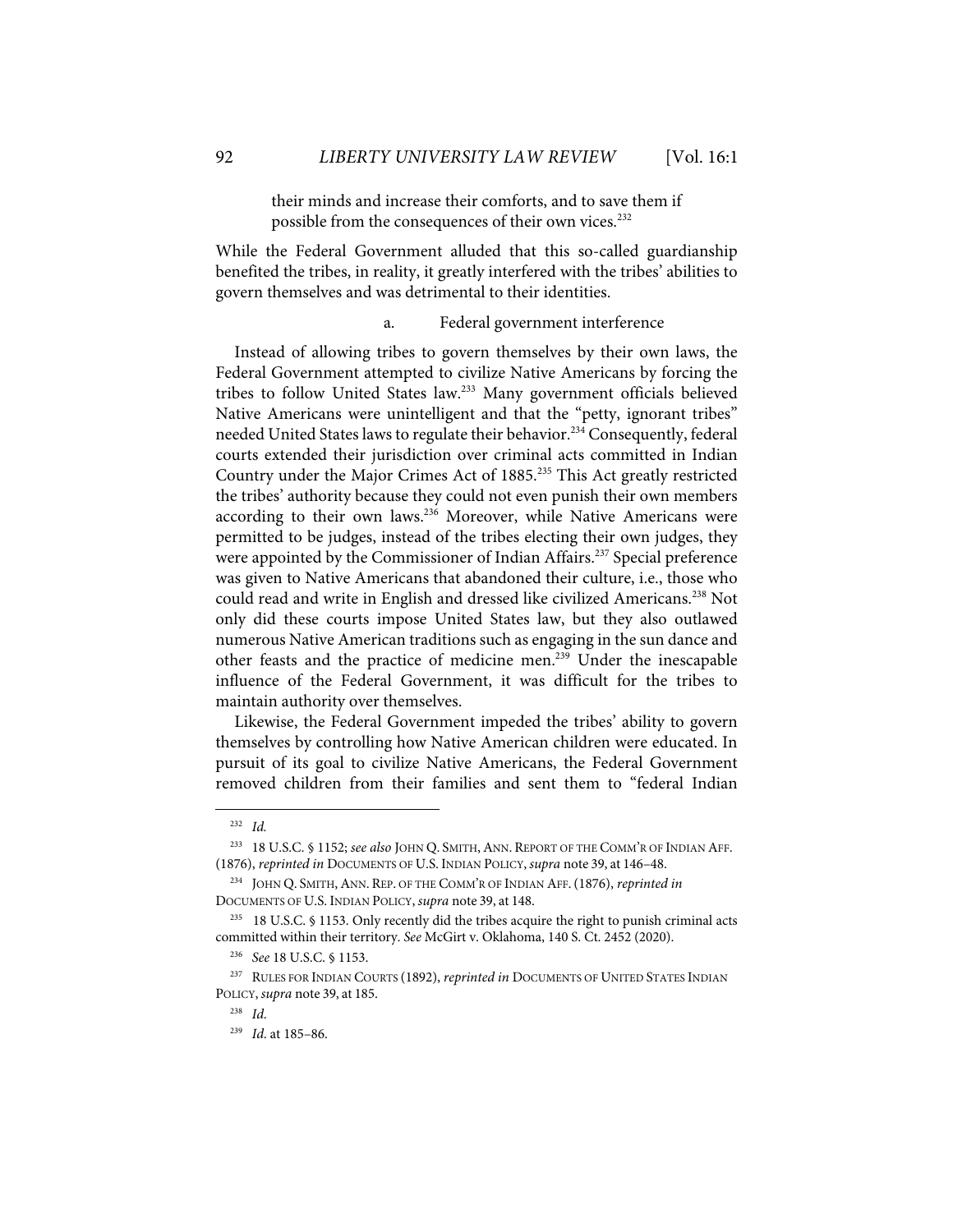boarding school[s]."240 When the children arrived at these schools, often their personal belongings such as clothes, moccasins, and medicine pouches were confiscated.<sup>241</sup> Likewise, their traditional long hair was cut short.<sup>242</sup> If the students acted in a so-called uncivilized manner, such as speaking their native language, they were whipped and beaten.<sup>243</sup> Tragically, their parents could do nothing to help them because it was a federal crime to interfere with the education of their children.<sup>244</sup> Consequently, the Federal Government's control of Native American education not only limited cultural expression, but also confiscated the tribes' right to establish their own educational curriculum and implement their own methodology of teaching.

#### b. Present day government

Despite decades of interference from the Federal Government, the tribes maintain their own governmental systems. For example, tribes now have the right to determine requirements for tribal membership, which includes the right to vote in tribal elections and hold tribal office.<sup>245</sup> The tribes also have the power to exclude individuals from their reservations.<sup>246</sup> However, this power is not absolute. The tribes are required to admit federal officials, and the Federal Government constructs publicly accessible roads throughout Indian country.<sup>247</sup> Further, the tribes enjoy police powers meaning that they are able to raise revenues through taxes, determine domestic rights, and regulate commercial and business relations.248

Additionally, many tribes have their own constitutions. Under the Indian Reorganization Act of 1934, the Federal Government ruled that "[a]ny Indian tribe, or tribes, residing on the same reservation, shall have the right to organize for its common welfare, and may adopt an appropriate constitution and bylaws, which shall become effective when ratified by a majority of the

<sup>240</sup> NATION, *supra* note 15, at 5–6, 9 (The first and arguably most famous was the Carlisle School in Pennsylvania, which opened in 1878. Although the school closed in 1904, Indian boarding schools continued to exist for decades afterwards.).

<sup>241</sup> *Id.* at 8.

<sup>242</sup> *Id.*

<sup>243</sup> *Id.* at 8–9.

<sup>244</sup> *Id*. at 4.

<sup>245</sup> WILKINSON & MIKLAS, *supra* note 2, at 37 (The Supreme Court ruled that tribes are not required to follow the legal concepts of equal protection and due process when determining membership.); *see* Santa Clara Pueblo v. Martinez, 436 U.S. 49, 55–56 (1978).

<sup>246</sup> WILKINSON & MIKLAS, *supra* note 2, at 38.

<sup>247</sup> *Id.*

<sup>248</sup> *Id.* at 37.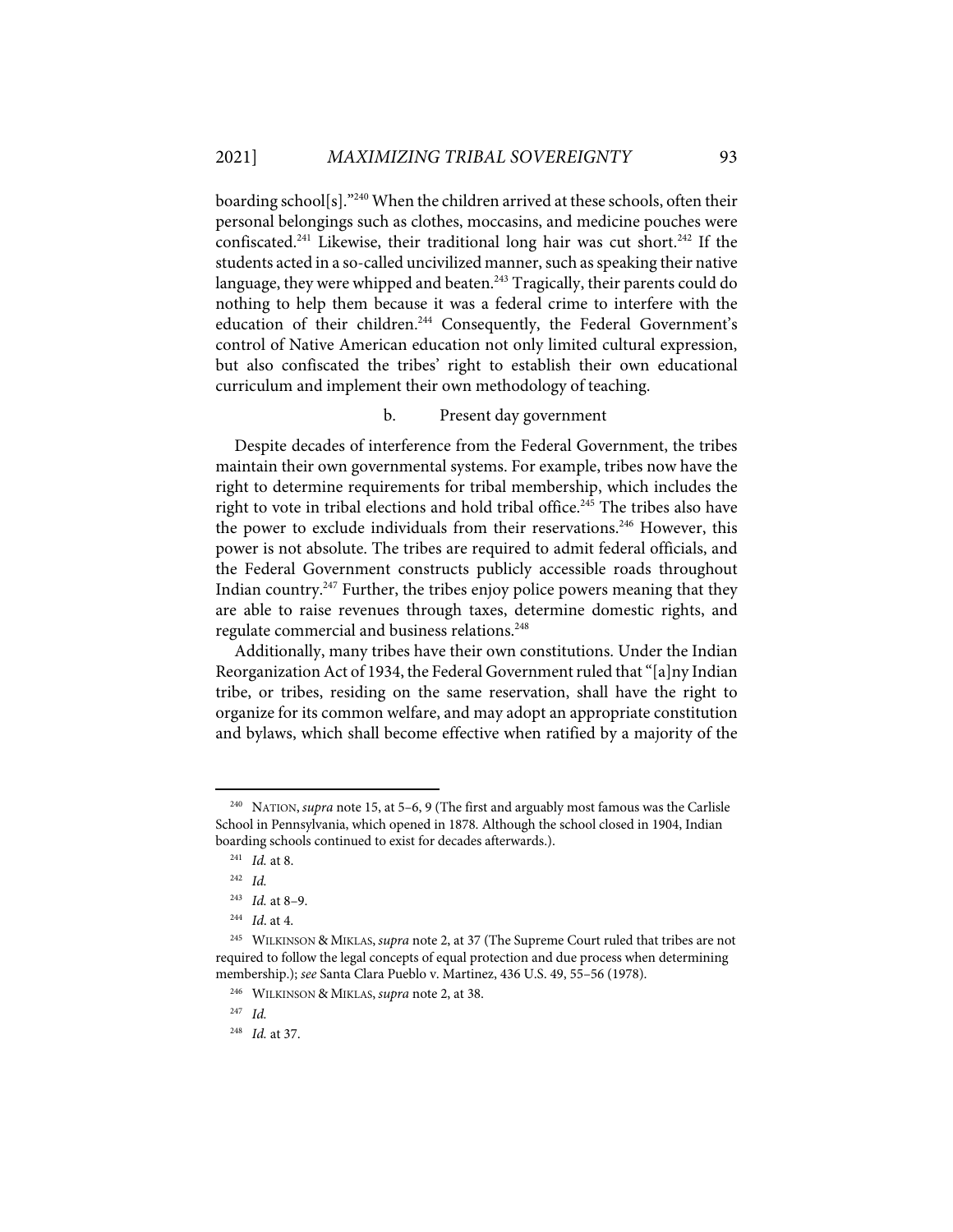adult members of the tribe."249 Thus, many tribes created constitutions that were based on sample documents of the Bureau of Indian Affairs and have governmental structures similar to the United States.<sup>250</sup> For instance, the Menominee Indian Tribe of Wisconsin has a Supreme Court with three judges that hear appeals from lower courts.<sup>251</sup> Likewise, the Eastern Shawnee Tribe of Oklahoma elects a Chief by a majority vote of the members.<sup>252</sup> The Chief serves for a term of four years and has veto power over all laws and ordinances passed by the Business Committee.<sup>253</sup> Even though the Federal Government authorized the tribes to create their own constitutions, the Federal Government also recognized that the power to create and implement these constitutions stem from the tribes' inherent sovereignty.<sup>254</sup>

## c. Self-sufficiency

Because many tribes already have a democratic organization of government in place,<sup>255</sup> it would not be difficult to prove the tribes could be self-sufficient apart from the United States. In order to be self-sufficient, the tribes would need to create new departments to oversee foreign affairs and create an educational system. Some may argue that creating these departments would be too difficult for the tribes to do. Nonetheless, the United States was able to create a nation with an effective governmental system even when it was in enormous debt from the American Revolutionary War.<sup>256</sup> The tribes would actually be in a better position than the United States was at that time because the tribes already have decades of experience

<sup>249</sup> WHEELER-HOWARD ACT OF 1934 (INDIAN REORGANIZATION ACT), *reprinted in*  DOCUMENTS OF UNITED STATES INDIAN POLICY, *supra* note 39, at 224.

<sup>250</sup> WILKINSON & MIKLAS, *supra* note 2, at 39.

<sup>&</sup>lt;sup>251</sup> CONSTITUTION & BYLAWS OF THE MENOMINEE INDIAN TRIBE OF WISCONSIN art. V, § 1 (a)–(c), *Tribal Constitutions*, TRIBAL COURT CLEARINGHOUSE, https://www.tribalinstitute.org/lists/constitutions.htm (last visited Sept. 8, 2021) (accessing Tribal Constitutions).

<sup>&</sup>lt;sup>252</sup> CONSTITUTION & BYLAWS OF THE EASTERN SHAWNEE TRIBE OF OKLAHOMA art. VII, §§ 1, 3 (amended 1999), *Tribal Constitutions*, *supra* note 251; *see Shawnee Chiefs*, EASTERN SHAWNEE TRIBES OF OKLAHOMA, *https://estoo-nsn.gov/chiefs-past-and-present/* (last visited Sept. 8, 2021) (The current Chief is Glenna Wallace, who is also my great aunt. She is the first woman to be elected Chief of the Eastern Shawnee Tribe).

<sup>&</sup>lt;sup>253</sup> CONSTITUTION & BYLAWS OF THE EASTERN SHAWNEE TRIBE OF OKLAHOMA art. VII, §§ 1, 3 (amended 1999), *Tribal Constitutions*, *supra* note 251.

<sup>254</sup> WILKINSON & MIKLAS, *supra* note 2, at 39 (citing Washington v. Confederated Tribes of Colville Indian Rsrv., 447 U.S. 134, 152–54 (1980)).

<sup>255</sup> *Frequently Asked Questions*, U.S. DEP'T OF THE INTERIOR: INDIAN AFFAIRS, https://www.bia.gov/frequently-asked-questions (last visited Sept. 8, 2021).

<sup>256</sup> *Milestones: 1784-1800*, OFF. OF THE HISTORIAN,

https://history.state.gov/milestones/1784-1800/loans (last visited Sept. 8, 2021).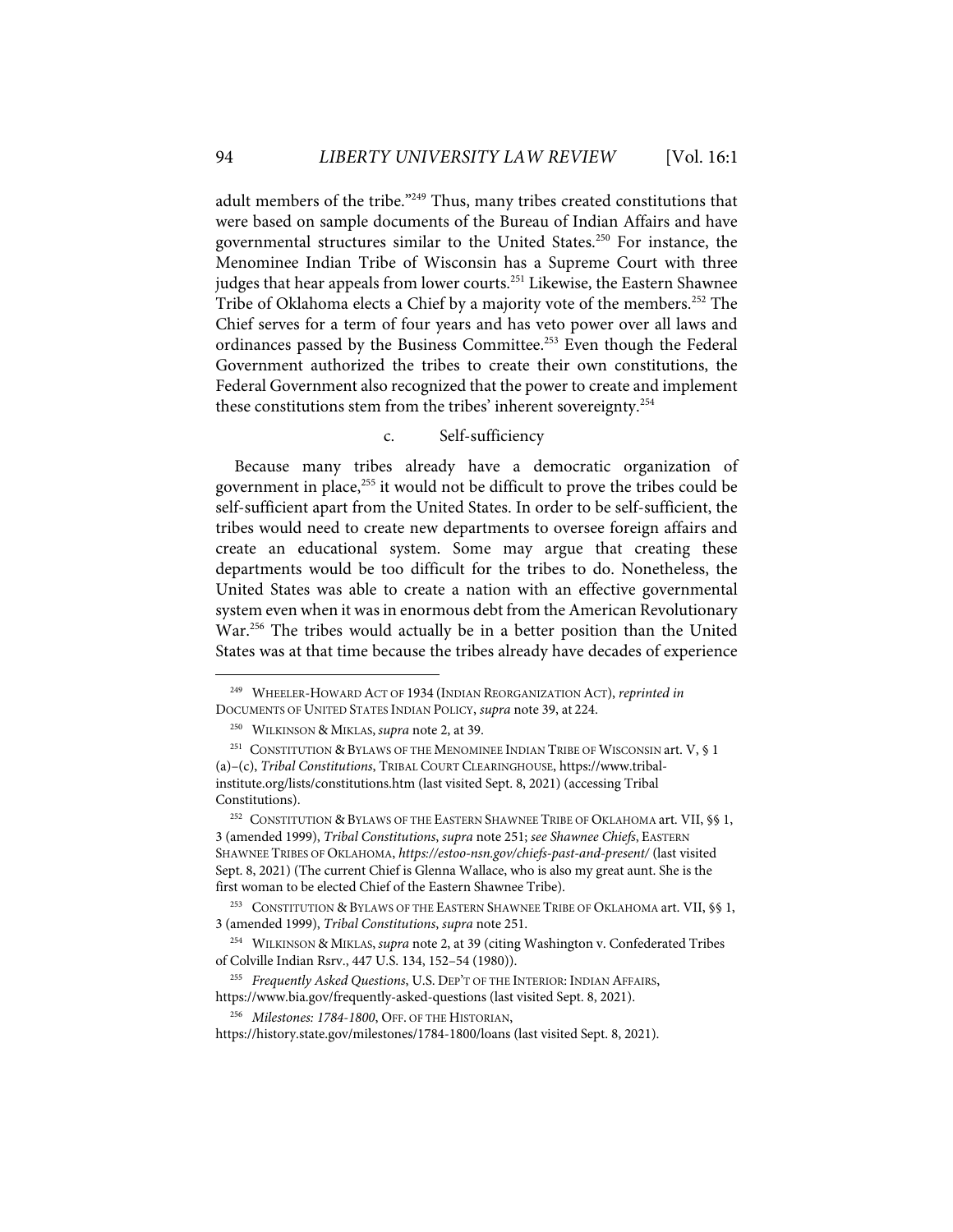living by their constitutions and governmental systems. Moreover, if the tribes were completely free of interference from the United States, they would not be bound by certain restrictions<sup>257</sup> or worry about the Federal Government infringing on their liberties.<sup>258</sup> Although the tribes already have established governments, by becoming independent nations, they would acquire even more authority and would strengthen their sovereignty.

#### 3. Relations with Other States

Another important aspect of sovereignty that is necessary to become an independent nation is the ability to enter into relations with other states. The tribes traditionally approached this by entering into treaties.<sup>259</sup> For Native Americans, treaty making meant much more than a mere transaction on a piece of paper.<sup>260</sup> Rather, it was a sacred process that symbolized friendship and a continual discussion between nations that needed to be affirmed and renewed periodically.<sup>261</sup> Thus, the tribes believed treaties could be entered into orally without the need for a written document.<sup>262</sup> Consequently, misunderstandings often arose between the tribes and the Federal Government, which is one of the reasons many treaties were not properly upheld.<sup>263</sup>

Nevertheless, treaties between the tribes and other nations were an exchange between sovereign powers which "navigate[d] shared interests, including land, resources, and military protection."264 Before the United Sates even became a country, the tribes made several treaties with foreign nations. As previously mentioned, in the 17th Century, British and Spanish colonies formed treaties concerning boundaries.<sup>265</sup> Through these treaties, the

<sup>&</sup>lt;sup>257</sup> The United States refuses to make treaties with the tribes anymore and does not permit them to make treaties with individuals or other nations. *See* 25 U.S.C. § 71; Regulation of Trade, *supra* note 43; *Frequently Asked Questions*, *supra* note 255.

<sup>&</sup>lt;sup>258</sup> Congress has given itself the authority not to recognize treaties made with Native American tribes. *See* McGirt v. Oklahoma, 140 S. Ct. 2452, 2462 (2020) (citing Lone Wolf v. Hitchcock, 187 U.S. 553, 566–68 (1903)). Also, the States can exercise authority over Native American tribes if Congress gives it permission. *See Frequently Asked Questions*, *supra* note 255.

<sup>259</sup> *See* NATION, *supra* note 15, at 17.

<sup>260</sup> *Id.*

<sup>261</sup> *Id.*

<sup>262</sup> *Id.* at 3.

<sup>&</sup>lt;sup>263</sup> *Id.* (Eventually, the Supreme Court developed a canon to remedy this problem which stated the treaties should be interpreted as the Indians understand them when they were negotiated.).

<sup>264</sup> KESSLER-MATA, *supra* note 47, at 71.

<sup>265</sup> WILKINSON & MIKLAS, *supra* note 2, at 4; COLLINS, *supra* note 14.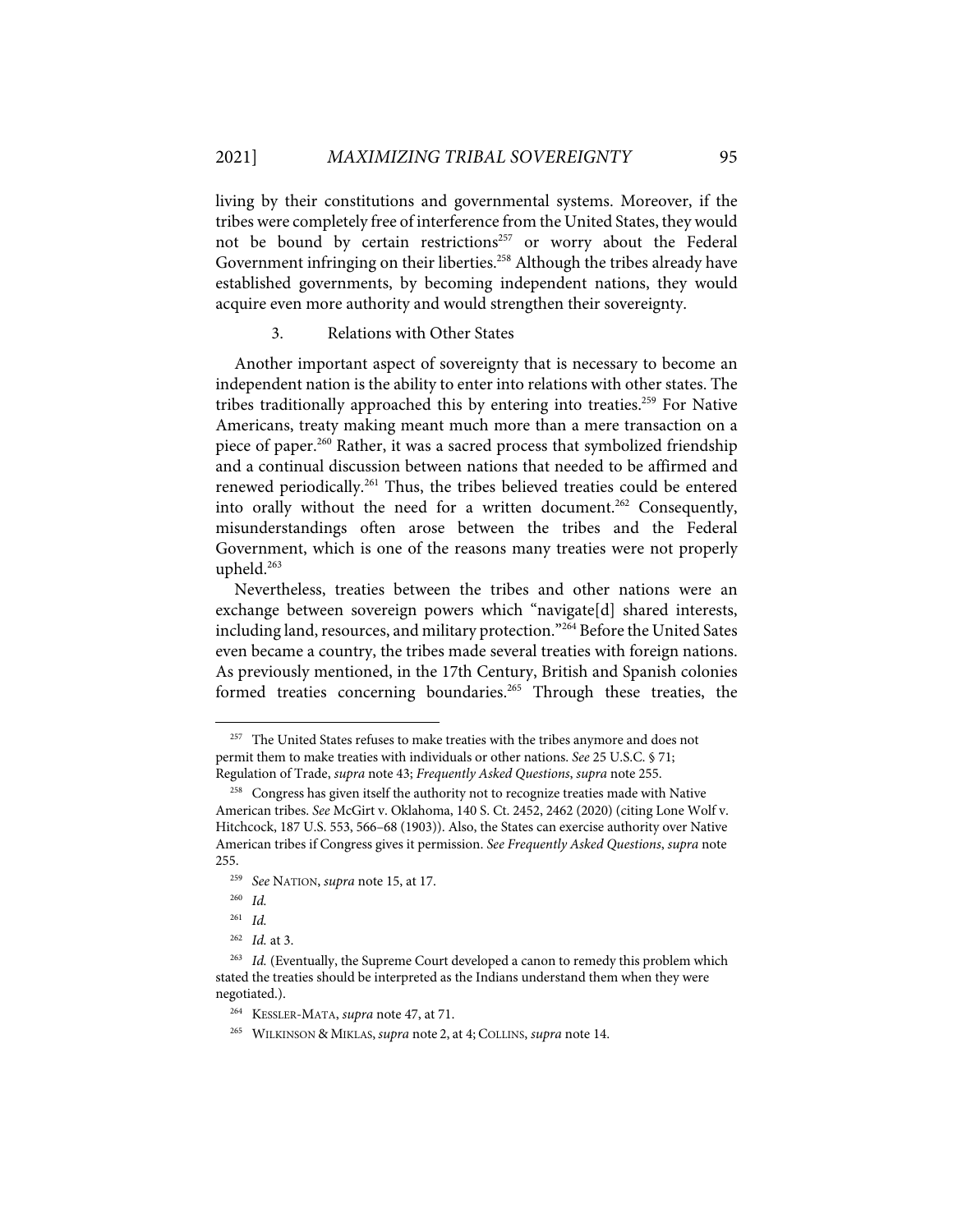colonial powers recognized tribal ownership of land and inadvertently affirmed the tribes' sovereign status.<sup>266</sup> Further, many tribes agreed to fight with the British during the American Revolutionary War in exchange for land recognition and protection.<sup>267</sup> The tribes also entered into relations with the colonists. In 1682, the Lenape leaders and British Quakers negotiated the Penn Treaty using an exchange of gifts to validate the agreement.<sup>268</sup> Likewise, later when the United States was formed, the tribes entered into hundreds of treaties with the Federal Government.<sup>269</sup> Admittedly, most of these treaties concerned land disputes.<sup>270</sup> Nonetheless, the tribes and the Federal Government also entered into treaties to establish peaceful relations and even recognized some of the tribes as sovereign nations.<sup>271</sup>

Historically, Native American tribes had the ability to enter into relations with other states, but that ability was severely weakened by the Federal Government. For instance, when the tribes' military power weakened after the War of 1812, so did their ability to enter treaties on equal terms with the Federal Government.<sup>272</sup> Although treaties still needed the consent of the tribes to be ratified, the treaties began favoring the Federal Government and often coerced tribes to cede land.<sup>273</sup> One of the ways the Federal Government retained this power was by passing a statute in 1871 that stated Indian tribes were not independent nations.<sup>274</sup> Therefore, the United States refused to make any more treaties with the tribes and forbade other countries from entering into treaties with them as well.<sup>275</sup> Instead, Native American tribes made agreements with the Federal Government that needed the approval of

<sup>266</sup> WILKINSON & MIKLAS, *supra* note 2, at 4.

<sup>267</sup> Worcester v. Georgia, 31 U.S. 515, 547 (1832); *Revolutionary Limits: Native Americans*, *supra* note 24.

<sup>268</sup> NATION, *supra* note 15, at 2.

<sup>269</sup> *See generally* DOCUMENTS OF UNITED STATES INDIAN POLICY, *supra* note 39.

<sup>270</sup> *Id.*

<sup>271</sup> *Id.* at 6–8, 109 (For example: In the 1785 Treaty of Hopewell, the Cherokee tribe and United States promised each other friendship and agreed to release their war prisoners back to their homes. In the 1868 Treaty of Fort Laramie, the United States pledged peace with the Sioux Nation of Indians and recognized the tribe's hunting rights in the Powder River area.); DEBORAH A. ROSEN, AMERICAN INDIANS AND STATE LAW: SOVEREIGNTY, RACE, AND CITIZENSHIP 1790-1880, 42–43 (2007) (The Federal Government acknowledged the Cherokee tribe was not a part of the state of Georgia and was not under its jurisdiction and further acknowledged that the Cherokee tribe was capable of governing itself).

<sup>272</sup> KESSLER-MATA, *supra* note 47, at 71; NATION, *supra* note 15, at 23.

<sup>273</sup> KESSLER-MATA, *supra* note 47, at 71; NATION, *supra* note 15, at 23.

<sup>274 25</sup> U.S.C. § 71; NATION, *supra* note 15, at 28.

<sup>275</sup> *See* 25 U.S.C. § 71.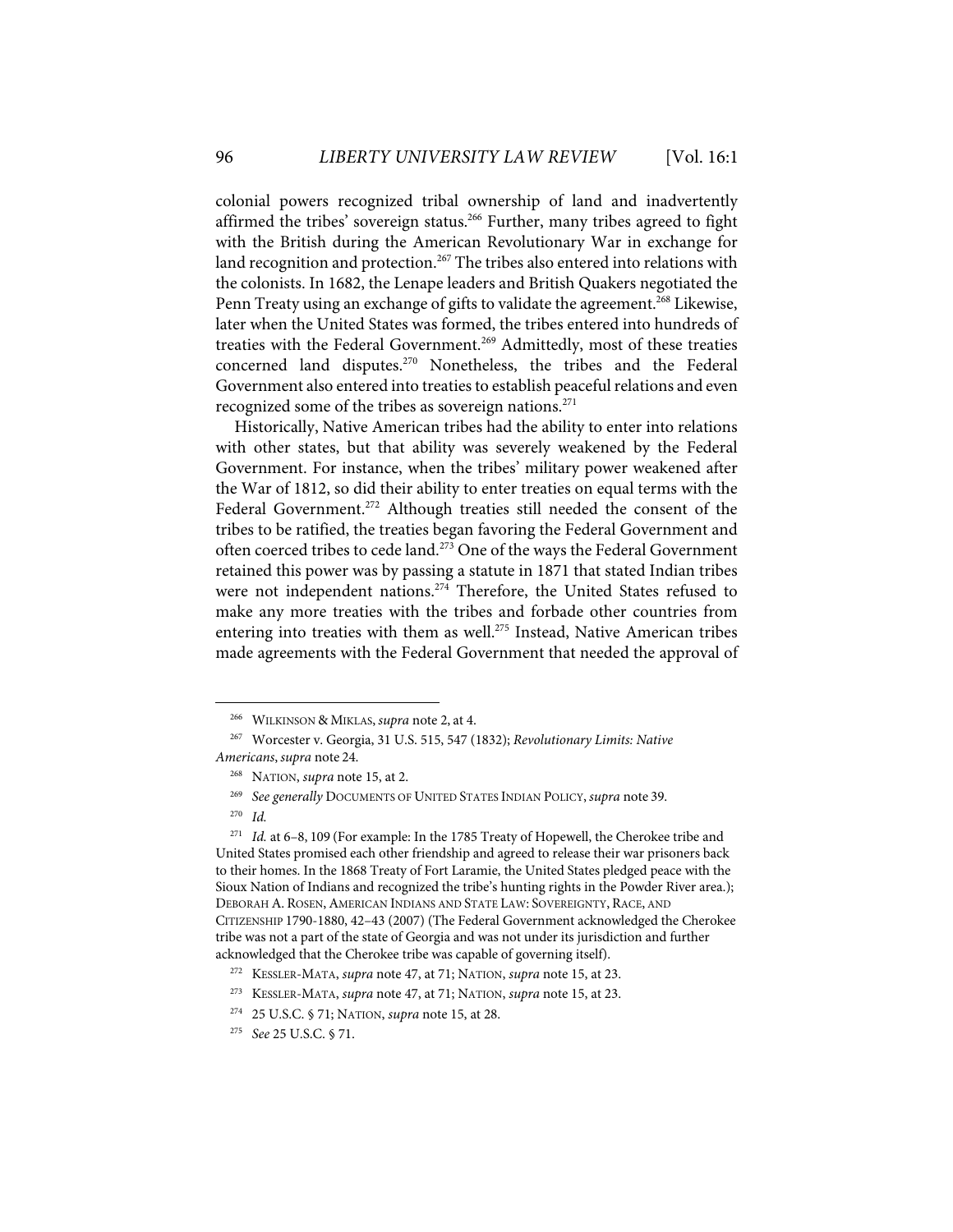Congress, not just the Senate.<sup>276</sup> This law meant that ratified agreements would become statutes.<sup>277</sup> In turn, this allowed Congress to unfairly amend the statute during the enactment process without the consent of the tribes.<sup>278</sup>

Even if the Federal Government negotiated treaties that unfairly benefited itself rather than the tribes, this does not diminish the tribes' sovereignty. What matters is that the tribes had the capacity at one point to create treaties with other nations. The definition of a treaty is an international political agreement between sovereign states.<sup>279</sup> Even if the treaties were unfair, or broken, the fact that the Federal Government entered into treaties with the tribes demonstrates that the tribes were separate from the United States. Likewise, these treaties demonstrate that the tribes were and still are sovereign. Felix Cohen in *Handbook of Federal Indian Law,* best describes how the tribes maintain their sovereign status despite the Federal Government's abuse of power:

> Those powers which are lawfully vested in an Indian tribe are not, in general, delegated powers granted by express acts of Congress, but rather inherent powers of a limited sovereignty which has never been extinguished. Each Indian tribe begins its relationship with the Federal Government as a sovereign power, recognized as such in treaty and legislation. The powers of sovereignty have been limited from time to time by special treaties and laws designed to take from the Indian tribes control of matters, which in the judgment of Congress, these tribes could no longer be safely permitted to handle.<sup>280</sup>

Thus, even if many of the treaties between the Federal Government and the tribes were unfair and even harmful to the tribes, that does not mean tribes are not sovereign. Albeit their sovereignty was weakened, but it was never completely stripped from the tribes.

Because the tribes are capable of forming and entering into treaties, they already possess one of the key components for establishing nationhood: "[T]he capacity to enter relations with other states."<sup>281</sup> However, when the

<sup>276</sup> *Id.*; NATION, *supra* note 15, at 28 (quoting 41st Cong., 3rd Sess. 1154 (1871)).

<sup>277</sup> NATION, *supra* note 15, at 29.

<sup>278</sup> *Id*.

<sup>279</sup> *What are Treaties and International Agreements?*, INT'L LEGAL RSCH.,

https://law.duke.edu/ilrt/treaties\_2.htm (last visited Sept. 4, 2021).

<sup>280</sup> KESSLER-MATA, *supra* note 47, at 73–74 (quoting FELIX S. COHEN, HANDBOOK OF FEDERAL INDIAN LAW (1942)).

<sup>281</sup> *See* Seguin, *supra* note 12.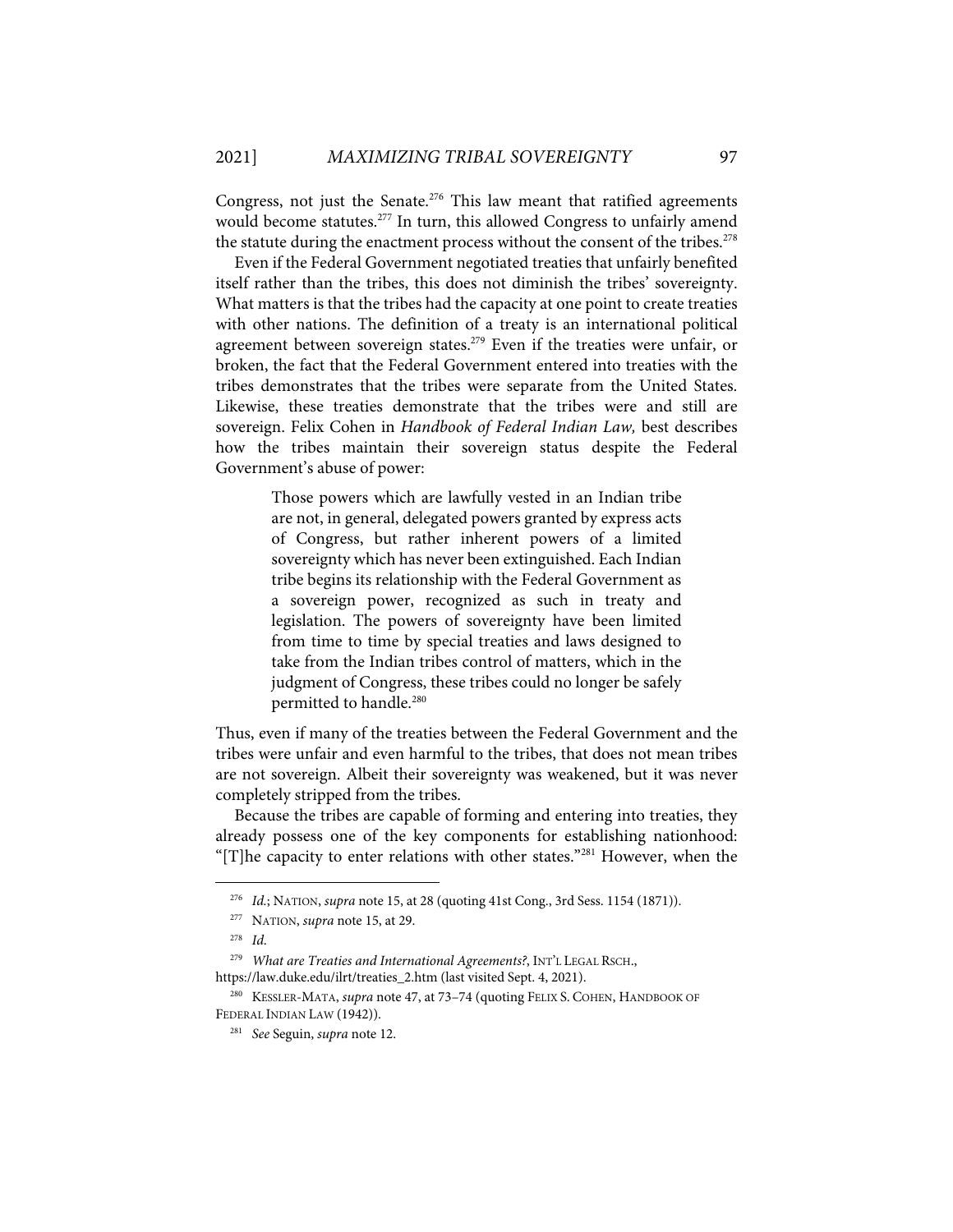tribes become their own nations, they would not be restricted by the United States. Instead of only entering into agreements with the Federal Government,<sup>282</sup> tribes would be free to enter into treaties, as is their custom, with other nations, tribes, and even individuals. If the United States and other countries *actually* abided by the terms in those treaties*,* tribes could develop economic sufficiency and promote their true interests.

#### B. *Pragmatic Considerations*

In order to be recognized as a nation by the rest of the world, $283$  a tribe would need to apply to become a member of the United Nations. This is a somewhat detailed process. First, a tribe must submit an application to the Secretary General.<sup>284</sup> Second, the Security Council considers the application.<sup>285</sup> In order to pass this process, nine of the fifteen members of the Council must vote in favor of admission, constituting a two-thirds majority.286 If the tribe receives a two-thirds majority, their application is passed to the General Assembly.<sup>287</sup> The General Assembly specifically considers whether the tribe is "a peace-loving State and is able and willing to carry out the obligations contained in the Charter."<sup>288</sup> If the General Assembly determines the tribe meets these credentials, the tribe becomes a member of the United Nations and more importantly, receives global recognition as a nation. 289

One foreseeable issue that could arise is that the United States may not vote in favor of a Native American tribe becoming its own independent nation. According to the rules of procedure, when an application reaches the Security Council, it must receive approval from nine of the fifteen members sitting on the council.<sup>290</sup> Nonethless, if any of the five permanent members, i.e., China, France, the Russian Federation, the United Kingdom of Great Britain and Northern Ireland, and the United States, vote against the

<sup>282</sup> *See* 25 U.S.C. § 177.

<sup>283</sup> *About U.N. Membership*, UNITED NATIONS, https://www.un.org/en/about-us/aboutun-membership (last visited Sept. 4, 2021) ("The recognition of a new State or Government is an act that only other States and Governments may grant or withhold.").

<sup>284</sup> *Id.*; *Rules of Procedure: Admission of New Members to the United Nations*, UNITED NATIONS, https://www.un.org/en/ga/about/ropga/adms.shtml (last visited Sept. 4, 2021).

<sup>285</sup> *Id.*

<sup>286</sup> *Id.*

<sup>287</sup> *Id.*

<sup>288</sup> *Id.*

<sup>289</sup> *See id.*; *About U.N. Membership*, *supra* note 283.

<sup>290</sup> *About U.N. Membership*, *supra* note 283.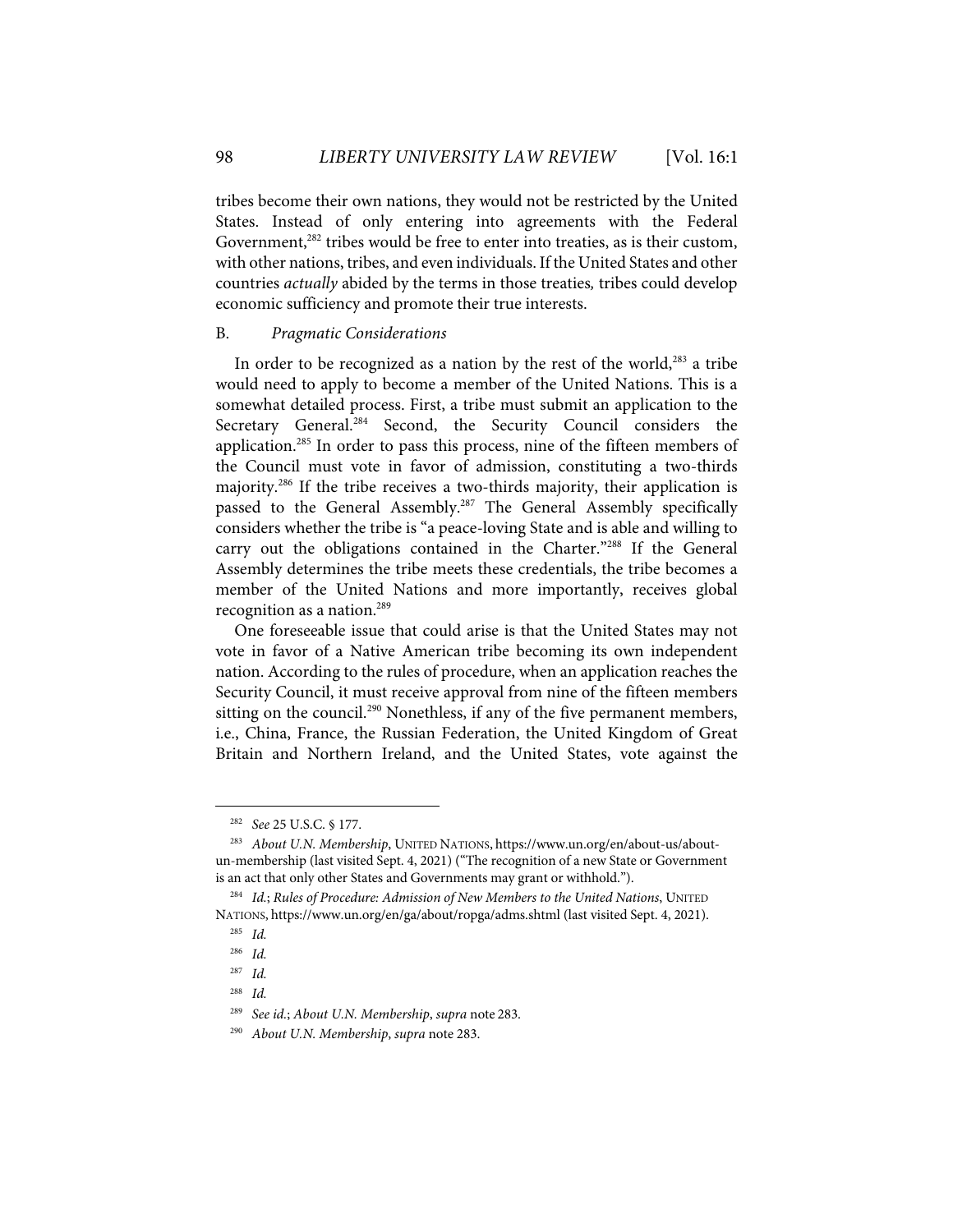application, the applicant is automatically denied membership.<sup>291</sup> Considering that in the past the United States exploited the tribes for its benefit, forced them to obey its laws, greatly restricted their ability to govern themselves, and attempted to civilize their people, the United States may not favor of the tribes' gaining independence. Nonetheless, there are a few ways the tribes could circumvent this problem if it arises.

First, the tribes could write a letter to the United Nations in their application and ask them to exclude the United States' vote for prejudicial purposes. Second, the other members of the United Nations could convince the United States to vote in favor of admitting the tribes. Ultimately, the United Nations seeks to keep peace, combat international problems, and promote "fundamental freedoms."292 Therefore, the other members of the United Nations may view the tribes gaining independence and separation from the United States as finally realizing these freedoms. Lastly, the United States may want to right its historical wrongs and actually vote in favor of the tribes becoming their own nations. After all, the United States maintains that the tribes are no longer wards of the Federal Government and are capable of governing themselves.<sup>293</sup> If United States officials and politicians truly mean this, then they should support the tribes if they decide to pursue nationhood.

Another potential issue is that once a State becomes a member of the United Nations, it is expected to contribute financially to the United Nations' working capital fund.<sup>294</sup> In 2020, the United Nations' working capital fund amounted to one hundred fifty million dollars.<sup>295</sup> Logically, some may be concerned that even if a Native American tribe acquired membership in the United Nations, the tribe would not be able to afford the required fees to be a member. Nevertheless, it appears that the United Nations calculates a percentage of how much each member should contribute.<sup>296</sup> Smaller states that have struggling economies are not expected to pay nearly as much as larger states with flourishing economies.<sup>297</sup> For instance, Belize and Saint Lucia are only responsible for contributing .001 percent of the annual budget

<sup>291</sup> *Id.*

<sup>292</sup> *Protect Human Rights*, U.N., https://www.un.org/ourwork/sections/protect-humanrights/ (last visited Sept. 4, 2021).

<sup>293</sup> *Frequently Asked Questions*, *supra* note 255.

<sup>294</sup> *See Assessment of Member States' Advances to the Working Capital Fund for 2020 and Contributions to the United Nations Regular Budget for 2020*, U.N. DOC.

ST//ADM/SER.B/1008 (Dec. 30, 2019).

<sup>295</sup> *Id.*

<sup>296</sup> *Id.*

<sup>297</sup> *Id.*